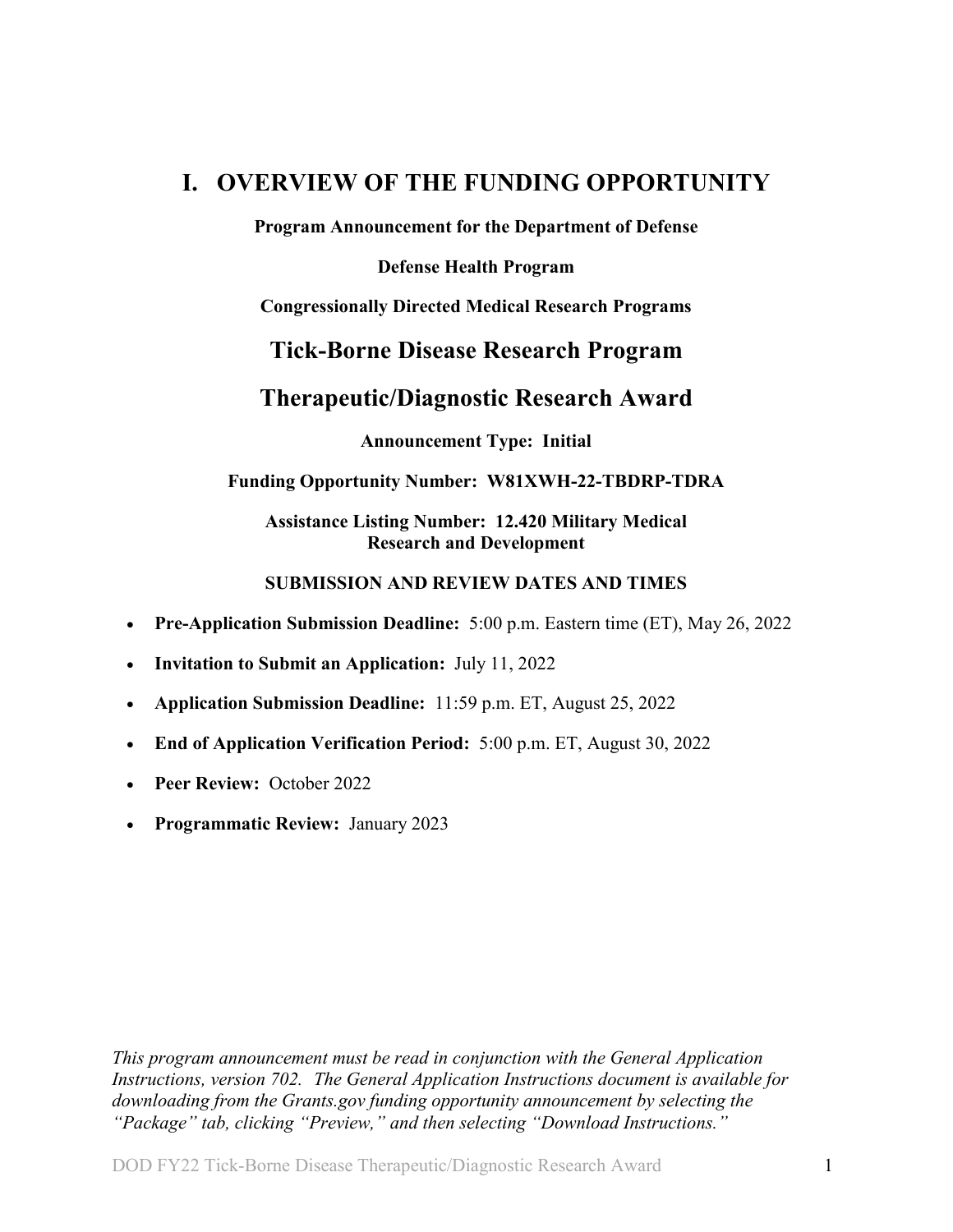## **TABLE OF CONTENTS**

| I.  |                                                                                  |  |
|-----|----------------------------------------------------------------------------------|--|
| II. | <b>DETAILED INFORMATION ABOUT THE FUNDING OPPORTUNITY  3</b>                     |  |
|     |                                                                                  |  |
|     |                                                                                  |  |
|     |                                                                                  |  |
|     |                                                                                  |  |
|     |                                                                                  |  |
|     |                                                                                  |  |
|     |                                                                                  |  |
|     |                                                                                  |  |
|     |                                                                                  |  |
|     |                                                                                  |  |
|     |                                                                                  |  |
|     | II.D.3. Unique Entity Identifier (UEI) and System for Award Management (SAM)  32 |  |
|     |                                                                                  |  |
|     |                                                                                  |  |
|     |                                                                                  |  |
|     |                                                                                  |  |
|     |                                                                                  |  |
|     |                                                                                  |  |
|     |                                                                                  |  |
|     |                                                                                  |  |
|     |                                                                                  |  |
|     |                                                                                  |  |
|     |                                                                                  |  |
|     |                                                                                  |  |
|     |                                                                                  |  |
|     |                                                                                  |  |
|     |                                                                                  |  |
|     |                                                                                  |  |
|     | II.H.1. Program Announcement and General Application Instructions Versions 45    |  |
|     |                                                                                  |  |
|     |                                                                                  |  |
|     |                                                                                  |  |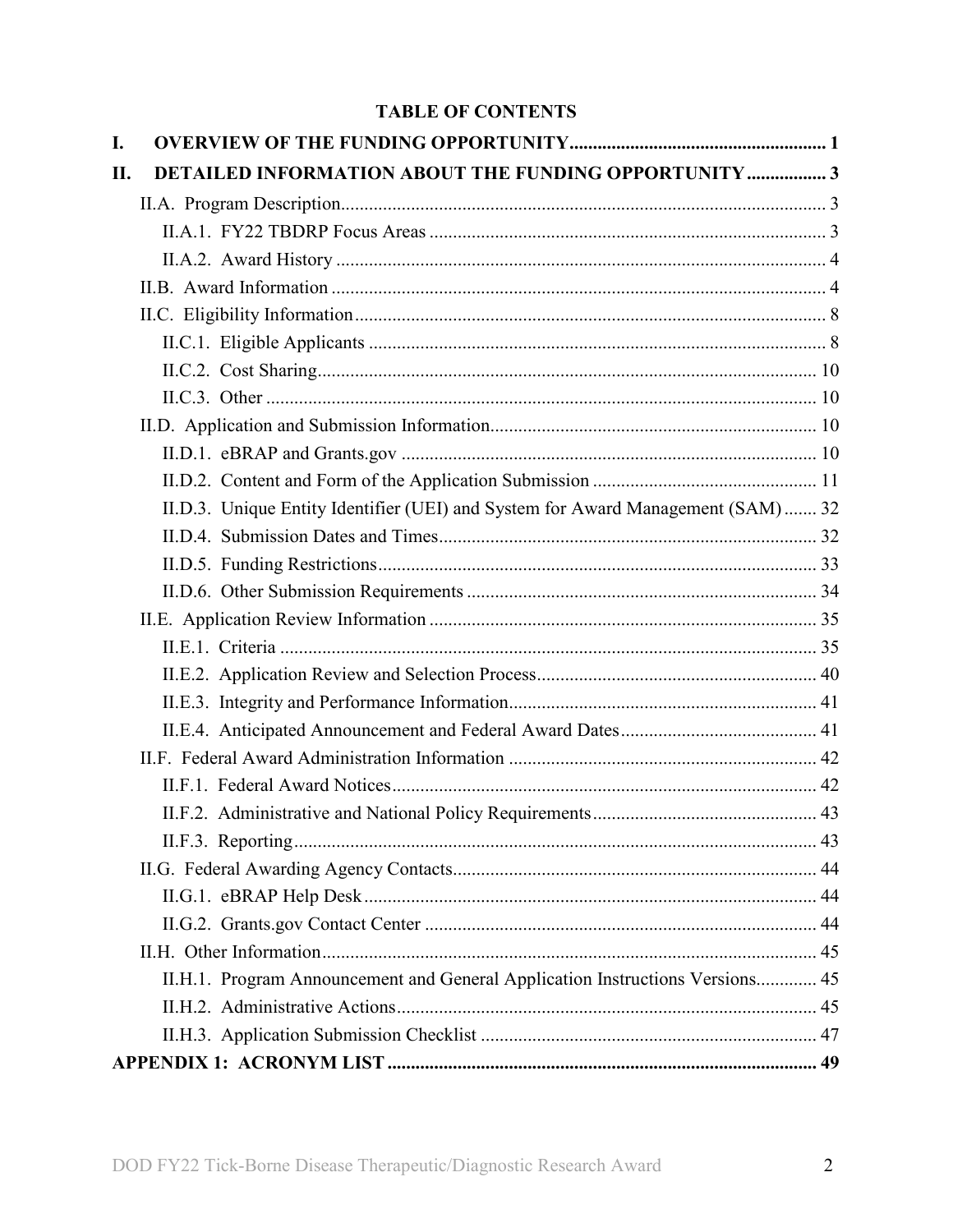# <span id="page-2-0"></span>**II. DETAILED INFORMATION ABOUT THE FUNDING OPPORTUNITY**

## <span id="page-2-1"></span>**II.A. Program Description**

Applications to the Fiscal Year 2022 (FY22) Tick-Borne Disease Research Program (TBDRP) are being solicited by the U.S. Army Medical Research Acquisition Activity (USAMRAA) using delegated authority provided by United States Code, Title 10, Section 2358 (10 USC 2358). The execution management agent for this program announcement is the Congressionally Directed Medical Research Programs (CDMRP) at the U.S. Army Medical Research and Development Command (USAMRDC). The TBDRP was initiated in 2016 to support innovative and impactful research that addresses fundamental issues and gaps in knowledge of tick-borne diseases. Appropriations for the TBDRP from FY16 through FY21 totaled \$34 million (M). The FY22 appropriation is \$7M.

The TBDRP's vision is to prevent the occurrence, better diagnose, and resolve or minimize the impact of Lyme disease and other tick-borne illnesses and conditions, with emphasis on burden of disease. The TBDRP's mission is to understand the pathogenesis of Lyme disease and other tick-borne illnesses and conditions; to deliver innovative solutions to prevent, diagnose, and treat their manifestations for the benefit of military Service Members and the American public; and to disseminate this knowledge.

*The proposed research must be relevant to active-duty Service Members, Veterans, military beneficiaries, and/or the American public.*

## <span id="page-2-3"></span><span id="page-2-2"></span>**II.A.1. FY22 TBDRP Focus Areas**

*Applications focused on tick-borne diseases and conditions endemic to the United States [\(https://www.cdc.gov/ticks/data-summary/index.html\)](https://www.cdc.gov/ticks/data-summary/index.html) and/or involving patients with persistent Lyme disease, are particularly encouraged. The proposed research must be focused on directly impacting human health and diseases/conditions that affect the U.S. military (activeduty or Veteran), their beneficiaries, or the American public.* 

Applications submitted to the FY22 TBDRP should be focused on Lyme disease and/or other tick-borne diseases/conditions with emphasis on reducing public health burden. Therapeutic/Diagnostic Research Award applications must respond to at least one of the following specific FY22 TBDRP Focus Areas:

• **Treatment**

- Novel preclinical therapeutic strategies for tick-borne pathogens, Lyme disease, and/or other tick-borne diseases with priority given to those in the U.S.
- Potential treatments designed to mitigate development of long-term sequelae following infection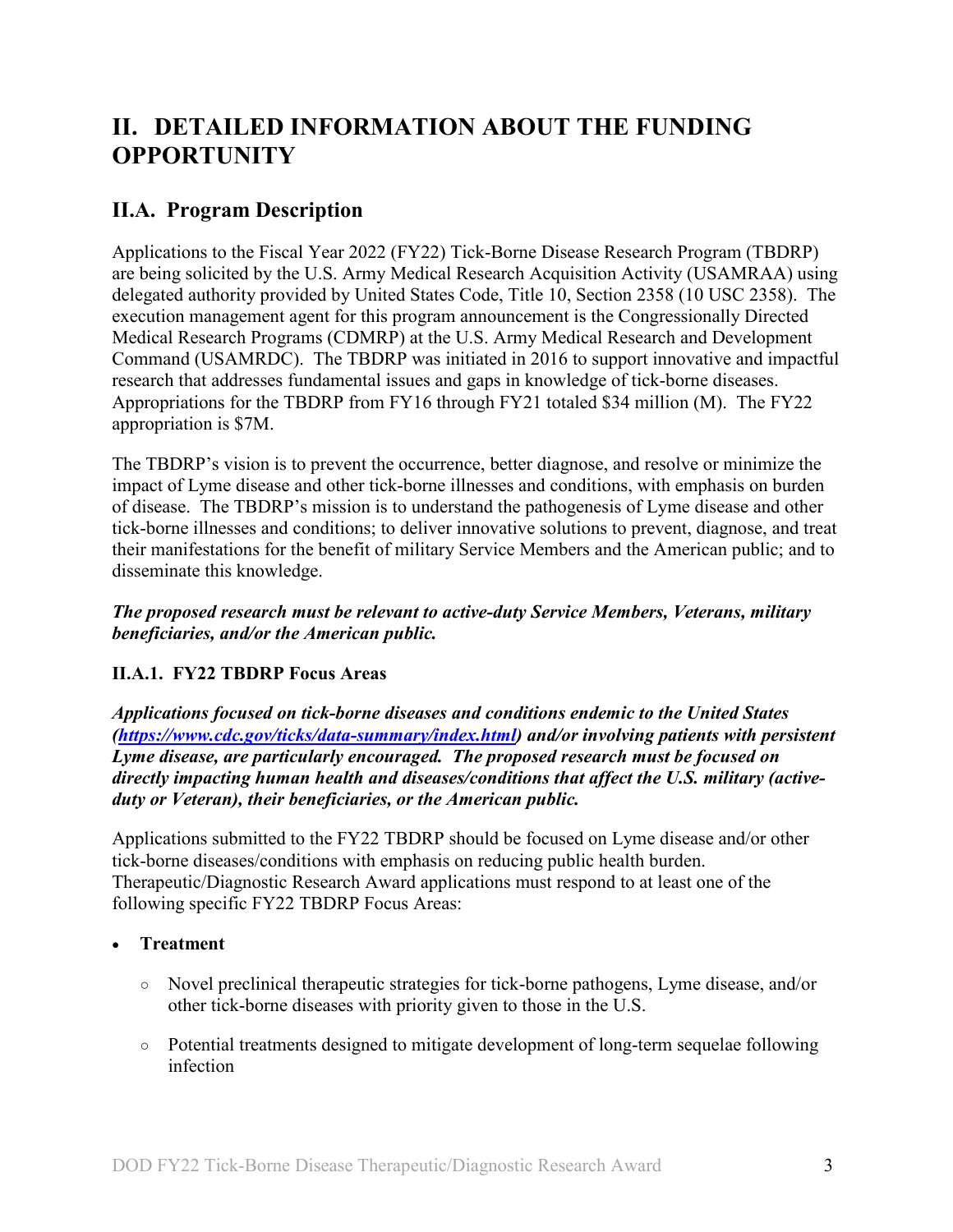○ Repurposing Food and Drug Administration (FDA)-approved drugs for off-label indication in preclinical evaluation for use in tick-borne diseases

## • **Diagnosis**

- Priority given to direct detection diagnostic assays for agents of Lyme disease and/or other tick-borne diseases
- Diagnostic biomarker panel for Lyme disease and/or other tick-borne diseases that distinguishes tick-borne infection from other febrile illnesses
- Approaches capable of distinguishing active infection and previous exposure and/or monitoring response to treatment
- Innovative approaches that provide diagnosis for a single or multiple tick-borne infections

*Applications proposing studies focused on prevention or pathophysiology, including (but not limited to) identification, characterization, and mechanistic studies involved in identifying putative host and pathogen therapeutic targets, are not within the scope of this funding opportunity; applicants should consider submitting under funding opportunity number W81XWH-22-TBDRP-IDA.*

## <span id="page-3-0"></span>**II.A.2. Award History**

The TBDRP Therapeutic/Diagnostic Research Award mechanism is being offered for the first time in FY22.

## <span id="page-3-1"></span>**II.B. Award Information**

The FY22 TBDRP Therapeutic/Diagnostic Research Award is intended to support hypothesisdriven therapeutic and diagnostic development research. Projects submitted under a Treatment Focus Area should be therapeutic evaluation studies designed to promote new ideas aimed at drug or treatment discovery that are still in the early/preclinical stages of development. Projects submitted under a Diagnosis Focus Area should propose diagnostic approaches that will be readily integrated into clinical settings. All research projects should have a translational potential and aim to improve patient care and/or the quality of life for military Service Members, Veterans, and their beneficiaries, as well as the American public living with Lyme disease and/or other tick-borne diseases.

*The proposed studies are expected to be empirical in nature and product-driven. Applicants with limited tick-borne disease experience are strongly encouraged to collaborate with experienced tick-borne disease investigators. Applicants with substantial tick-borne disease experience are strongly encouraged to partner with experts in therapeutic and diagnostic assay development and transition, particularly those from the commercial sector.* Examples of the types of research that may be supported by this award include, but are not limited to: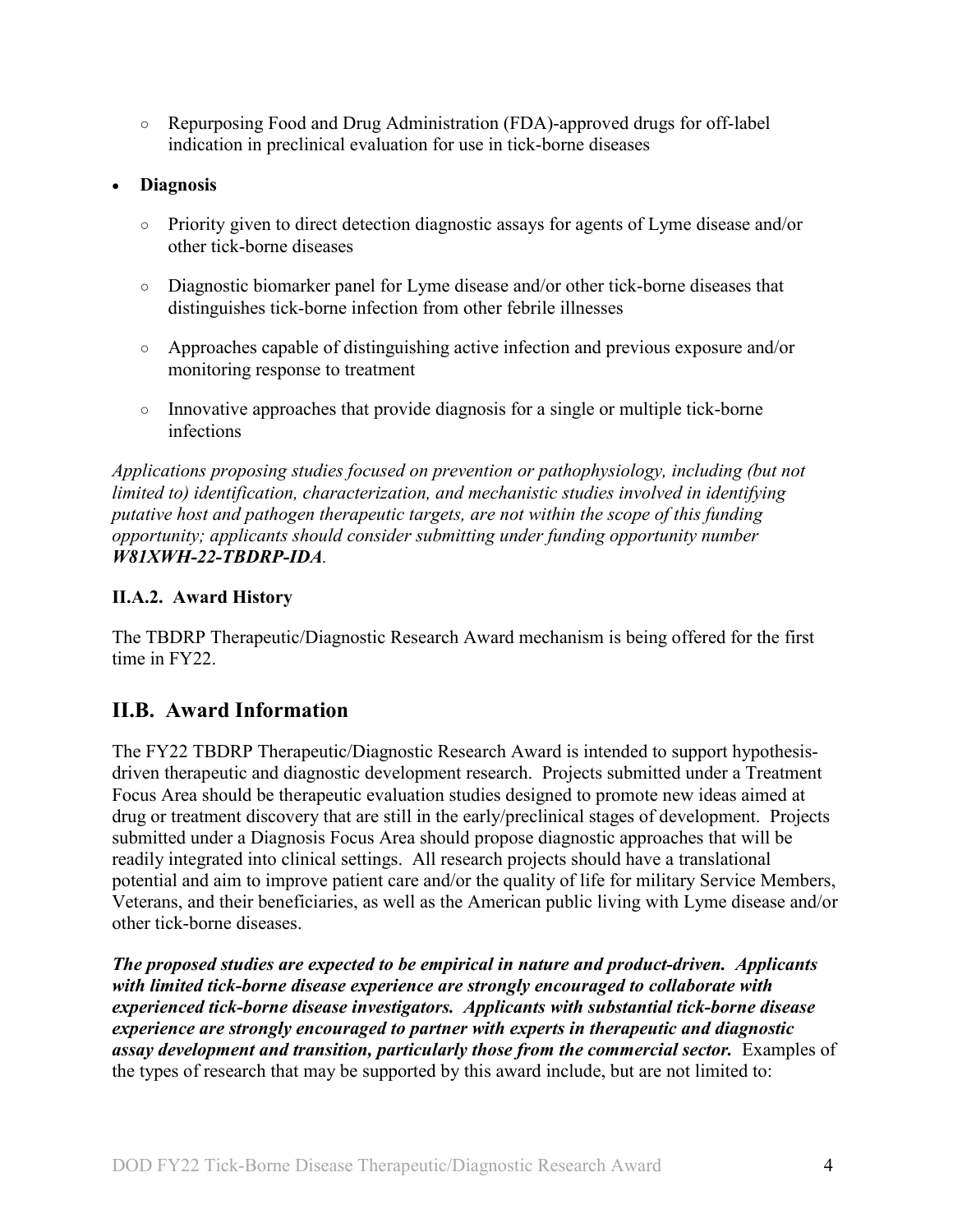- Evaluation, maturation, and/or down-selection of potential therapeutic candidates in vitro and/or in vivo
- Design, development, and evaluation of proof-of-concept diagnostic assays or devices using in vitro or ex vivo samples
- High throughput screening and confirmation of candidate therapeutics obtained from screening or by other means
- Testing new therapeutic modalities (agents, delivery mechanisms) using established and accepted preclinical models
- Preliminary studies on formulation, stability and safety prior to Good Manufacturing Practice production methods and evaluation in advanced preclinical studies
- Investigational New Drug application-enabling studies leading to the development of pharmacologic agents, including compound characterization, absorption, distribution, metabolism, and excretion (ADME) studies, and dose/response and toxicology studies to demonstrate safety and efficacy in relevant model systems
- Investigational Device Exemption application-enabling studies leading to the development of devices, including prototype development and device characterization, to demonstrate safety and efficacy using relevant model systems or samples
- Optimization and improvement of potential evidence-based treatments or therapeutics for easy administration outside of a clinical setting
- Studies aimed at improving diagnostic assay sensitivity, specificity and/or implementation in standard clinical settings

## *Research involving human subjects and human anatomical substances is permitted; however, clinical trials are not allowed under this program announcement.*

*Leveraging existing resources, maximizing statistical power, and using validated specimens from Lyme and other tick-borne disease biorepositories and databases are encouraged, but not required.* Investigators are strongly encouraged to incorporate the following components into their study design where appropriate: authentication of proposed cell lines; statistical rigor of in vitro cellular studies and preclinical animal experiments; and validation in well-pedigreed cohorts of uniformly documented patients. Studies utilizing data derived from large patient studies that include long-term health records, biospecimen repositories, pre-existing research, and/or studies that apply state-of-the art genomic and/or proteomic analysis, bioinformatics, and/or mathematical models to such data are also encouraged. The criteria defining the inclusion/exclusion of curated biospecimens or data in biorepositories or databases must be described to demonstrate the validity of their use in the proposed studies.

## **A Career Development Option is available to eligible early-career investigators who propose to conduct impactful research under the mentorship of an experienced tick-borne disease researcher**. *The Therapeutic/Diagnostic Research Award* – *Career Development*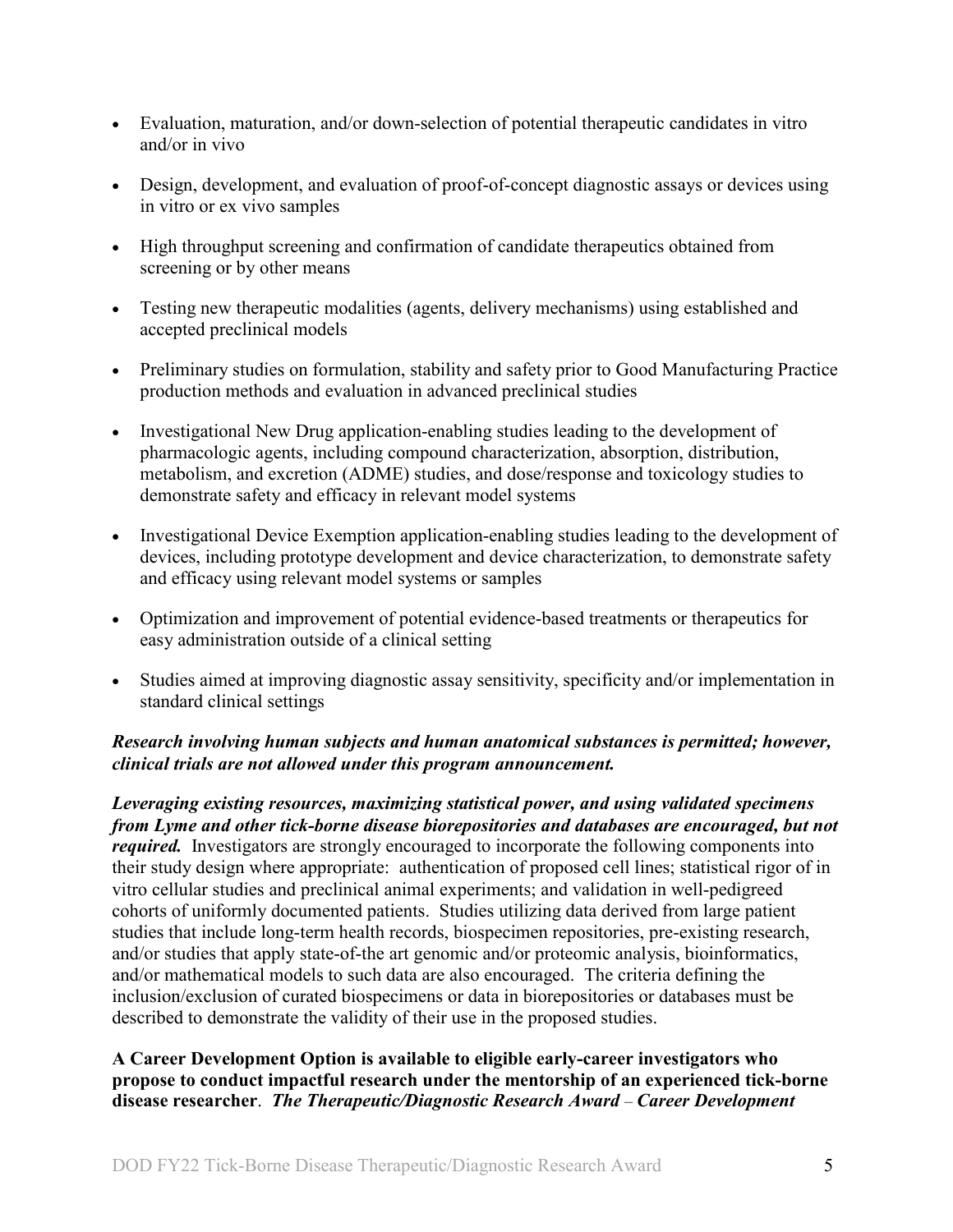*Option has a lower direct cost limit than the Therapeutic/Diagnostic Research Award; however, preliminary data are not required. Applications submitted under the Therapeutic/Diagnostic Research Award* – *Career Development Option will be reviewed via separate, career development-specific evaluation criteria by a separate, dedicated peer review panel.* The following are key aspects of the Career Development Option:

- **Principal Investigator (PI):** The PI must be an early-career research scientist, physician scientist, or other qualified clinical scientist within 10 years of completing their terminal degree (excluding time spent in residency or on family medical leave). The PI's record of accomplishments and the proposed research will be evaluated regarding their potential for contributing to the field of tick-borne disease research. Because career development is the focus of this award, the PI's institution should demonstrate a commitment to the PI through a minimum of 75% protected research time for all tick-borne disease research projects by the PI, although more protected time is highly desirable.
- **Mentorship:** The mentor must be an experienced tick-borne disease researcher, as demonstrated by a recent (last 5 years) history of funding and publications in tick-borne disease research, and should ideally have experience mentoring other independent scientists. Collectively, the PI/mentorship team should have demonstrated experience in the field (pathogen/disease and associated methods) of the proposed studies. The mentor must hold a position at or above the level of Associate Professor (or equivalent). In addition, the mentor must demonstrate a commitment to developing the PI's career in tick-borne disease research and should remain engaged for the entire duration of the project. The mentor and PI may be at different organizations; however, a clear indication of how the mentor will communicate with and facilitate the PI's career development should be provided in the Career Development Plan, as described below.
- **Career Development Plan and Environment:** A Career Development Plan is required and should be prepared by the PI with appropriate guidance from the mentor. The plan should outline how the PI will gain experience in tick-borne disease research and engage with the tick-borne disease scientific and advocacy communities (as applicable). A clearly articulated strategy for acquiring the necessary skills, competence, and expertise to establish a career at the forefront of tick-borne disease research should be included, as well as a plan for how the mentor will engage with the PI to contribute to the PI's career development as a tick-borne disease researcher and to the success of the proposed research for the duration of the project.

### **Preliminary Data: Inclusion of preliminary data relevant to the proposed studies are**  *required* **for this mechanism** *unless* **applying under the Therapeutic/Diagnostic Research Award** – **Career Development Option.**

The types of awards made under the program announcement will be assistance agreements. An assistance agreement is appropriate when the federal government transfers a "thing of value" to a "state, local government," or "other recipient" to carry out a public purpose of support or stimulation authorized by a law of the United States instead of acquiring property or service for the direct benefit and use of the U.S. government. An assistance agreement can take the form of a grant or cooperative agreement. The level of involvement on the part of the Department of Defense (DOD) during project performance is the key factor in determining whether to award a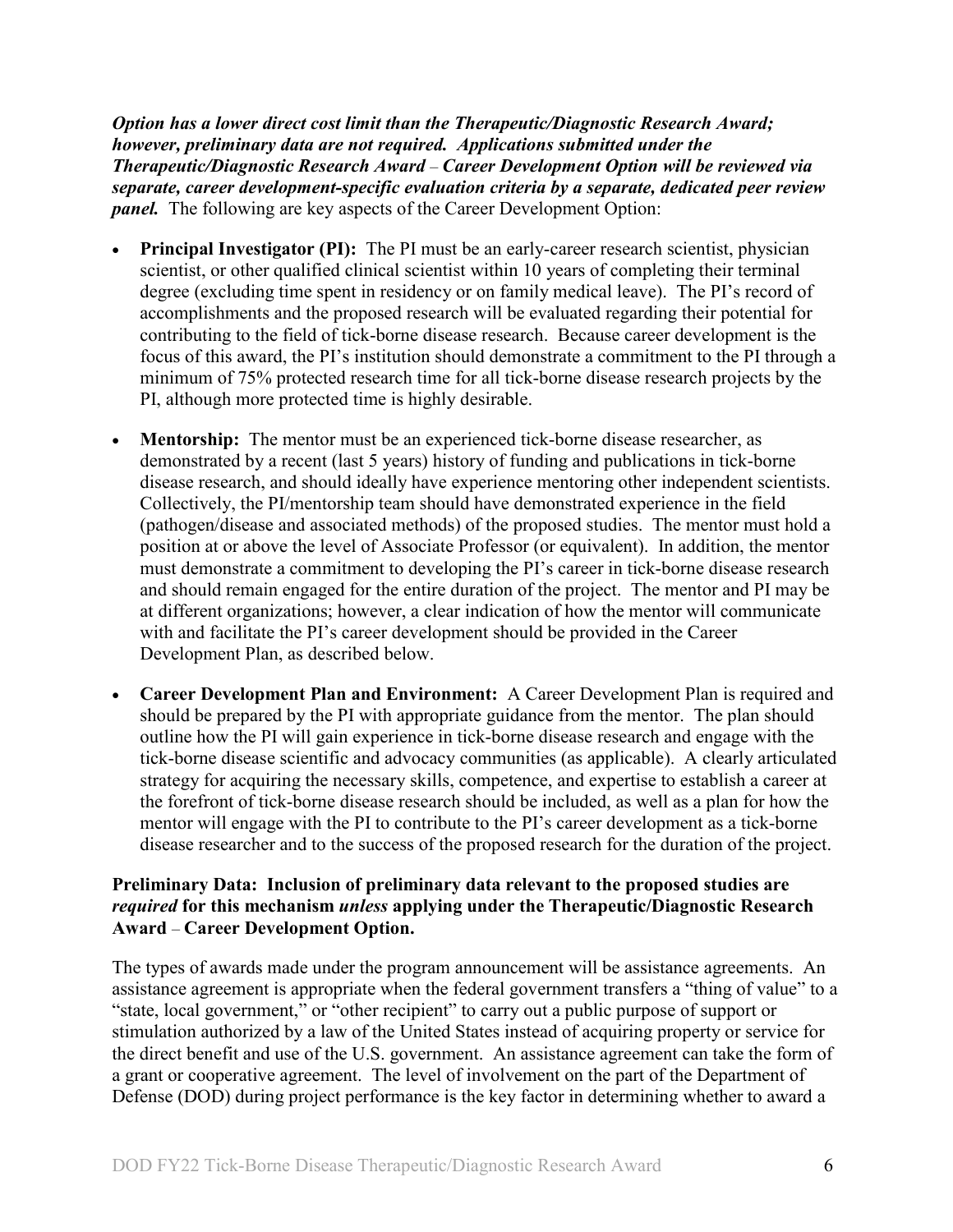grant or cooperative agreement. If "no substantial involvement" on the part of the funding agency is anticipated, a grant award will be made (31 USC 6304). Conversely, if substantial involvement on the part of the funding agency is anticipated, a cooperative agreement will be made (31 USC 6305), and the award will identify the specific substantial involvement. Substantial involvement may include, but is not limited to, collaboration, participation, or intervention in the research to be performed under the award. The award type, along with the start date, will be determined during the negotiation process.

The anticipated direct costs budgeted for the entire period of performance for an FY22 TBDRP Therapeutic/Diagnostic Research Award will not exceed **\$825,000.**

The anticipated direct costs budgeted for the entire period of performance for an FY22 TBDRP Therapeutic/Diagnostic Idea Award – Career Development Option will not exceed **\$495,000.**

Refer to **Section II.D.5, Funding Restrictions**, for detailed funding information.

Awards will be made no later than September 30, 2023. For additional information refer to [Section II.F.1, Federal Award Notices.](#page-41-1)

*The CDMRP expects to allot approximately \$4.2M to fund approximately two Therapeutic/Diagnostic Research Award and two Therapeutic/Diagnostic Research Award – Career Development Option applications. Funding of applications received is contingent upon the availability of federal funds for this program, as well as the number of applications received, the quality and merit of the applications as evaluated by scientific and programmatic review, and the requirements of the government. Funds to be obligated on any award resulting from this funding opportunity will be available for use for a limited time period based on the fiscal year of the funds. It is anticipated that awards made from this FY22 funding opportunity will be funded with FY22 funds, which will expire for use on September 30, 2028.*

**Research Involving Human Anatomical Substances, Human Subjects, or Human Cadavers:** All DOD-funded research involving new and ongoing research with human anatomical substances, human subjects, or human cadavers must be reviewed and approved by the USAMRDC Office of Research Protections (ORP), Human Research Protection Office (HRPO), prior to research implementation. This administrative review requirement is in addition to the local Institutional Review Board (IRB) or Ethics Committee (EC) review. Local IRB/EC approval at the time of submission is *not* required. *Allow up to 3 months to complete the HRPO regulatory review and approval process following submission of all required and complete documents to the HRPO*. Refer to the General Application Instructions, Appendix 1, and the HRPO Resources and Overview document available on the electronic Biomedical Research Application Portal (eBRAP) "Funding Opportunities & Forms" web page

[\(https://ebrap.org/eBRAP/public/Program.htm\)](https://ebrap.org/eBRAP/public/Program.htm) for additional information.

*Note: Applications proposing research involving human subjects and/or human anatomical substances will be required to submit additional application materials under the application categories designated for this type of research.*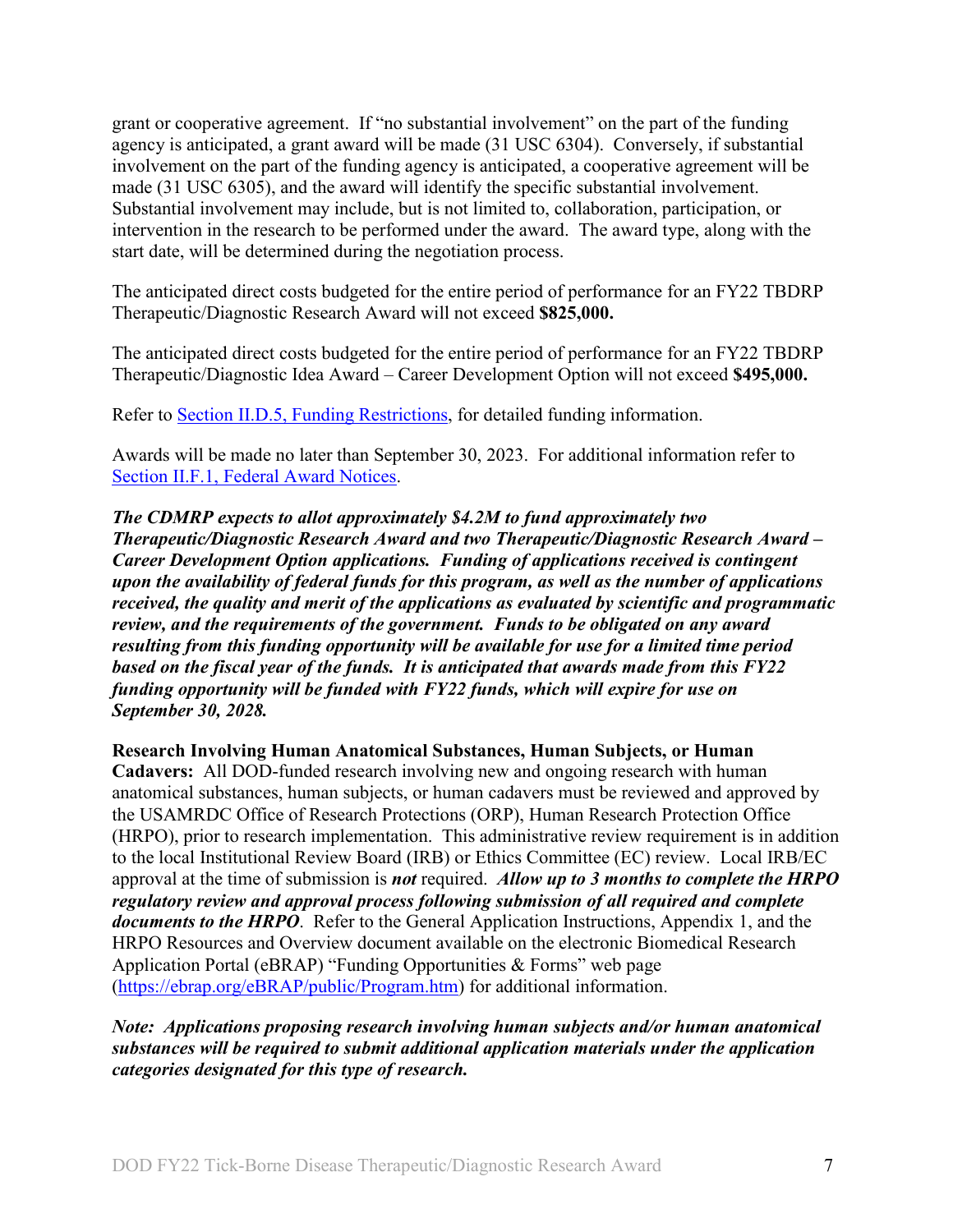If the proposed research involves more than one institution, a written plan for single IRB review arrangements must be provided at the time of application submission or award negotiation. The lead institution responsible for developing the master protocol and master consent form should be identified and should be the single point of contact for regulatory submissions and requirements.

*A clinical trial is defined* as a research study in which one or more human subjects are prospectively assigned to one or more interventions (which may include a placebo or another control) to evaluate the effects of the interventions on biomedical or behavioral health-related outcomes.

*Clinical research is defined* as: (1) Patient-oriented research. Research conducted with human subjects (or on material of human origin such as tissues, specimens, and cognitive phenomena) for which an investigator (or colleague) directly interacts with human subjects. Excluded from this definition are in vitro studies that utilize human tissues that cannot be linked to a living individual. Patient-oriented research includes: (a) mechanisms of human disease, (b) therapeutic interventions, (c) clinical trials, and (d) development of new technologies. (2) Epidemiologic and behavioral studies. (3) Outcomes research and health services research. *Note:* Studies that meet the requirements for IRB Exemption 4 are not considered CDMRP-defined clinical research. IRB Exemption 4 refers to research involving the collection or study of existing deidentified specimens or data, if these sources are publicly available.

**Use of DOD or Department of Veterans Affairs (VA) Resources:** If the proposed research involves access to active-duty military or Veteran patient populations and/or DOD or VA resources or databases, the application must describe the access at the time of submission and include a plan for maintaining access as needed throughout the proposed research. Refer to Section [II.D.2.b.ii, Full Application Submission Components,](#page-17-0) for detailed information. Refer to the General Application Instructions, Appendix 1, for additional information.

**Research Involving Animals:** All research funded by the FY22 TBDRP

Therapeutic/Diagnostic Research Award mechanism involving new and ongoing research with animals must be reviewed and approved by the USAMRDC ORP Animal Care and Use Review Office (ACURO), in addition to the local Institutional Animal Care and Use Committee (IACUC) of record. IACUC approval at the time of submission is *not* required. *Allow at least 3 to 4 months for ACURO regulatory review and approval processes for animal studies.* Refer to the General Application Instructions, Appendix 1, for additional information.

## <span id="page-7-0"></span>**II.C. Eligibility Information**

## <span id="page-7-1"></span>**II.C.1. Eligible Applicants**

**II.C.1.a. Organization: All organizations, including foreign organizations, foreign public entities, and international organizations, are eligible to apply.**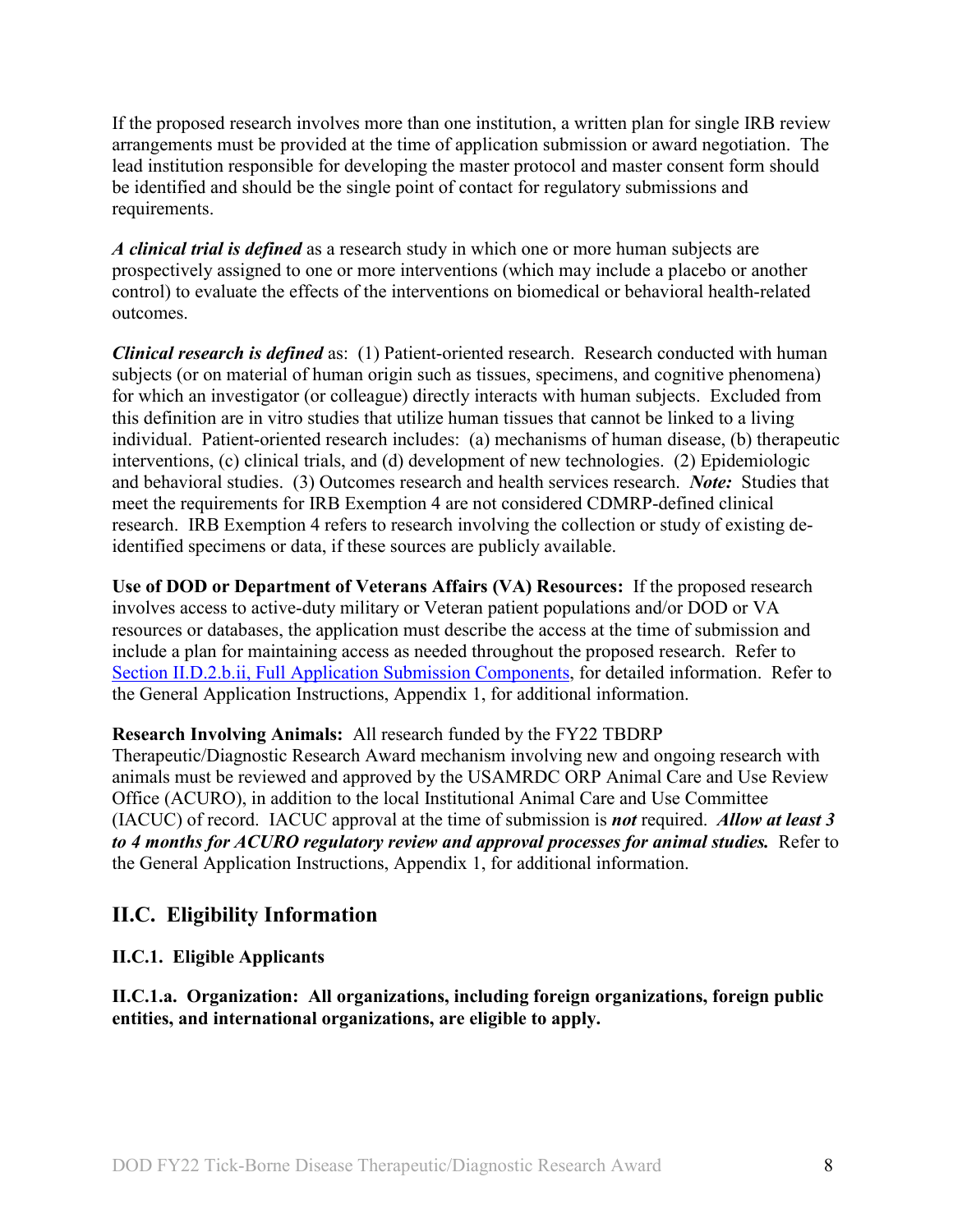**Government Agencies Within the United States:** Local, state, and federal government agencies are eligible to the extent that applications do not overlap with their fully funded internal programs. Such agencies are required to explain how their applications do not overlap with their internal programs.

As applications for this program announcement may be submitted by extramural and intramural organizations, these terms are defined below.

**Extramural Organization:** An eligible non-DOD organization. Examples of extramural organizations include academic institutions, biotechnology companies, foundations, federal government organizations other than the DOD, and research institutes.

**Intramural DOD Organization:** A DOD laboratory, DOD military treatment facility, and/or DOD activity embedded within a civilian medical center. *Intramural Submission:* **An**  *application submitted by a DOD organization for an intramural investigator working within a DOD laboratory or military treatment facility or in a DOD activity embedded within a civilian medical center.*

**The USAMRAA makes awards to eligible organizations, not to individuals.**

## **II.C.1.b. Principal Investigator**

## **For the Therapeutic/Diagnostic Research Award:**

Independent investigators at or above the level of Assistant Professor (or equivalent) may be named by the organization as the PI on the application.

## **For the Therapeutic/Diagnostic Research Award – Career Development Option:**

#### • **PI**

- The PI must be an early-career research scientist, physician scientist, or other qualified clinical scientist within 10 years of completing their terminal degree at the time of application submission deadline (excluding time spent in residency or on family medical leave) and exhibit a strong desire to pursue a career in tick-borne disease research. Time spent as a postdoctoral fellow is not excluded.
- Institutional commitment to the PI's independent career should be demonstrated, including a minimum of 75% protected research time for all tick-borne disease research projects by the PI and a confirmation of the laboratory space.

## • **Mentor**

- The mentor must hold a position at or above the level of Associate Professor (or equivalent).
- The mentor must be an experienced researcher, as demonstrated by a recent (last 5 years) history of funding and publications in tick-borne disease research, and should ideally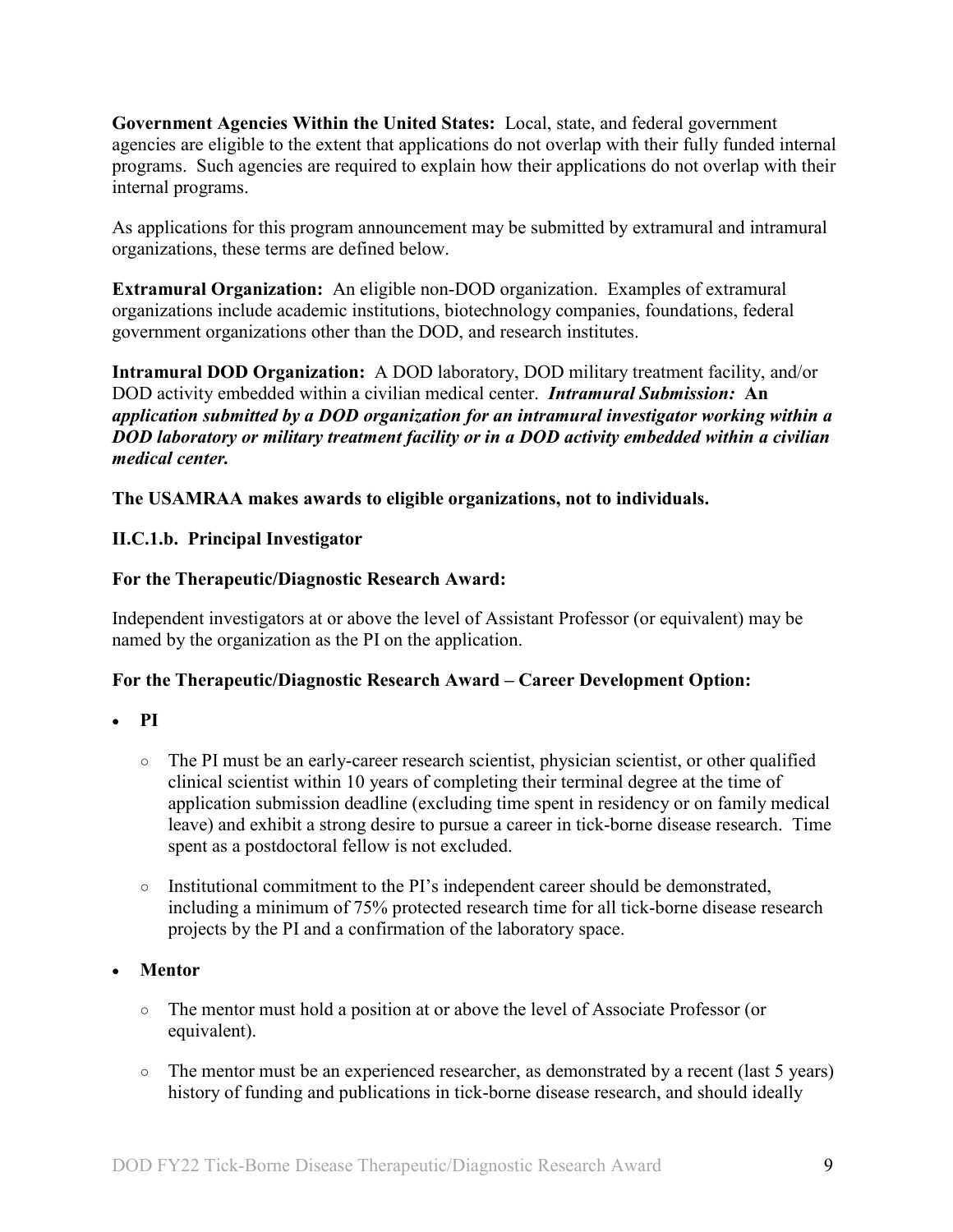have experience mentoring other independent scientists. Collectively, the PI/mentorship team should have demonstrated experience in the field (pathogen/disease and associated methods) of the proposed studies. The mentor must demonstrate a commitment to developing the PI's career in tick-borne disease research.

### *The PI and the mentor do not need to be located within the same organization.*

An eligible PI, regardless of ethnicity, nationality, or citizenship status, must be employed by or affiliated with an eligible organization.

The CDMRP strongly encourages all PIs to participate in a digital identifier initiative through Open Researcher and Contributor ID, Inc. (ORCID). Registration for a unique ORCID identifier can be done online at [https://orcid.org/.](https://orcid.org/)

#### <span id="page-9-0"></span>**II.C.2. Cost Sharing**

Cost sharing/matching is not an eligibility requirement.

#### <span id="page-9-1"></span>**II.C.3. Other**

Organizations must be able to access **.gov** and **.mil** websites in order to fulfill the financial and technical deliverable requirements of the award and submit invoices for payment.

For general information on required qualifications for award recipients, refer to the General Application Instructions, Appendix 3.

Refer to [Section II.H.2, Administrative Actions,](#page-44-2) for a list of administrative actions that may be taken if a pre-application or application does not meet the administrative, eligibility, or ethical requirements defined in this program announcement.

## <span id="page-9-2"></span>**II.D. Application and Submission Information**

*Submission of applications that are essentially identical or propose essentially the same research project to different funding opportunities within the same program and fiscal year is prohibited and will result in administrative withdrawal of the duplicative application(s).*

## <span id="page-9-3"></span>**II.D.1. eBRAP and Grants.gov**

**eBRAP** [\(https://ebrap.org\)](https://ebrap.org/) is a secure web-based system that allows PIs to submit their preapplications, view and verify extramural full applications submitted to Grants.gov [\(https://grants.gov\)](https://grants.gov/), receive communications from the CDMRP, and submit documentation during award negotiations and throughout the period of performance. eBRAP also allows intramural organizations to submit full applications following pre-application submission.

Grants.gov is a federal system required to be utilized by agencies to receive and process extramural grant applications. Full applications may only be submitted to Grants.gov after submission of a pre-application through eBRAP.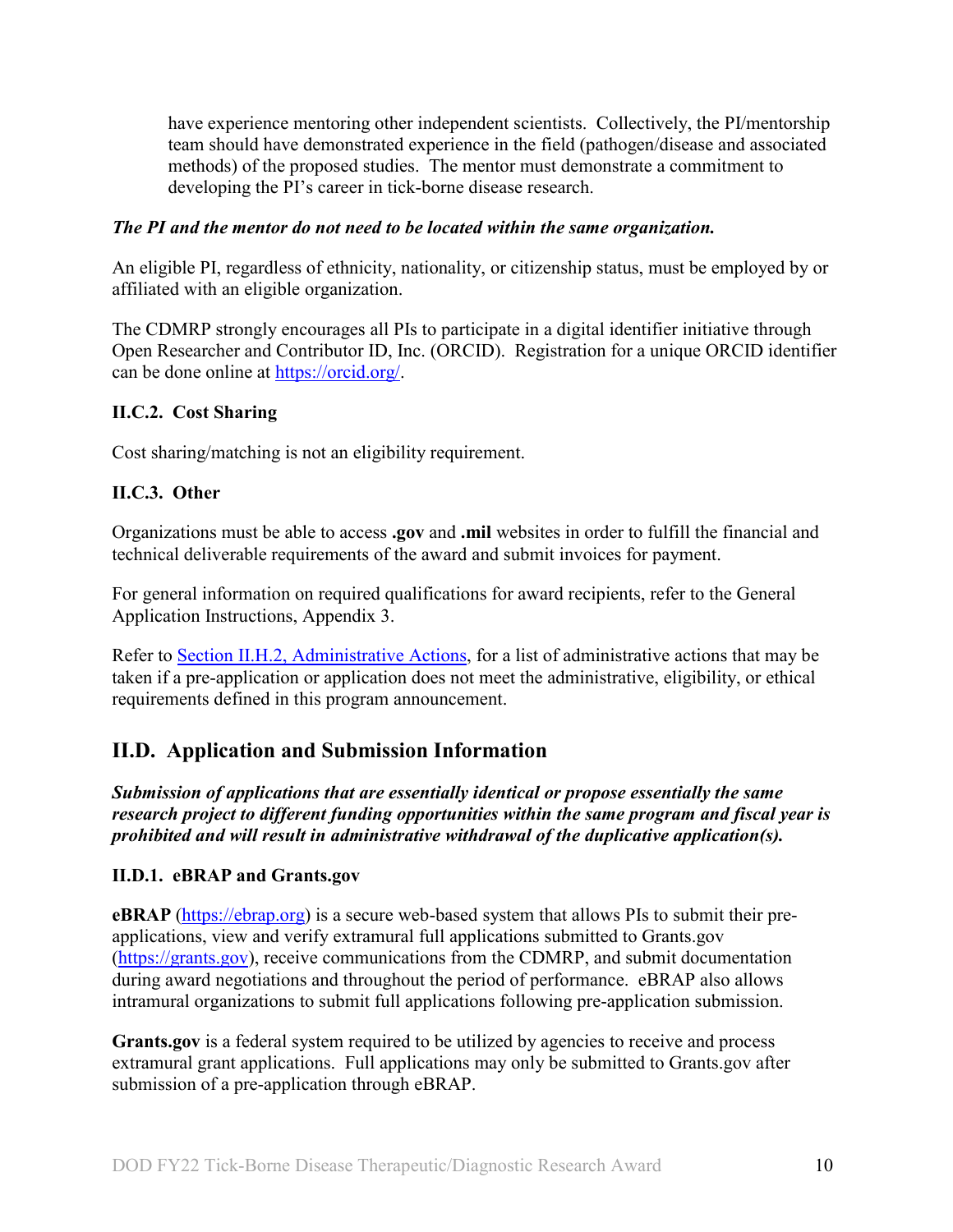Contact information for the eBRAP Help Desk and the Grants.gov Contact Center can be found in [Section II.G, Federal Awarding Agency Contacts.](#page-43-0)

## *Extramural Submission:*

- Pre-application content and forms must be accessed and submitted at eBRAP.org.
- Full application packages must be accessed and submitted at Grants.gov.

## *Intramural DOD Submission:*

- Pre-application content and forms must be accessed and submitted at eBRAP.org.
- Full application packages must be accessed and submitted at eBRAP.org.

## *Note: Applications from an intramural DOD organization or from an extramural federal government organization may be submitted to Grants.gov through a research foundation.*

## <span id="page-10-0"></span>**II.D.2. Content and Form of the Application Submission**

Submission is a two-step process requiring both *pre-application* (eBRAP.org) and *full application* (eBRAP.org or Grants.gov) as indicated below. The submission process should be started early to avoid missing deadlines. There are no grace periods. Full application submission guidelines differ for extramural (Grants.gov) and intramural (eBRAP.org) organizations (refer to [Table 1, Full Application Guidelines\)](#page-15-0).

*The application title, eBRAP log number, and all information for the PI, Business Official, performing organization, and contracting organization must be consistent throughout the entire pre-application and full application submission process.* Inconsistencies may delay application processing and limit or negate the ability to view, modify, and verify the application in eBRAP. If any changes need to be made, the applicant should contact the eBRAP Help Desk at  $\frac{help@eBRAP.org}{$  or 301-682-5507 prior to the application submission deadline.

## **II.D.2.a. Step 1: Pre-Application Submission Content**

## *During the pre-application process, eBRAP assigns each submission a unique log number. This unique eBRAP log number is required during the full application submission process***.**

To begin the pre-application process, first select whether the submitting organization is extramural or intramural, then confirm your selection or cancel. **Incorrect selection of extramural or intramural submission type will delay processing.**

If an error has been made in the selection of extramural versus intramural and the pre-application submission deadline has passed, the PI or Business Official must contact the eBRAP Help Desk at [help@eBRAP.org](mailto:help@eBRAP.org) or 301-682-5507 to request a change in designation.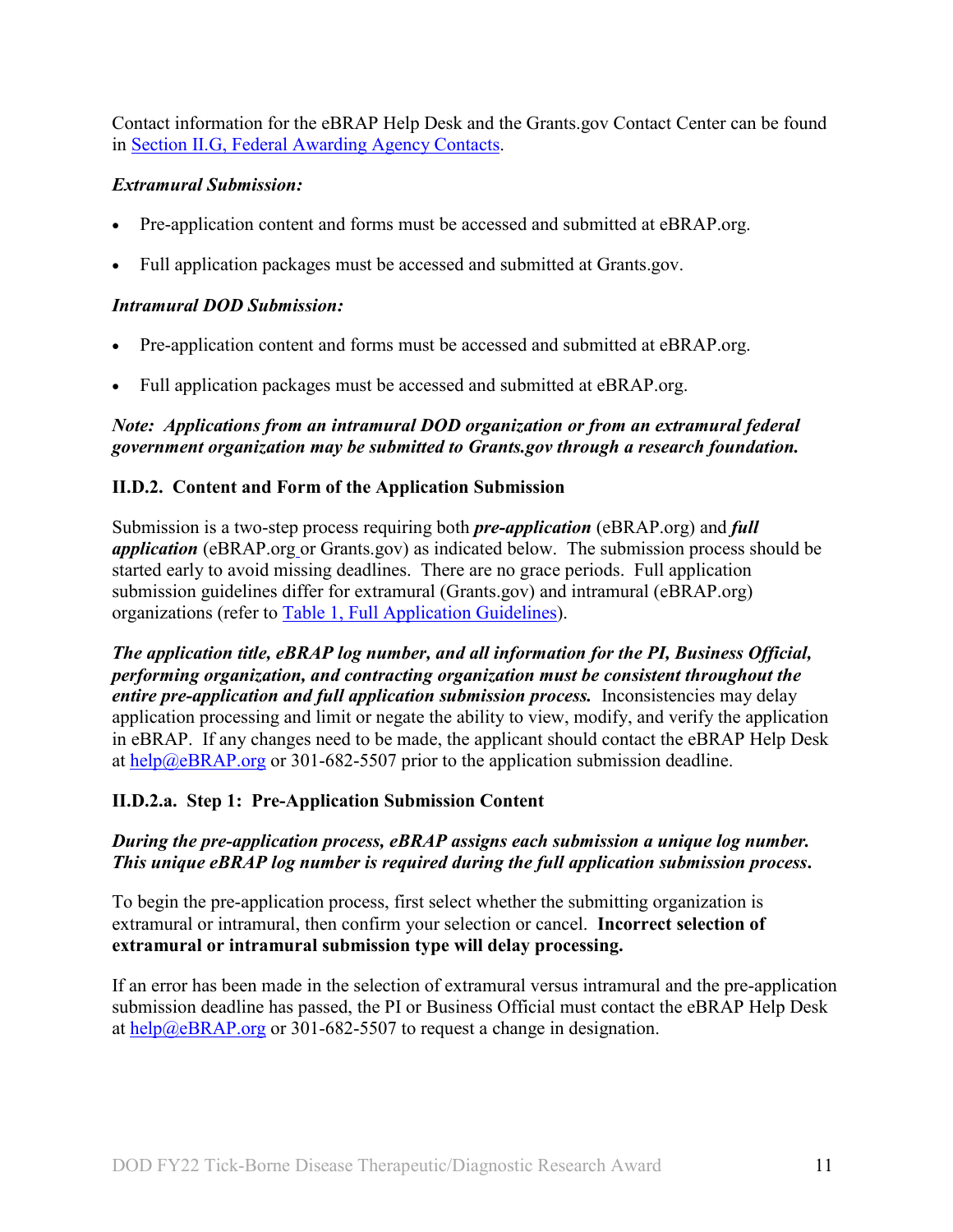All pre-application components must be submitted by the PI through eBRAP [\(https://eBRAP.org/\)](https://ebrap.org/). Because the invitation to submit an application is based on the contents of the pre-application, investigators should not change the title or research objectives after the preapplication is submitted.

The applicant organization and associated PI identified in the pre-application should be the same as those intended for the subsequent application submission. If any changes are necessary after submission of the pre-application, the applicant must contact the eBRAP Help Desk at [help@eBRAP.org](mailto:help@eBRAP.org) or 301-682-5507.

## *When starting the pre-application, PIs should ensure that they have selected the appropriate application category and option (as applicable):*

- Therapeutic/Diagnostic Research Award
- Therapeutic/Diagnostic Research Award, involving Human Subjects/Sample Acquisition
- Therapeutic/Diagnostic Research Award Career Development Option
- Therapeutic/Diagnostic Research Award Career Development Option, involving Human Subjects/Sample Acquisition

PIs with an ORCID identifier should enter that information in the appropriate field in the "My Profile" tab in the "Account Information" section of eBRAP.

The pre-application consists of the following components, which are organized in eBRAP by separate tabs (refer to the General Application Instructions, Section II.B, for additional information on pre-application submission):

## • **Tab 1 – Application Information**

Submission of application information includes assignment of primary and secondary research classification codes, which may be found at [https://ebrap.org/eBRAP/public/](https://ebrap.org/eBRAP/public/Program.htm) [Program.htm.](https://ebrap.org/eBRAP/public/Program.htm) Applicants are strongly encouraged to review and confirm the codes prior to making their selection.

## • **Tab 2 – Application Contacts**

Enter contact information for the PI. Enter the organization's Business Official responsible for sponsored program administration (the "person to be contacted on matters involving this application" in Block 5 of the Grants.gov SF424 Research & Related Form). The Business Official must be either selected from the eBRAP list or invited in order for the preapplication to be submitted.

Select the performing organization (site at which the PI will perform the proposed work) and the contracting organization (organization submitting on behalf of the PI, which corresponds to Block 5 on the Grants.gov SF424 Research & Related Form), and click on "Add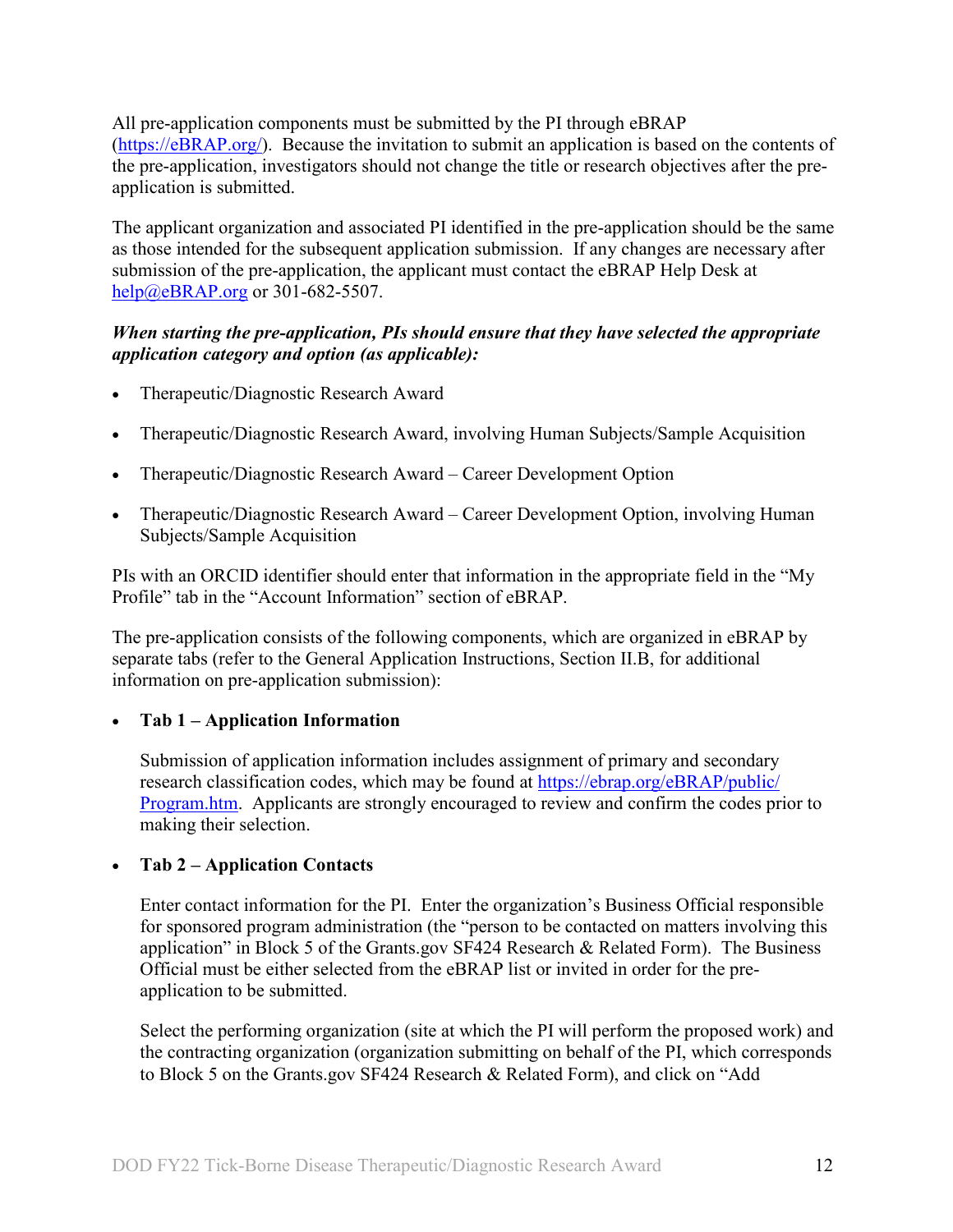Organizations to this Pre-application." The organization(s) must be either selected from the eBRAP drop-down list or invited in order for the pre-application to be submitted.

It is recommended that PIs identify an Alternate Submitter in the event that assistance with pre-application submission is needed.

## • **Tab 3 – Collaborators and Key Personnel**

Enter the name, organization, and role of all collaborators and key personnel associated with the application.

[FY22 TBDRP Programmatic Panel members](https://cdmrp.army.mil/tbdrp/panels/panels22) should not be involved in any pre-application or application. For questions related to panel members and pre-applications or applications, refer to Section [II.H.2.c, Withdrawal,](#page-44-3) or contact the eBRAP Help Desk at [help@eBRAP.org](mailto:help@eBRAP.org) or 301-682-5507.

## • **Tab 4 – Conflicts of Interest**

List all individuals other than collaborators and key personnel who may have a conflict of interest in the review of the application (including those with whom the PI has a personal or professional relationship).

## • **Tab 5 – Pre-Application Files**

## *Note: Upload documents as individual PDF files unless otherwise noted. eBRAP will not allow a file to be uploaded if the number of pages exceeds the limit specified below.*

**○ Preproposal Narrative (three-page limit):** The Preproposal Narrative page limit applies to text and non-text elements (e.g., figures, tables, graphs, photographs, diagrams, chemical structures, drawings) used to describe the project. Inclusion of URLs that provide additional information to expand the Preproposal Narrative and could confer an unfair competitive advantage is prohibited and may result in administrative withdrawal of the pre-application.

The Preproposal Narrative should include the following:

- **– Research:** State a clear hypothesis for the project that is supported through scientific rationale, referenced literature, and preliminary data (*not required for the Therapeutic/Diagnostic Research Award* – *Career Development Option*). Describe the study type (e.g., concept development, animal validation, human validation), project specific aims, and scientific approach.
- **– Relevance:** Summarize the relevance of the proposed project to the Treatment or Diagnosis Focus Areas.
- **– Impact:** Describe the immediate and long-range outcomes of the proposed study and their impact on Lyme disease and/or other tick-borne disease research, patient care, and/or quality of life for military Service Members, their beneficiaries, and the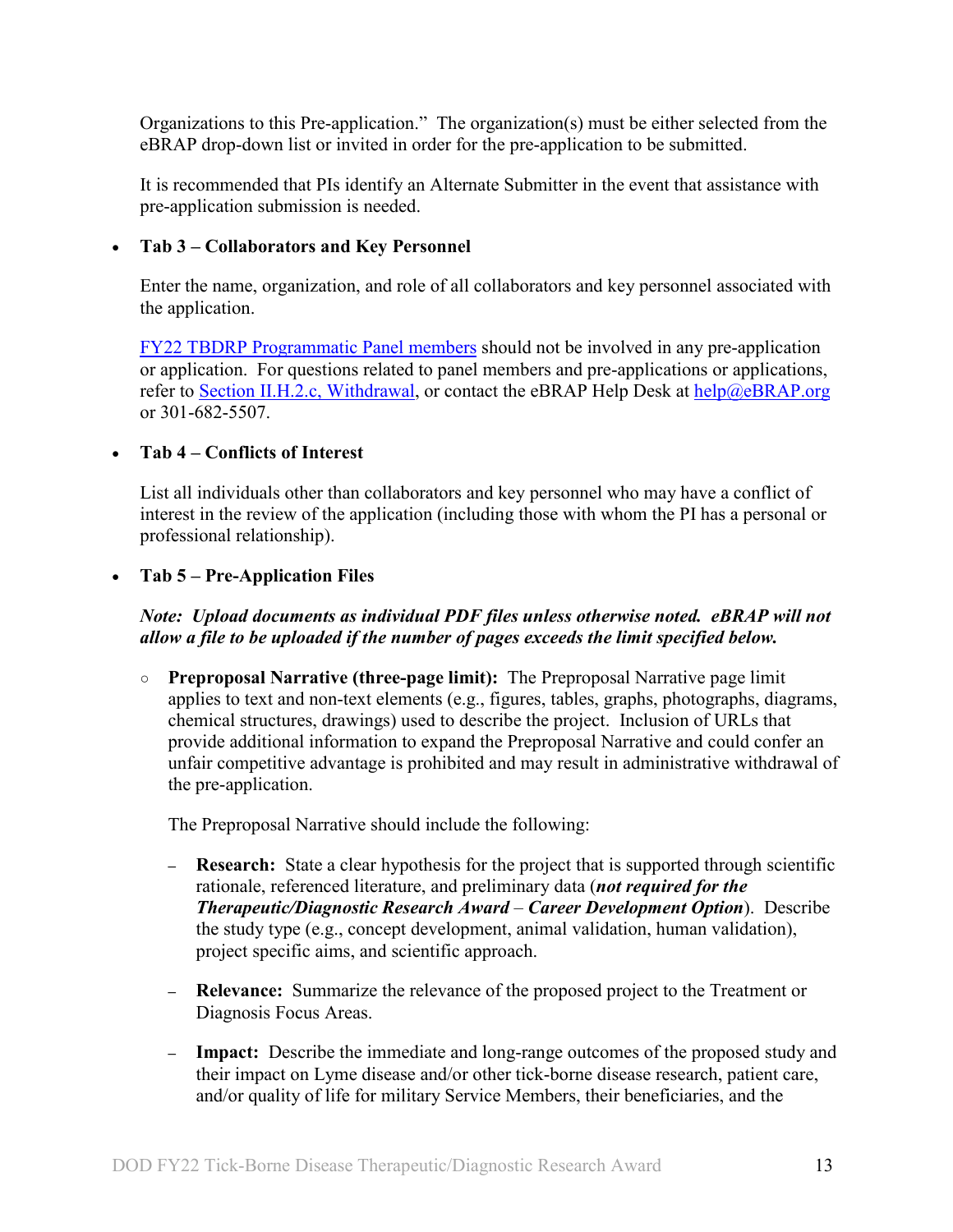American public. Describe how the proposed research will advance the potential evidence-based treatment, therapeutic, or diagnostic toward dissemination and clinical implementation.

- **– Mentor (***required only for the Therapeutic/Diagnostic Research Award Career Development Option*): Provide the name and institution of the mentor, and describe how the mentor's planned interactions with the PI demonstrates a commitment to the PI's career development as a tick-borne disease researcher and to the success of the proposed research for the duration of the project.
- **○ Pre-Application Supporting Documentation:** The items to be included as supporting documentation for the pre-application *must be uploaded as individual files* and are limited to the following:
	- **– References Cited (one-page limit):** List the references cited (including URLs if available) in the Preproposal Narrative using a standard reference format that includes the full citation (i.e., author[s], year published, reference title, and reference source, including volume, chapter, page numbers, and publisher, as appropriate).
	- **– List of Abbreviations, Acronyms, and Symbols:** Provide a list of abbreviations, acronyms, and symbols used in the Preproposal Narrative.
	- **– Key Personnel Biographical Sketches (six-page limit per individual):** *All biographical sketches should be uploaded as a single combined file.* Biographical sketches should be used to demonstrate background and expertise through education, positions, publications, and previous work accomplished.

• **Tab 6 – Submit Pre-Application**

This tab must be completed for the pre-application to be accepted and processed.

## **Pre-Application Screening**

## • **Pre-Application Screening Criteria**

To determine the technical merits of the pre-application and the relevance to the mission of the Defense Health Program (DHP) and the TBDRP, pre-applications will be screened based on the following criteria:

- o **Research:** How well a clear hypothesis for the project is stated with support from scientific rationale, referenced literature, and preliminary data (*not required for the Therapeutic/Diagnostic Research Award* – *Career Development Option*), and how well the study type, specific aims, and scientific approach are described.
- o **Relevance:** To what degree the proposed project is relevant to the Treatment or Diagnostics Focus Area(s) being addressed.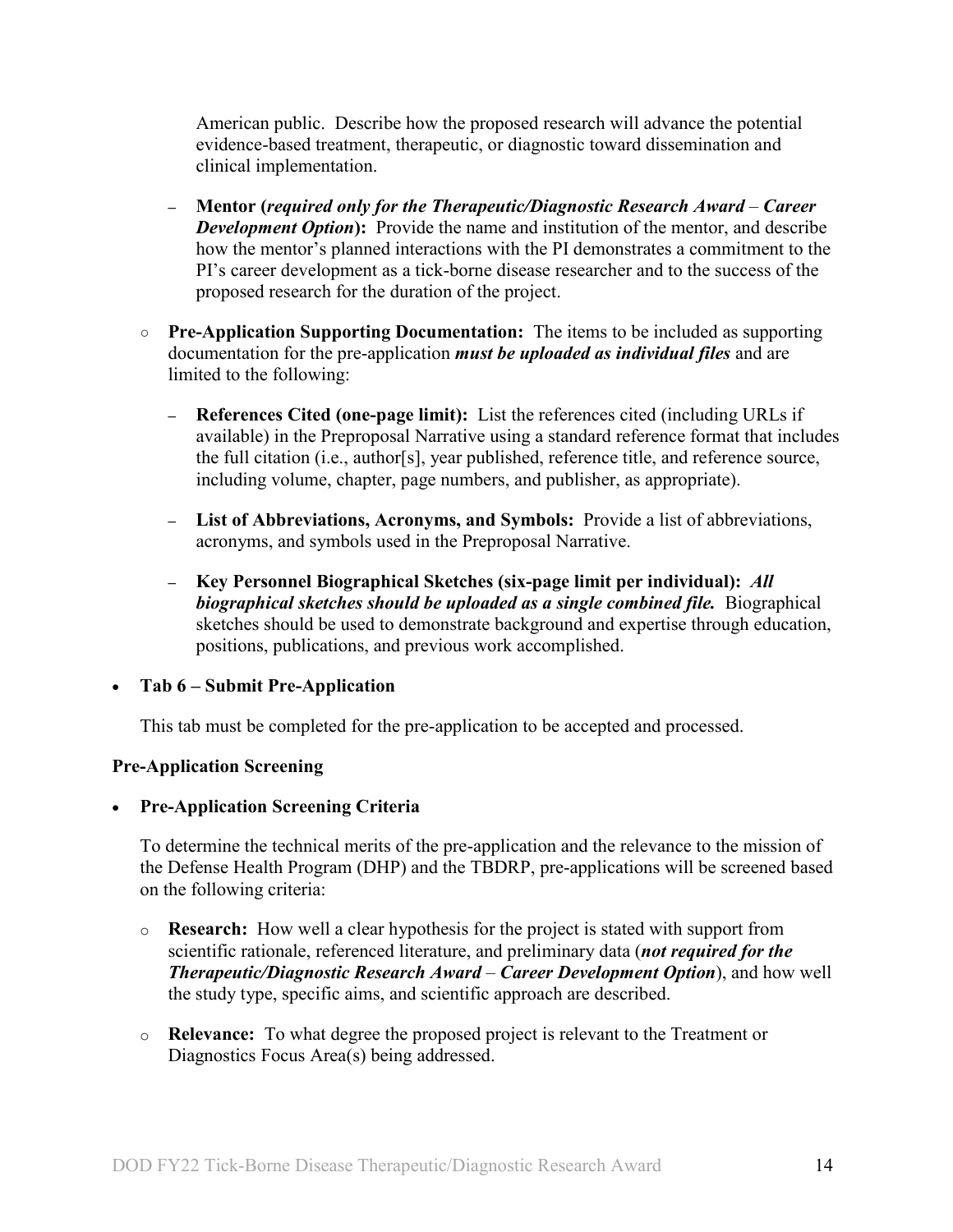- o **Impact:** The extent to which the anticipated research outcomes will advance knowledge and/or technology toward improved patient care and/or quality of life for individuals with Lyme disease and/or other tick-borne diseases/conditions. The extent to which the proposed research will advance the potential evidence-based treatment, therapeutic, or diagnostic toward dissemination and clinical implementation.
- o **Mentor (***applicable only to the Therapeutic/Diagnostic Research Award Career Development Option*): To what degree the mentor's planned interactions with the PI demonstrate a commitment to the PI's career development as a tick-borne disease researcher and to the success of the proposed research for the duration of the project.

## • **Notification of Pre-Application Screening Results**

Following the pre-application screening, PIs will be notified as to whether or not they are invited to submit applications; however, they will not receive feedback (e.g., a critique of strengths and weaknesses) on their pre-application. The estimated timeframe for notification of invitation to submit an application is indicated in Section [I, Overview of the Funding](#page-0-1)  [Opportunity.](#page-0-1) Invitations to submit a full application are based on the Pre-Application Screening Criteria listed above.

## **II.D.2.b. Step 2: Full Application Submission Content**

Applications will not be accepted unless notification of invitation has been received.

## *The CDMRP cannot make allowances/exceptions to its policies for submission problems encountered by the applicant organization using system-to-system interfaces with Grants.gov.*

Each application submission must include the completed full application package for this program announcement. The full application package is submitted by the Authorized Organizational Representative through Grants.gov [\(https://grants.gov/\)](https://www.grants.gov/) for extramural organizations or through eBRAP [\(https://ebrap.org/\)](https://ebrap.org/) for intramural organizations. See Table 1 below for more specific guidelines.

## **II.D.2.b.i. Full Application Guidelines**

Extramural organizations must submit full applications through Grants.gov. Applicants must create a Grants.gov Workspace for submission, which allows the application components to be completed online and routed through the applicant organization for review prior to submission. Applicants may choose to download and save individual PDF forms rather than filling out webforms in Workspace. A compatible version of Adobe Reader **must** be used to view, complete, and submit an application package consisting of PDF forms. If more than one person is entering text into an application package, the *same version* of Adobe Reader software should be used by each person. Check the version number of the Adobe software on each user's computer to make sure the versions match. Using different versions of Adobe Reader may cause submission and/or save errors – even if each version is individually compatible with Grants.gov. Refer to the General Application Instructions, Section III, and the "Apply For Grants" page of Grants.gov [\(https://www.grants.gov/web/grants/applicants/apply-for-grants.html\)](https://www.grants.gov/web/grants/applicants/apply-for-grants.html) for further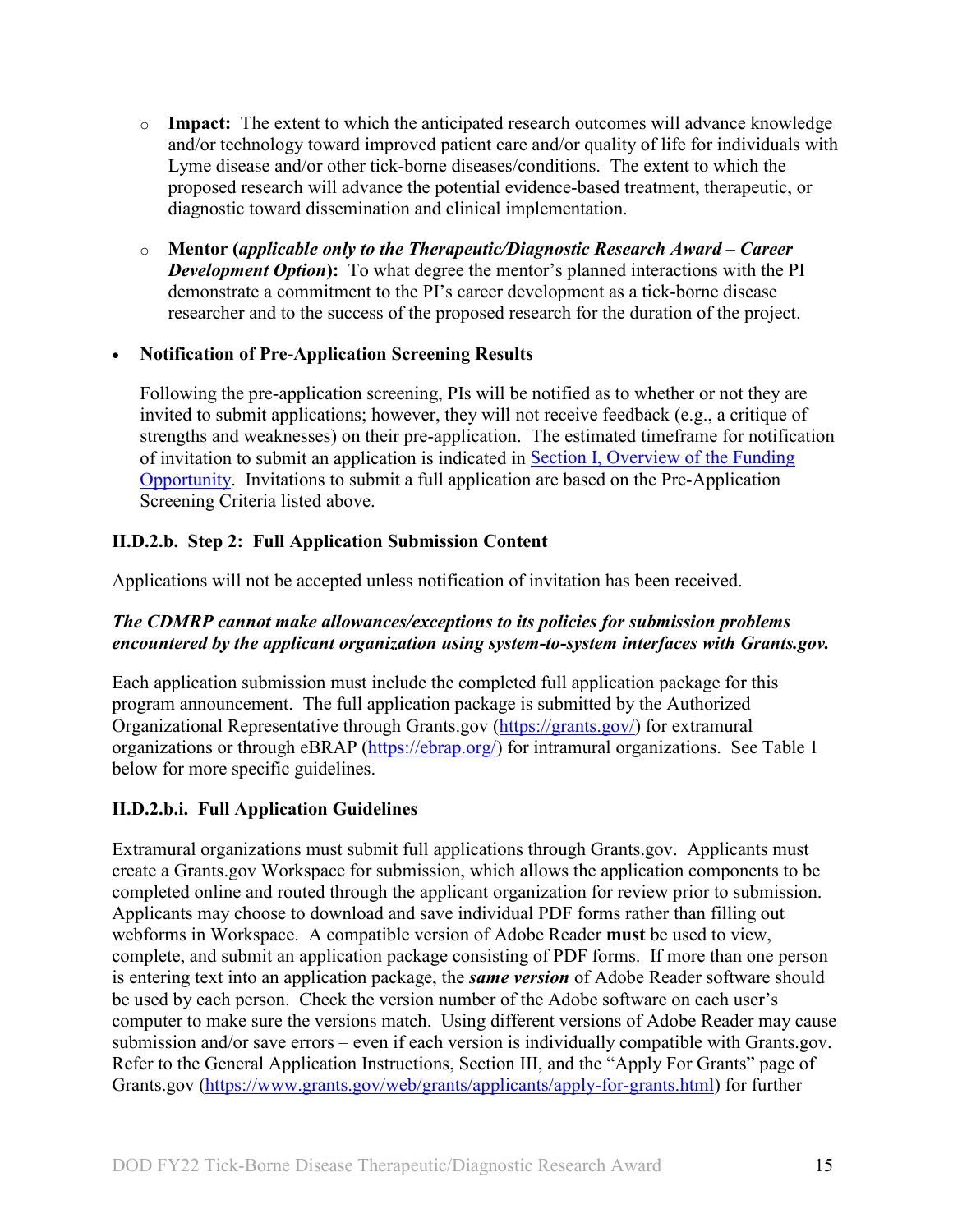information about the Grants.gov Workspace submission process. Submissions of extramural applications through eBRAP may be withdrawn.

## <span id="page-15-0"></span>*Do not password protect any files of the application package, including the Project Narrative.*

| <b>Extramural Submissions</b>                                                                                                                                                                                                                                                                                                                                                           | <b>Intramural DOD Submissions</b>                                                                                                                                                                                                                                                                                                                                                                                                                                         |  |  |
|-----------------------------------------------------------------------------------------------------------------------------------------------------------------------------------------------------------------------------------------------------------------------------------------------------------------------------------------------------------------------------------------|---------------------------------------------------------------------------------------------------------------------------------------------------------------------------------------------------------------------------------------------------------------------------------------------------------------------------------------------------------------------------------------------------------------------------------------------------------------------------|--|--|
| <b>Application Package Location</b>                                                                                                                                                                                                                                                                                                                                                     |                                                                                                                                                                                                                                                                                                                                                                                                                                                                           |  |  |
| Download application package components for<br>W81XWH-22-TBDRP-TDRA from Grants.gov<br>(https://grants.gov) and create a Grants.gov<br>Workspace. Workspace allows online<br>completion of the application components and<br>routing of the application package through the<br>applicant organization for review prior to<br>submission.                                                | Download application package components<br>for W81XWH-22-TBDRP-TDRA from<br>eBRAP (https://ebrap.org).                                                                                                                                                                                                                                                                                                                                                                    |  |  |
| <b>Full Application Package Components</b>                                                                                                                                                                                                                                                                                                                                              |                                                                                                                                                                                                                                                                                                                                                                                                                                                                           |  |  |
| <b>SF424 Research &amp; Related Application for</b><br>Federal Assistance Form: Refer to the General<br>Application Instructions, Section III.A.1, for<br>detailed information.                                                                                                                                                                                                         | Tab 1 – Summary: Provide a summary of<br>the application information.<br><b>Tab 2 – Application Contacts:</b> This tab will<br>be pre-populated by eBRAP; add Authorized<br>Organizational Representative.                                                                                                                                                                                                                                                                |  |  |
| Descriptions of each required file can be found<br>under Full Application Submission Components:<br><b>Attachments</b><br>Research & Related Personal Data<br>Research & Related Senior/Key Person<br>Profile (Expanded)<br><b>Research &amp; Related Budget</b><br><b>Project/Performance Site Location(s) Form</b><br>Research & Related Subaward Budget<br><b>Attachment(s)</b> Form | Tab 3 – Full Application Files: Upload files<br>under each Application Component in<br>eBRAP. Descriptions of each required file<br>can be found under Full Application<br><b>Submission Components:</b><br><b>Attachments</b><br><b>Key Personnel</b><br><b>Budget</b><br><b>Performance Sites</b><br>Tab 4 – Application and Budget Data:<br>Review and edit proposed project start date,<br>proposed end date, and budget data pre-<br>populated from the Budget Form. |  |  |
| <b>Application Package Submission</b>                                                                                                                                                                                                                                                                                                                                                   |                                                                                                                                                                                                                                                                                                                                                                                                                                                                           |  |  |
| Create a Grants.gov Workspace.<br>Add participants (investigators and Business<br>Officials) to Workspace, complete all required<br>forms, and check for errors before submission.<br><b>Submit a Grants.gov Workspace Package.</b>                                                                                                                                                     | <b>Submit package components to eBRAP</b><br>(https://ebrap.org).<br>Tab 5 – Submit/Request Approval Full<br><b>Application:</b> After all components are<br>uploaded and prior to the full application                                                                                                                                                                                                                                                                   |  |  |

## **Table 1. Full Application Submission Guidelines**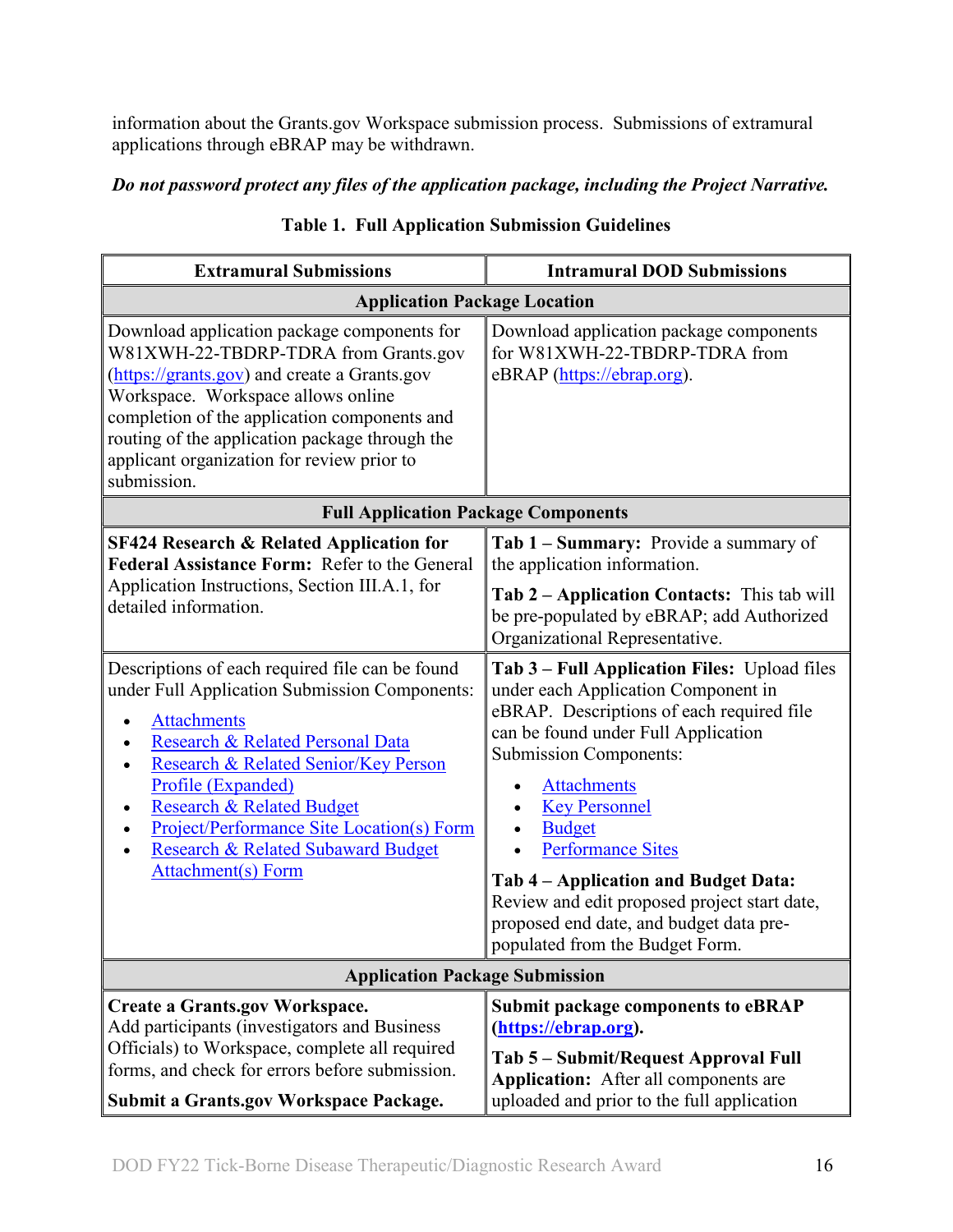| <b>Extramural Submissions</b>                                                                                                                                                                                                                                                                                                                                                                                                                                                                                                                                                                                                                                                                                                                                                                                                           | <b>Intramural DOD Submissions</b>                                                                                                                                                                                                                                                                                                                                                                                                                                                                                                                                                                                                                                                                |  |
|-----------------------------------------------------------------------------------------------------------------------------------------------------------------------------------------------------------------------------------------------------------------------------------------------------------------------------------------------------------------------------------------------------------------------------------------------------------------------------------------------------------------------------------------------------------------------------------------------------------------------------------------------------------------------------------------------------------------------------------------------------------------------------------------------------------------------------------------|--------------------------------------------------------------------------------------------------------------------------------------------------------------------------------------------------------------------------------------------------------------------------------------------------------------------------------------------------------------------------------------------------------------------------------------------------------------------------------------------------------------------------------------------------------------------------------------------------------------------------------------------------------------------------------------------------|--|
| An application may be submitted through<br>Workspace by clicking the "Sign and Submit"<br>button on the "Manage Workspace" page, under<br>the "Forms" tab. Grants.gov recommends<br>submission of the application package at least<br>24-48 hours prior to the close date to allow<br>time to correct any potential technical issues that<br>may disrupt the application submission.<br><b>Note:</b> If either the Project Narrative or the<br>budget fails eBRAP validation or needs to be<br>modified, an updated Grants.gov application<br>package must be submitted via Grants.gov as a<br>"Changed/Corrected Application" with the<br>previous Grants.gov Tracking ID <i>prior to</i> the<br>application submission deadline. Do not<br>password protect any files of the application<br>package, including the Project Narrative. | submission deadline, enter your password in<br>the space provided next to "Enter Your<br>Password Here" and press the "Submit Full<br>Application" button. eBRAP will notify your<br>Resource Manager/Comptroller/Task Area<br>Manager or equivalent Business Official by<br>email. Do not password protect any files of<br>the application package, including the<br><b>Project Narrative.</b>                                                                                                                                                                                                                                                                                                  |  |
| <b>Application Verification Period</b>                                                                                                                                                                                                                                                                                                                                                                                                                                                                                                                                                                                                                                                                                                                                                                                                  |                                                                                                                                                                                                                                                                                                                                                                                                                                                                                                                                                                                                                                                                                                  |  |
| The full application package submitted to<br>Grants.gov may be viewed and modified in<br>eBRAP until the end of the application<br>verification period. During the application<br>verification period, the full application package<br>may be modified with the exception of the<br><b>Project Narrative and Research &amp; Related</b><br><b>Budget Form.</b>                                                                                                                                                                                                                                                                                                                                                                                                                                                                          | After eBRAP has processed the full<br>application, the organizational Resource<br>Manager/Comptroller/Task Area Manager or<br>equivalent Business Official and PI will<br>receive email notification of this status and<br>will be able to view and modify application<br>components in eBRAP. During the<br>application verification period, the full<br>application package may be modified with the<br>exception of the Project Narrative and<br><b>Research &amp; Related Budget Form. Your</b><br>Resource Manager/Comptroller/Task Area<br>Manager or equivalent Business Official<br>should log into eBRAP to review and to<br>approve prior to the application verification<br>deadline. |  |
| <b>Further Information</b>                                                                                                                                                                                                                                                                                                                                                                                                                                                                                                                                                                                                                                                                                                                                                                                                              |                                                                                                                                                                                                                                                                                                                                                                                                                                                                                                                                                                                                                                                                                                  |  |
| <b>Tracking a Grants.gov Workspace Package.</b><br>After successfully submitting a Workspace<br>package, a Grants.gov Tracking Number is<br>automatically assigned to the package. The<br>number will be listed on the "Confirmation"<br>page that is generated after submission.                                                                                                                                                                                                                                                                                                                                                                                                                                                                                                                                                       | Refer to the General Application Instructions,<br>Section IV, for further information regarding<br>eBRAP requirements.                                                                                                                                                                                                                                                                                                                                                                                                                                                                                                                                                                           |  |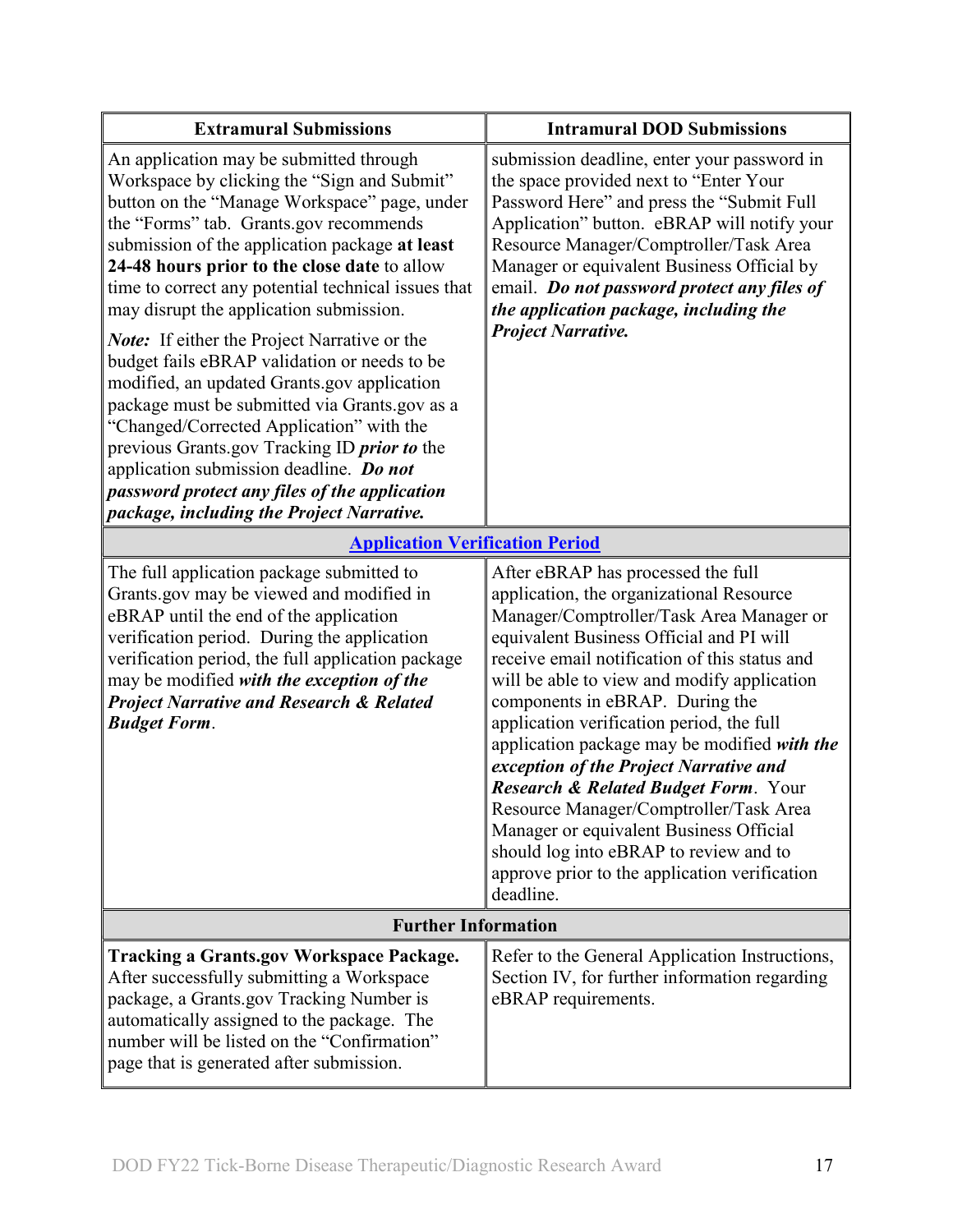| <b>Extramural Submissions</b>                                                                                                | <b>Intramural DOD Submissions</b> |
|------------------------------------------------------------------------------------------------------------------------------|-----------------------------------|
| Refer to the General Application Instructions,<br>Section III, for further information regarding<br>Grants.gov requirements. |                                   |

The full application package must be submitted using the unique eBRAP log number to avoid delays in application processing.

#### <span id="page-17-0"></span>**II.D.2.b.ii. Full Application Submission Components**

#### • **Extramural Applications Only**

**SF424 Research & Related Application for Federal Assistance Form:** Refer to the General Application Instructions, Section III.A.1, for detailed information.

#### • **Extramural and Intramural Applications**

#### <span id="page-17-1"></span>**Attachments:**

## *Each attachment to the full application components must be uploaded as an individual file in the format specified and in accordance with the formatting guidelines listed in the General Application Instructions, Appendix 4.*

For all attachments, ensure that the file names are consistent with the guidance. Attachments will be rejected if the file names are longer than 50 characters or have incorrect file names that contain characters other than the following: A-Z, a-z, 0-9, underscore, hyphen, space, and period. In addition, there are file size limits that may apply in some circumstances. Individual attachments may not exceed 20 megabytes (MB), and the file size for the entire full application package may not exceed 200 MB.

## ○ **Attachment 1: Project Narrative (12-page limit): Upload as**

**"ProjectNarrative.pdf".** The page limit of the Project Narrative applies to text and nontext elements (e.g., figures, tables, graphs, photographs, diagrams, chemical structures, drawings) used to describe the project. Inclusion of URLs (uniform resource locators) that provide additional information to expand the Project Narrative and could confer an unfair competitive advantage is prohibited and may result in administrative withdrawal of the application.

#### *Outline for applications submitted under the Therapeutic/Diagnostic Research Award:*

– **Background/Rationale:** Describe the problem, question, or knowledge gap that is related to at least one of the [FY22 TBDRP Focus Areas](#page-2-3) in Treatment or Diagnosis and that will be addressed by the proposed research. Present the scientific rationale behind the proposed work. Describe previous experience most pertinent to the proposed research. Include relevant literature citations and/or preliminary data to support the study's feasibility. Any unpublished preliminary data provided should be from the laboratory of the PI or member(s) of the collaborating team.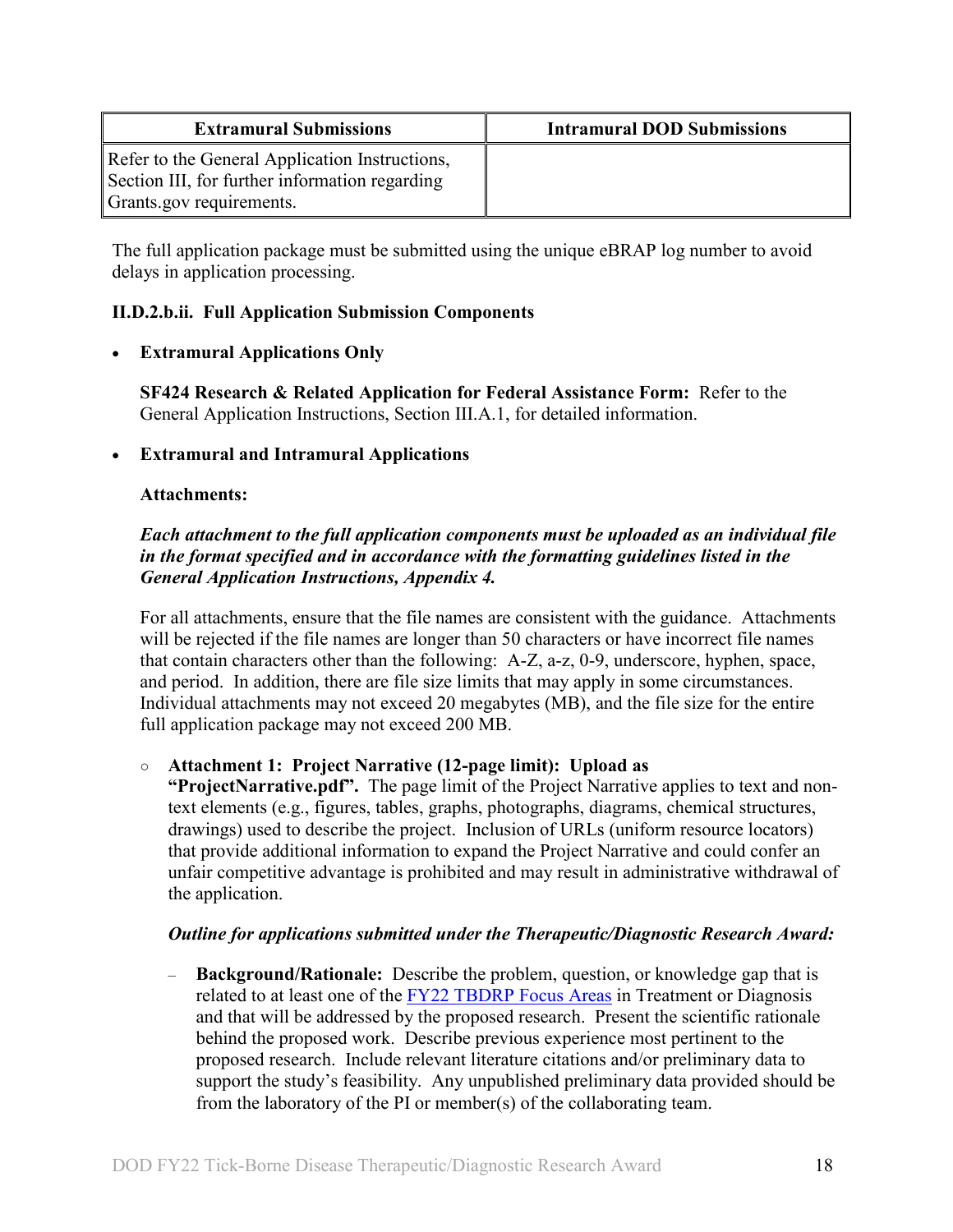- **Hypotheses/Objectives:** State the hypotheses/study questions and overall objective(s) to be reached.
- **Specific Aims:**Concisely explain the project's specific aims in support of the hypothesis/objectives. If this application is part of a larger study, present only tasks that this award would fund. Avoid interdependency of Specific Aims. Proposed studies should not be dependent upon the successful outcomes, products, or samples from other ongoing research efforts.
- **Research Strategy:**Describe the experimental design, methods, estimated sample size(s), and analyses, including appropriate controls, in sufficient detail for evaluation of feasibility.
	- Describe the features of any novel screening assay, experimental model, or other tools that will be used to evaluate the putative therapeutic or diagnostic, and provide a justification for why this is the most appropriate approach/model to support the proposed studies.
	- Describe how the proposed diagnostic approach will be more sensitive and specific than current assays, help define patient populations, differentiate disease states, and/or assess efficacy of potential therapeutics (if applicable).
	- Clearly describe how data will be collected, handled, and analyzed in a manner that is consistent with the study objectives.
	- Describe what aspects of the study the PI and other key personnel will be responsible for and what level of effort they will put forth to ensure successful conduct of the proposed work.
	- Address potential problems and provide approaches to mitigate these concerns, including interdependency of aims or dependency on successful outcomes, products, or samples from other ongoing research efforts.
	- Details of research involving human subjects or human biological substances will be required in [Attachment 8,](#page-26-0) as applicable. *This award cannot be used to conduct clinical trials.*
	- Details of research involving animals will be required in  $Attentionment 9$ , as</u> applicable.
	- If cell lines and/or animals are to be used, describe how the choice of proposed cell line(s) and/or animal model(s) is justified and relevant to human biology and natural tick-borne disease transmission. If cell line studies are proposed, include information about authentication of proposed cell lines. Describe the statistical rigor of in vitro cellular studies and preclinical animal experiments. If animals studies are proposed, specifically describe how they will be conducted in accordance with the ARRIVE 2.0 (Animal Research: Reporting *In Vivo* Experiments) guidelines [\(https://arriveguidelines.org/arrive-guidelines\)](https://arriveguidelines.org/arrive-guidelines).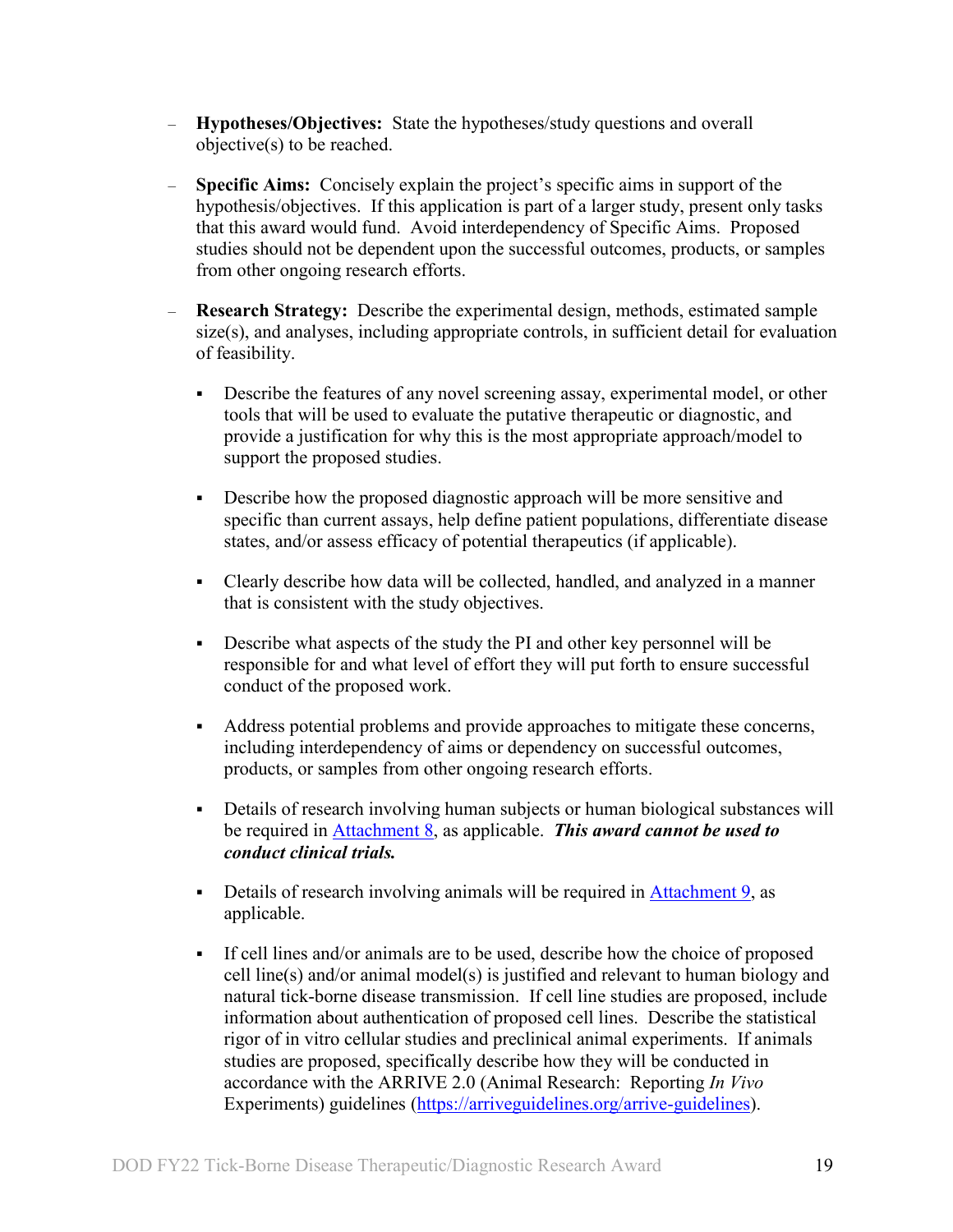**– Collaboration (if applicable):** Describe how the specific contributions of collaborators will complement the PI's ability to perform the proposed work, enhance the project's innovation or impact in the tick-borne disease research field, and/or promote collaboration among fields or with commercial partners.

## *Outline for applications submitted under the Therapeutic/Diagnostic Research Award – Career Development Option:*

- **– PI:** Describe the PI's potential for a career at the forefront of tick-borne disease research, including qualifications and achievements that make the PI an ideal candidate for this award. Discuss how the PI's record of accomplishments (within or outside the field of tick-borne diseases) and letters of support demonstrate their potential for advancement as a productive, independent investigator in tick-borne disease research. Describe the PI's career goals as a tick-borne disease researcher and/or clinician and how the PI's career goals demonstrate a strong personal commitment to advancing an independent career at the forefront of tick-borne disease research. Discuss how the proposed research project itself is appropriate for advancing the PI's independent career at the forefront of tick-borne disease research. Describe the appropriateness of the level of effort of the PI for successful conduct of the proposed research.
- **– Mentor:**Describe the qualifications of the mentor, including recent (last 5 years) history of funding and publications in tick-borne disease research, as well as a description of their mentoring history (if applicable). Collectively, the PI/mentorship team should have demonstrated experience in the field (pathogen/disease and associated methods) of the proposed studies. Describe the mentor's track record in mentoring early-career investigators to indicate the potential for successful mentorship and development of the PI's independent career in tick-borne disease research. Describe how the mentor demonstrates a commitment to the PI's career development as a tick-borne disease researcher and to the success of the proposed research for the duration of the project through proposed direction and oversight. Clearly outline plans for regular, sustained interactions and communications between the PI and mentor.

#### – **Research**

Background: Describe the problem, question, or knowledge gap that is related to at least one of the [FY22 TBDRP Focus Areas](#page-2-3) in Prevention or Pathogenesis and that will be addressed by the proposed research. Describe the PI's and mentor's previous experience most pertinent to the proposed research. Include relevant literature citations and/or preliminary data (if applicable) to support the study's feasibility. Although *preliminary data are not required under the Therapeutic/Diagnostic Research Award* – *Career Development Option*, preliminary data may be from the laboratory of the PI, mentor, or member(s) of the collaborating team or from the appropriate literature.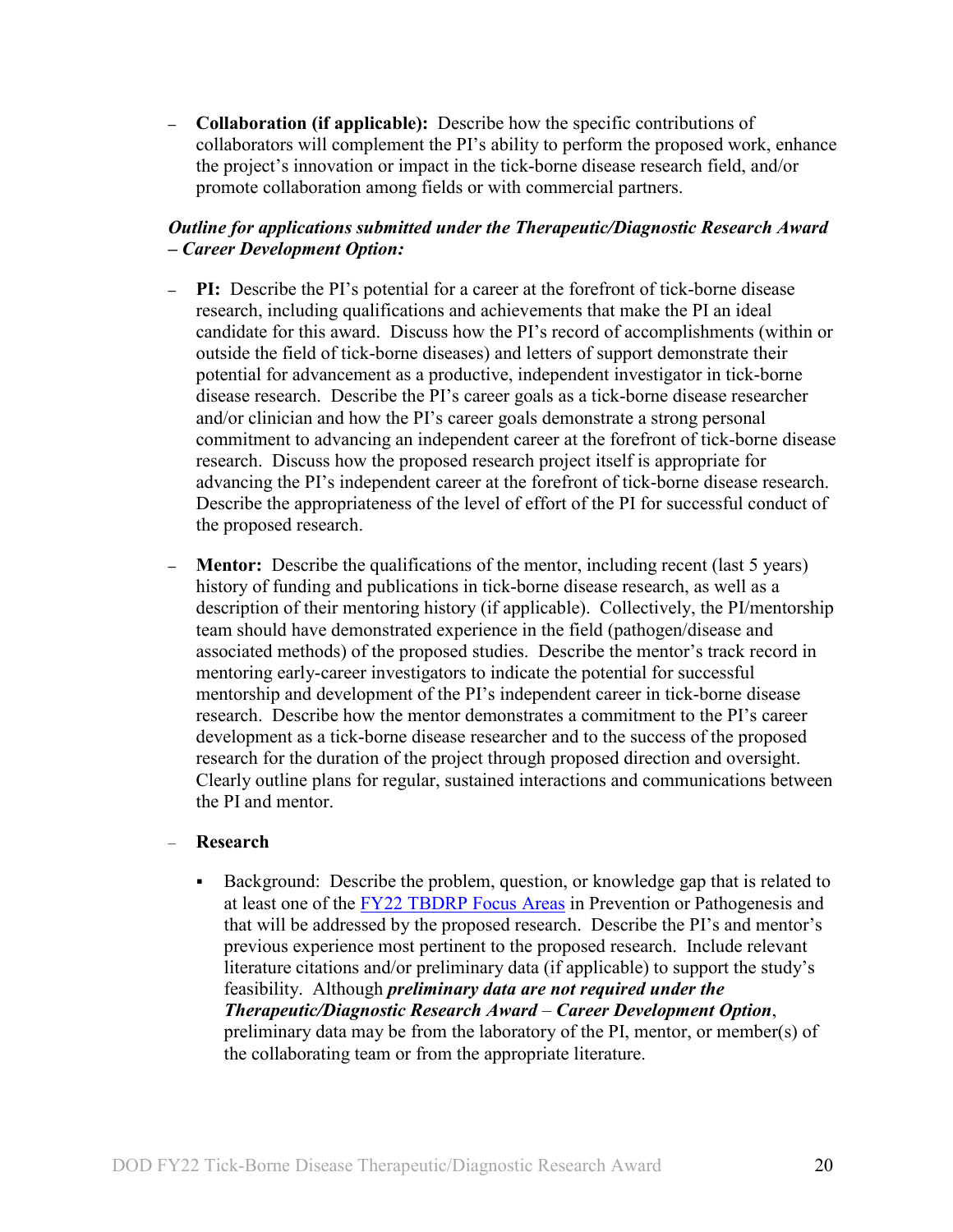- Hypothesis/Objectives:State the hypothesis/study questions and overall objective(s) to be reached.
- Specific Aims: Concisely explain the project's specific aims in support of the hypothesis/objectives. If this application is part of a larger study, present only the tasks that this award would fund. Avoid interdependency of Specific Aims. Proposed studies should not depend on the successful outcomes, products, or samples from other ongoing research efforts.
- Strategy: Describe the experimental design, methods, estimated sample size(s), and analyses, including appropriate controls, in sufficient detail for evaluation of feasibility. Clearly describe how data will be collected, handled, and analyzed in a manner that is consistent with the study objectives. Describe what aspects of the study the PI and other key personnel will be responsible for and what level of effort they will put forth to ensure successful conduct of the proposed work.
- Describe the features of any novel screening assay, experimental model, or other tools that will be used to evaluate the putative therapeutic or diagnostic and provide a justification for why this is the most appropriate approach/model to support the proposed studies.
- Described how the proposed diagnostic approach will be more sensitive and specific than current assays, help define patient populations, differentiate disease states, and/or assess efficacy of potential therapeutics (if applicable).
- Address potential problems and provide approaches to mitigate these concerns, including the interdependency of aims or dependency on successful outcomes, products, or samples from other ongoing research efforts.
- Details of research involving human subjects or human biological substances will be required in [Attachment 8,](#page-26-0) as applicable. *This award cannot be used to conduct clinical trials.*
- Details of research involving animals will be required in [Attachment 9,](#page-27-0) as applicable.
- If cell lines and/or animals are to be used, describe how the choice of proposed cell line(s) and/or animal model(s) is justified and relevant to human biology and natural tick-borne disease transmission. If cell line studies are proposed, include information about authentication of proposed cell lines. Describe the statistical rigor of in vitro cellular studies and preclinical animal experiments. If animals studies are proposed, specifically describe how they will be conducted in accordance with the ARRIVE 2.0 guidelines [\(https://arriveguidelines.org/arrive](https://arriveguidelines.org/arrive-guidelines)[guidelines\)](https://arriveguidelines.org/arrive-guidelines).
- **Attachment 2: Supporting Documentation: Combine and upload as a single file named "Support.pdf".** Start each document on a new page. If documents are scanned to PDF, the lowest resolution (100 to 150 dpi) should be used. The Supporting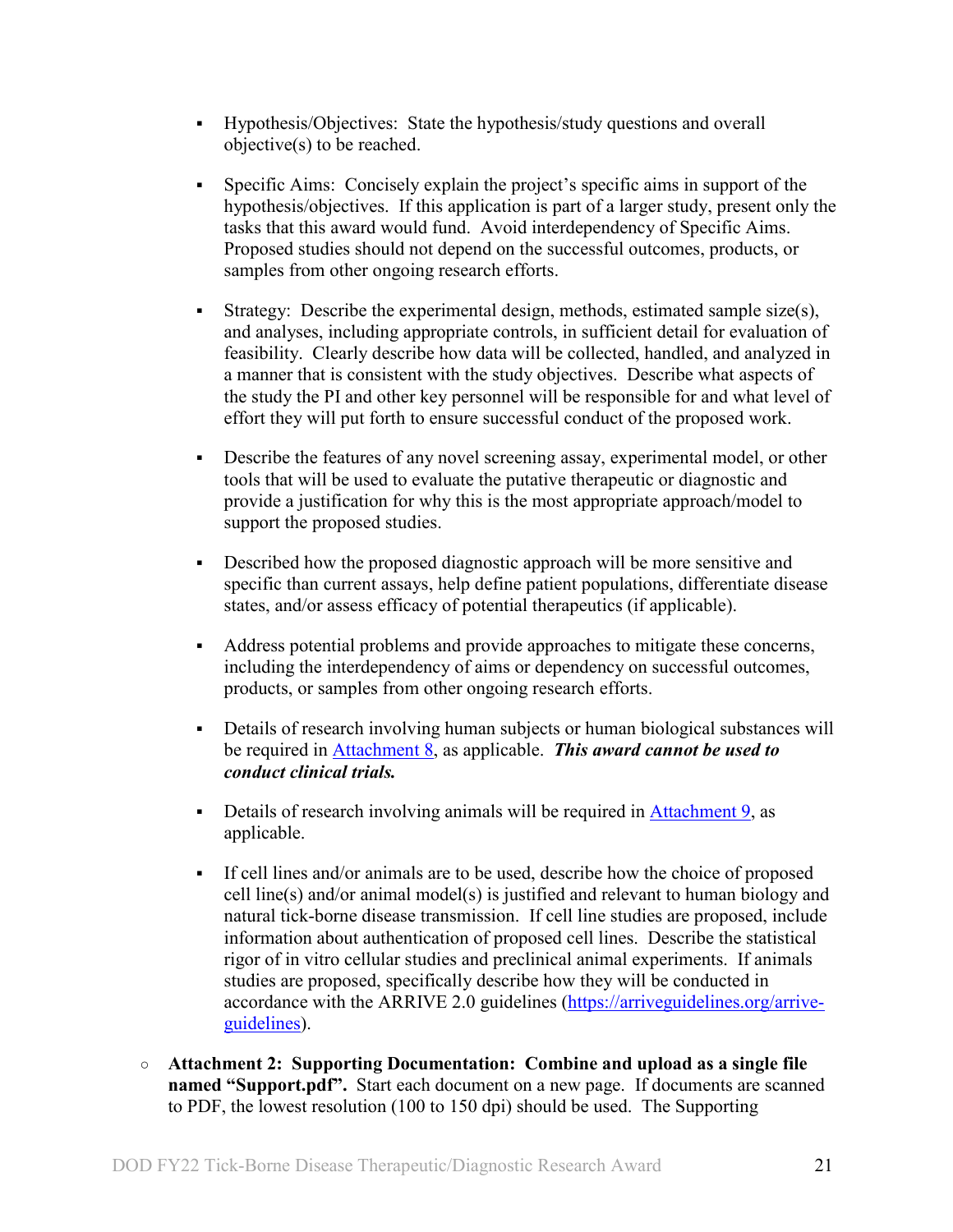Documentation attachment should not include additional information such as figures, tables, graphs, photographs, diagrams, chemical structures, or drawings. These items should be included in the Project Narrative.

*There are no page limits for any of these components unless otherwise noted. Include only those components described below; inclusion of items not requested or viewed as an extension of the Project Narrative will result in the removal of those items or may result in administrative withdrawal of the application.*

- **References Cited:** List the references cited (including URLs, if available) in the Project Narrative using a standard reference format that includes the full citation (i.e., author[s], year published, title of reference, source of reference, volume, chapter, page numbers, and publisher, as appropriate).
- **List of Abbreviations, Acronyms, and Symbols:** Provide a list of abbreviations, acronyms, and symbols.
- **Facilities, Existing Equipment, and Other Resources:** Describe the facilities and equipment available for performance of the proposed project and any additional facilities or equipment proposed for acquisition at no cost to the award. Indicate whether or not government-furnished facilities or equipment are proposed for use. If so, reference should be made to the original or present government award under which the facilities or equipment items are now accountable. There is no form for this information.
- **Publications and/or Patents:** Include a list of relevant publication URLs and/or patent abstracts. If articles are not publicly available, then copies of up to five published manuscripts may be included in Attachment 2. Extra items will not be reviewed.
- **Letters of Organizational Support:** Provide a letter (or letters, if applicable) signed by the Department Chair or appropriate organization official, confirming the laboratory space, equipment, and other resources available for the project. Letters of support not requested in the program announcement, such as those from members of Congress, do not impact application review or funding decisions.
- **Letters of Collaboration (if applicable):** Provide a signed letter from each collaborating individual or organization that demonstrates that the PI has the support or resources necessary for the proposed work. If an investigator at an intramural organization is named as a collaborator on an application submitted through an extramural organization, the application must include a letter from the collaborator's Commander or Commanding Officer at the intramural organization that authorizes the collaborator's involvement.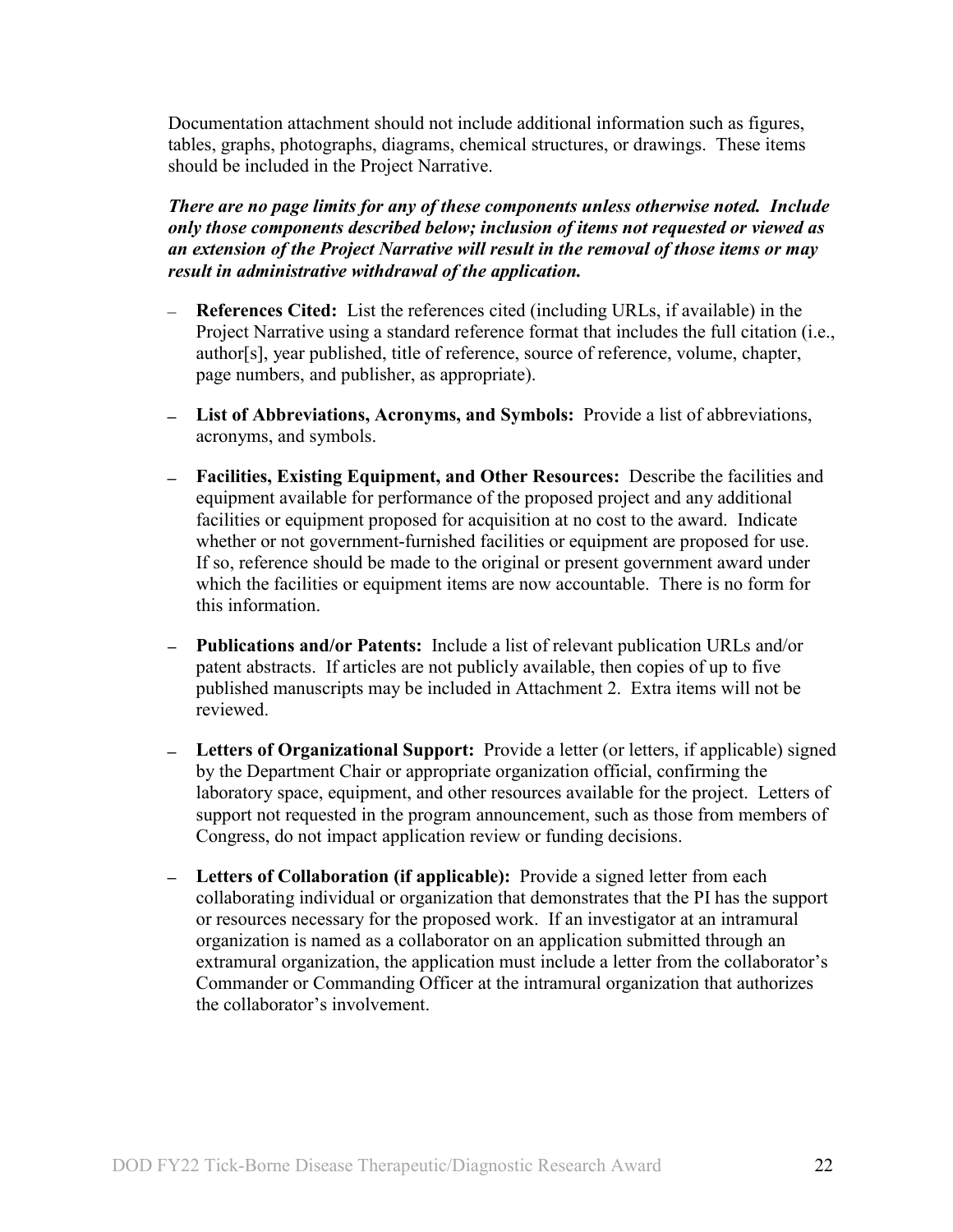- **Intellectual Property:** Information can be found in the Code of Federal Regulations, Title 2, Part 200.315 (2 CFR 200.315), "Intangible Property."
	- **Intellectual and Material Property Plan (if applicable):** Provide a plan for resolving intellectual and material property issues among participating organizations.
- **Data and Research Resources Sharing Plan:** Describe how data and resources generated during the performance of the project will be shared with the research community. Refer to the General Application Instructions, Appendix 2, Section K, for more information about the CDMRP expectations for making data and research resources publicly available.
- **Use of DOD Resources (if applicable):** Provide a letter of support signed by the lowest-ranking person with approval authority confirming access to active-duty military populations and/or DOD resources or databases.
- **Use of VA Resources (if applicable):** Provide a letter of support from the VA Facility Director(s) or individual designated by the VA Facility Director(s), such as the Associate Chief of Staff for Research and Development (ACOS/R&D) or Clinical Service Chief, confirming access to VA patients, resources, and/or VA research space. For VA PIs, if the VA non-profit corporation is not identified as the applicant institution for administering the funds, include a letter from the VA ACOS/R&D confirming this arrangement and identifying the institution that will administer the funds associated with the proposed research.
- **Inclusion Enrollment (if applicable):** Provide an anticipated enrollment table(s) for the inclusion of women and minorities appropriate to the objectives of the study with the proposed enrollment distributed on the basis of sex/gender, race, and ethnicity. The Public Health Service (PHS) Inclusion Enrollment Report is a three-page fillable PDF form, which can be downloaded from eBRAP at [https://ebrap.org/eBRAP/](https://ebrap.org/eBRAP/public/Program.htm) [public/Program.htm.](https://ebrap.org/eBRAP/public/Program.htm)
- **Quad Chart:** Provide a Quad Chart for the proposed project. The format for the quad chart is available on the eBRAP "Funding Opportunities & Forms" web page at [\(https://ebrap.org/eBRAP/public/Program.htm\)](https://ebrap.org/eBRAP/public/Program.htm).
- **Attachment 3: Technical Abstract (one-page limit): Upload as "TechAbs.pdf".** The technical abstract is used by all reviewers. Abstracts of all funded research projects will be posted publicly. *Do not include proprietary or confidential information.* Use only characters available on a standard QWERTY keyboard. Spell out all Greek letters, other non-English letters, and symbols. Graphics are not allowed.

Of particular importance, programmatic reviewers typically do not have access to the full application and therefore rely on the technical abstract for appropriate description of the project's key aspects. Therefore, clarity and completeness within the space limits of the technical abstract are highly important. Technical abstracts should be written using the outline below.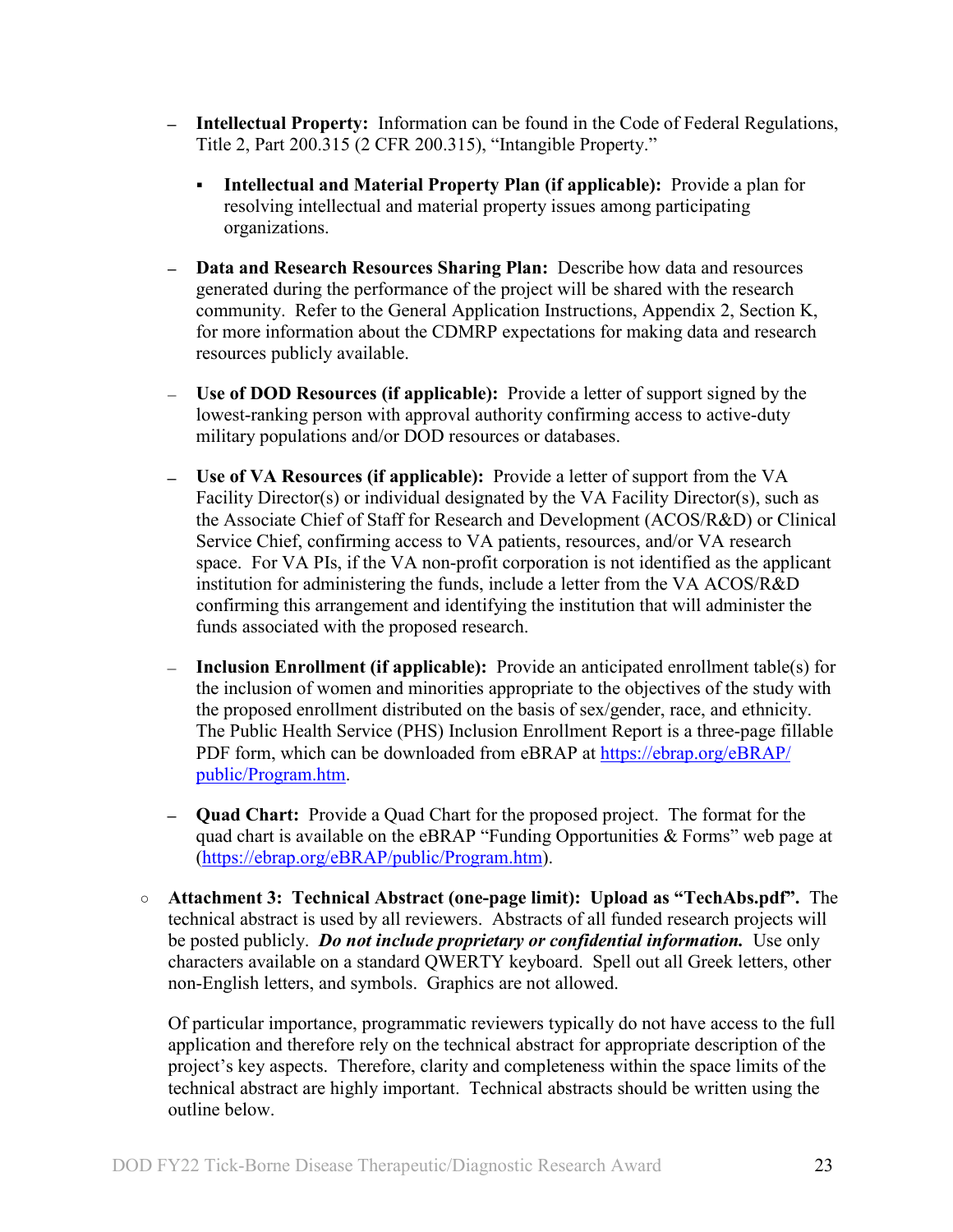- **Background:** Present the ideas and logical reasoning behind the proposed work as it relates to the [FY22 TBDRP Focus Areas](#page-2-3) in Treatment or Diagnosis.
- **Hypothesis/Objective:** State the hypothesis to be tested or the objective to be reached. Provide evidence or rationale that supports the hypothesis/objective.
- **Specific Aims:** State the specific aims of the study.
- **Study Design:** Briefly describe the study design, including appropriate controls, and describe how the proposed study is innovative.
- **Impact:** Describe the impact of the proposed study on Lyme disease and/or other tick-borne disease /conditions research, and on patient care and quality of life for military Service Members and the American public.
- **Career Development (***required only for applications submitted under the Therapeutic/Diagnostic Research Award* – *Career Development Option***):** Describe the PI's career goals in tick-borne disease research and how the proposed research and Career Development Plan support those goals.
- **Attachment 4: Lay Abstract (one-page limit): Upload as "LayAbs.pdf".** The lay abstract is used by all reviewers. Abstracts of all funded research projects will be posted publicly. *Do not include proprietary or confidential information*. *Do not duplicate the technical abstract.* Use only characters available on a standard QWERTY keyboard. Spell out all Greek letters, other non-English letters, and symbols. Graphics are not allowed.
	- Describe the rationale, scientific objective, and aims for the proposed project in a manner that will be *readily understood by readers without a background in science or medicine.*
		- State the  $FY22 TBDRP$  Focus Area(s) the project addresses.
	- Describe the ultimate applicability of the research.
		- What is the project's potential impact on reducing the public health burden, including the potential effect of the proposed research on the health and welfare of military Service Members and the American public?
		- What are the potential clinical applications, benefits, and risks?
		- What is the projected time it may take to achieve a patient-related outcome?
		- If the research is too basic for immediate clinical applicability, describe the interim outcomes.
		- What are the likely contributions of the study to advancing the field of Lyme disease and/or other tick-borne disease research?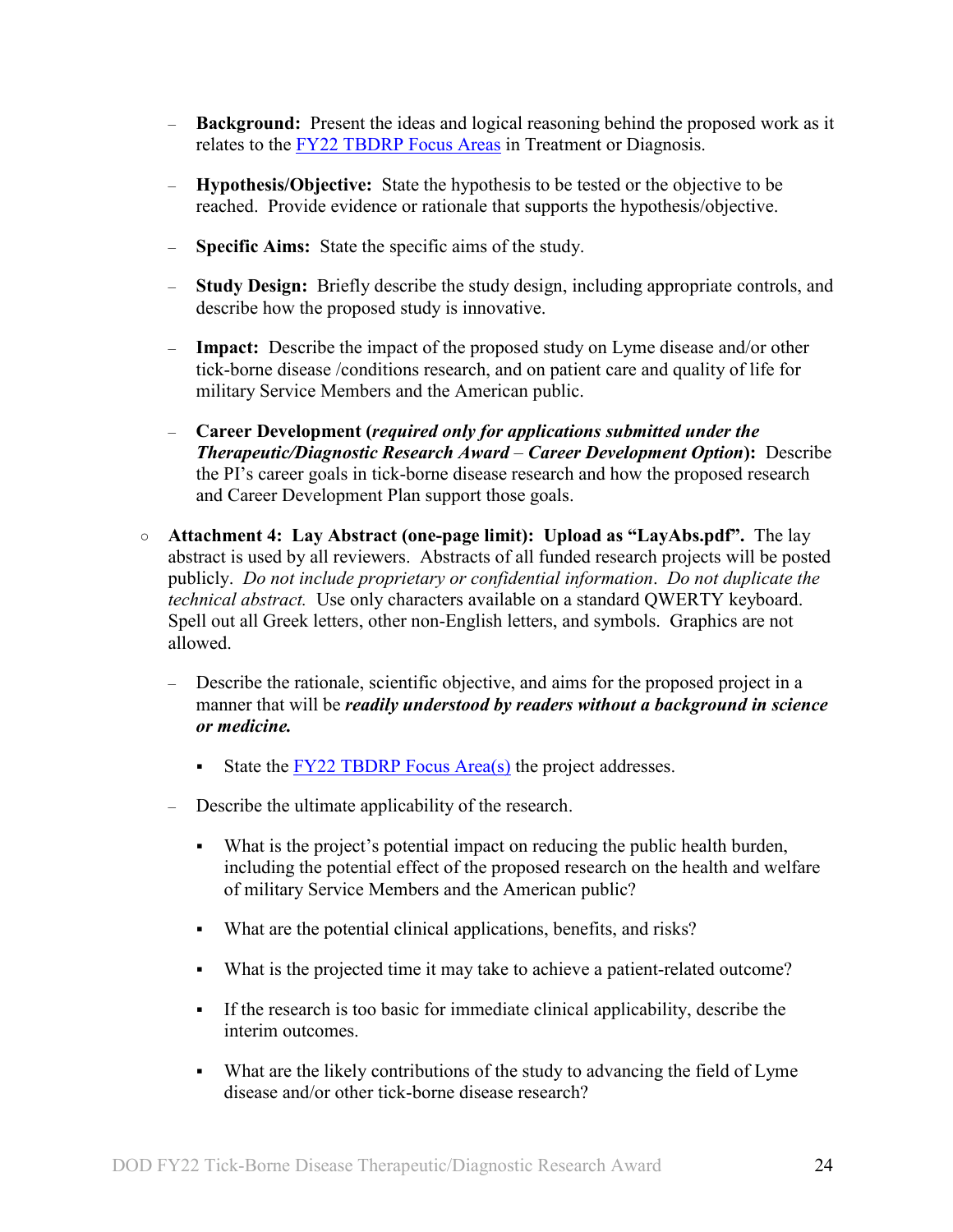- **Career Development (***required only for applications submitted under the Therapeutic/Diagnostic Research Award* – *Career Development Option***):** Describe the PI's career goals in tick-borne disease research and how the proposed research and Career Development Plan support those goals.
- **Attachment 5: Statement of Work (six-page limit): Upload as "SOW.pdf".** The suggested Statement of Work (SOW) format and examples specific to different types of research projects are available on the eBRAP "Funding Opportunities & Forms" web page [\(https://ebrap.org/eBRAP/public/Program.htm\)](https://ebrap.org/eBRAP/public/Program.htm). Recommended strategies for assembling the SOW can be found at [https://ebrap.org/eBRAP/public/Program.htm.](https://ebrap.org/eBRAP/public/Program.htm)

For the Therapeutic/Diagnostic Research Award mechanism, refer to the "*Suggested SOW Strategy Generic Research*" document for guidance on preparing the SOW and use the blank SOW format titled "**Suggested SOW Format**". The SOW must be in PDF format prior to attaching.

The SOW should include a list of major tasks that support the proposed specific aims, followed by a series of subtasks outlined related to the major tasks and milestones within the period of performance. The SOW should describe only the work for which funding is being requested by this application and, as applicable, should also:

- Include the name(s) of the key personnel and contact information for each study site/ subaward site.
- Indicate the number (and type, if applicable) of research subjects (animal or human) and/or human anatomical samples projected or required for each task and at each site. Refer to the General Application Instructions, Appendix 1, for additional information regarding regulatory requirements.
- For studies with prospective accrual of human subjects, indicate quarterly enrollment targets.
- Identify cell line(s) and commercial or organizational source(s) to be used.
- If applicable, indicate timelines required for regulatory approvals relevant to human subjects research.
- **Attachment 6: Impact Statement (one-page limit): Upload as "Impact.pdf".** Explain in detail how the proposed project will address a critical problem in Lyme disease and/or other tick-borne diseases/conditions and/or will impact the [FY22 TBDRP](#page-2-3)  [Focus Area\(s\)](#page-2-3) being addressed as follows:
	- **Public Health Burden:** Describe the burden of illness for the disease(s) or condition(s) to be studied, including current evidence-based public health information on mortality, morbidity, and economic impact. Describe how the proposed research will ultimately reduce the burden of Lyme disease and/or other tick-borne illnesses and their effect on public health. Describe how the research is focused on tick-borne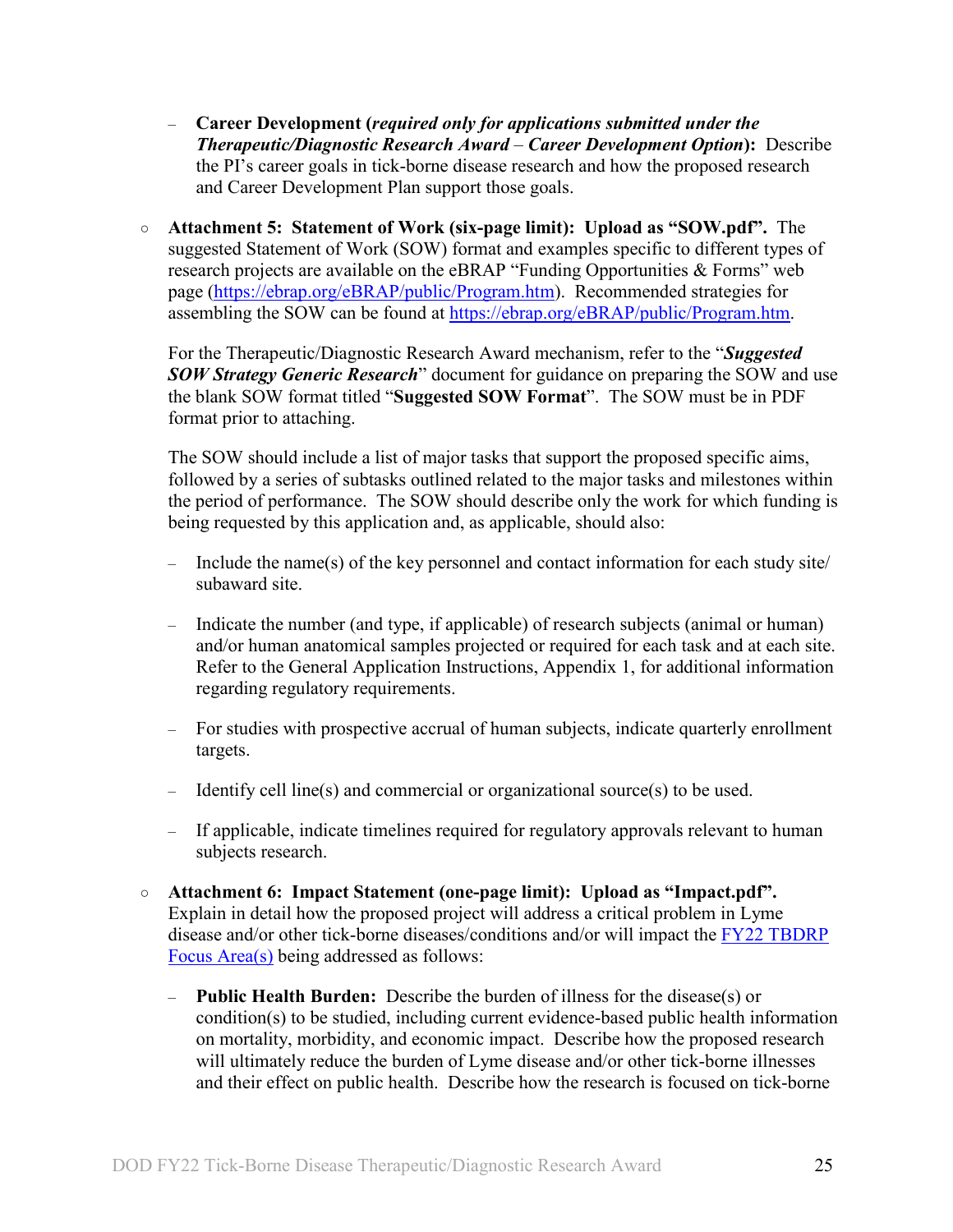diseases and conditions endemic to the United States, and/or involves patients with persistent Lyme disease.

- **Short-Term Impact:** Detail the anticipated short-term outcome(s)/product(s) (intellectual and/or tangible) that can be directly attributed to the proposed research.
- **Long-Term Impact:** Explain the anticipated long-term advancements over current knowledge, technology, and/or practice, ultimately contributing to the field of Lyme disease and/or other tick-borne disease /conditions research, patient care, and/or quality of life. Describe how the proposed research will advance the potential evidence-based treatment, therapeutic, or diagnostic toward dissemination and clinical implementation.
- **Military Relevance:** Describe how the proposed research is relevant to and will specifically impact the healthcare needs and welfare of military Service Members, Veterans, and their beneficiaries in a way that is consistent with the program's goals.
- **Attachment 7: Transition Plan (***not required for applications submitted under the Therapeutic/Diagnostic Research Award – Career Development Option***) (three-page limit): Upload as "Transition.pdf".** Describe/discuss the methods and strategies proposed to move the anticipated outcomes(s) of this project to the next phase of development (clinical trials, commercialization, and/or delivery to the civilian or military market) or use after successful completion of the award. Project outcomes may be tangible products and/or intellectual products (e.g., proposed development or modification of Clinical Practice Guidelines and recommendations; provider training materials, patient brochures, and other clinical support tools; scientific journal publications; models; simulations; and applications). *Applicants are encouraged to work with their organization's Technology Transfer Office (or equivalent) to develop the transition plan. PIs are encouraged to explore developing relationships with industry and/or other funding agencies to facilitate moving the product into the next phase of development.* The post-award transition plan should include the components listed below, as appropriate and applicable to the proposed research.
	- Describe how the proposed research will prepare the candidate therapeutic, treatment, or diagnostic for transition to the next level of development, regulatory submission/approval, and subsequent incorporation into clinical practice.
	- Describe how the next level of development and/or commercialization is realistic and achievable.
	- Describe the collaborations and other resources that will be used to provide continuity of development.
	- Describe the funding strategy to transition the anticipated outcome(s) of the project to the next level of development and/or commercialization (e.g., specific potential commercial/industry partners, specific funding opportunities to be sought).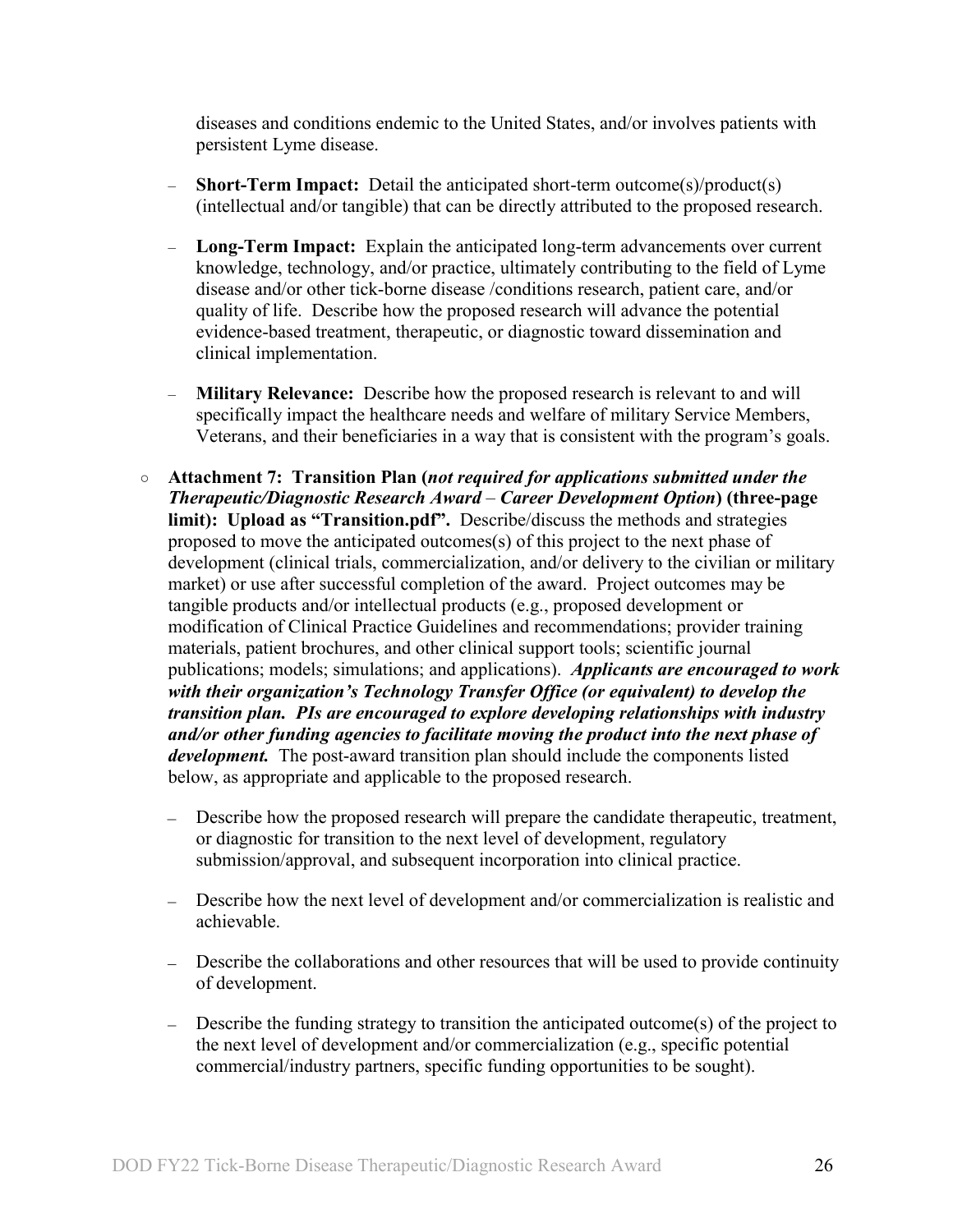- A brief schedule and milestones for transitioning the anticipated outcome(s) of the project to the next level of development (e.g., clinical studies, clinical trials, transition to industry, delivery to the military or civilian market, incorporation into clinical practice, and/or approval by the FDA).
- Ownership rights/access to the intellectual property necessary for the development and/or commercialization of products or technologies to be supported with this award and the government's ability to access such products or technologies in the future.
- A risk analysis for cost, schedule, manufacturability, and sustainability.
- <span id="page-26-0"></span>○ **Attachment 8: Human Subjects/Sample Acquisition and Safety Procedures (***if applicable; required for applications submitted under categories involving Human Subjects/Sample Acquisition***) (no page limit): Upload as "HumSubProc.pdf".** If the proposed study involves human subjects or human biological samples, the applicant is required to submit a summary describing the human research that will be conducted. Proposed studies should not rely on samples, reagents, or tools that are contingent upon completion of other ongoing efforts outside the scope of this proposal.
	- **–** Describe the study population (i.e., nature, approximate number, and pertinent demographic characteristics) and the methods for sample acquisition and/or human subjects recruitment. Explain how well the sample population is designed to achieve the study objectives, including relevance of the population and endpoints/outcome measures to be used.
	- **–** Describe the informed consent process, and include relevant draft process documents and consent forms. It is recommended that informed consent allows for the use of samples for future studies.
	- **–** Describe the strategy for the inclusion of women and minorities appropriate to the objectives of the study, including a description of the composition of the proposed study population in terms of sex/gender, racial, and ethnic group, and an accompanying rationale for the selection of subjects.
	- **–** Include a discussion of the screening procedures and risk/benefit considerations.
	- **–** Provide sufficient evidence to support availability of and access to populations/samples required for the study, and document the experience of the PI and/or key collaborators in recruiting human subjects/acquiring human samples for similar projects.
	- **–** Address any potential barriers to accrual, including access to the proposed study samples/populations, and present contingency plans for addressing potential delays.
	- **–** Include a description of the potential ethical issues raised by the proposed study and provide a detailed plan for how those issues will be addressed.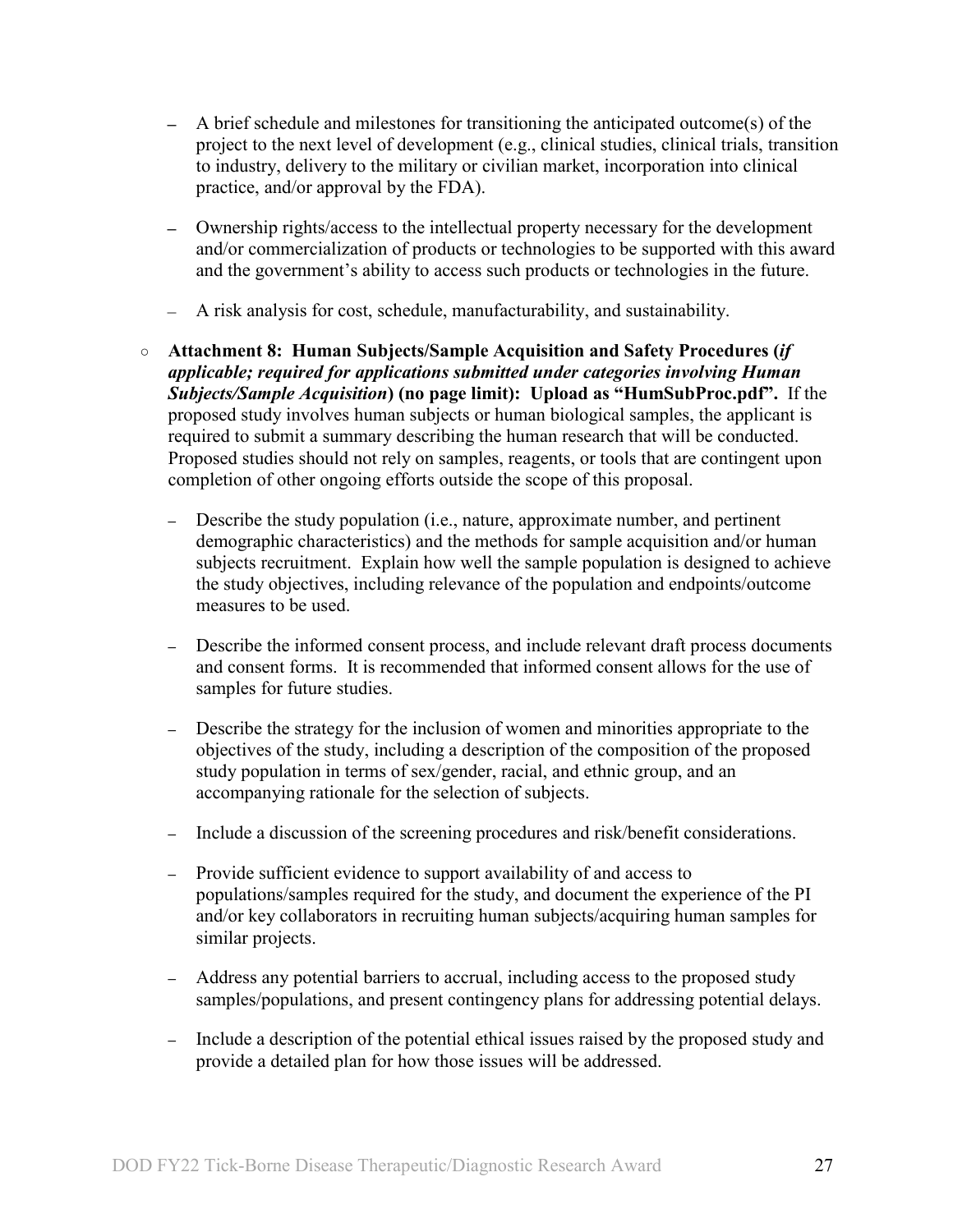- **–** Describe how the study will take into consideration patient-centered outcomes, patient values and preferences among treatment alternatives, and shared decisionmaking in encounters between physicians and patients.
- **–** If retrospectively collected human biological samples or correlated data from biorepositories or databases will be used, describe how those curated samples or data are representative of well-pedigreed cohorts of uniformly documented patients by providing their defining inclusion/exclusion criteria.
- **–** Describe how the subject-to-group assignments process will be conducted (e.g., randomization, block randomization, stratified randomization, age-matched controls, alternate group, or other procedures), if applicable.
- **–** Provide a statistical plan and sample size estimate for each study arm, including power analysis calculations to demonstrate that the sample size is appropriate to meet the objectives of the study given the constraints of the award mechanism.
- **–** Describe how data will be handled, including the rules for stopping data collection, criteria for inclusion and exclusion of data, how outliers will be defined and managed, and identification of the primary endpoint(s).
- **–** Describe the types of specimens or data to be collected and evaluated, and include information about specimen storage and maintenance (i.e., location, duration, special handling conditions).
- <span id="page-27-0"></span>○ **Attachment 9: Animal Research Plan (if applicable) (three-page limit): Upload as "AnimalResPlan.pdf".** If the proposed study involves animals, the applicant is required to submit a summary describing the animal research that will be conducted; however, applicants should not submit a verbatim replica of the protocol(s) to be submitted to the IACUC as the Animal Research Plan. *Proposed studies should not rely on samples, reagents, or tools that are contingent upon completion of other ongoing efforts outside the scope of this proposal***.** Applicants should not submit a verbatim replica of the protocol(s) to be submitted to the IACUC as the Animal Research Plan. In accordance with the ARRIVE 2.0 guidelines [\(https://arriveguidelines.org/arrive-guidelines\)](https://arriveguidelines.org/arrive-guidelines), the Animal Research Plan should address the following points for each proposed animal study:
	- **–** Briefly describe the research objective(s) of the animal study. Explain how and why the animal species, strain, and model(s) being used can address the scientific objectives and, where appropriate, the relevance of the model and endpoints/outcome measures to human biology and natural tick-borne disease transmission. If dogs or cats are proposed, provide the source of the animals.
	- **–** Summarize the procedures to be conducted. Describe the interventions to minimize discomfort, distress, pain, and injury. These include analgesia, anesthesia, sedation, palliative care, and humane endpoints. Identify methods of euthanasia. If the method is not consistent with the American Veterinary Medical Association Guidelines for the Euthanasia of Animals, provide justification.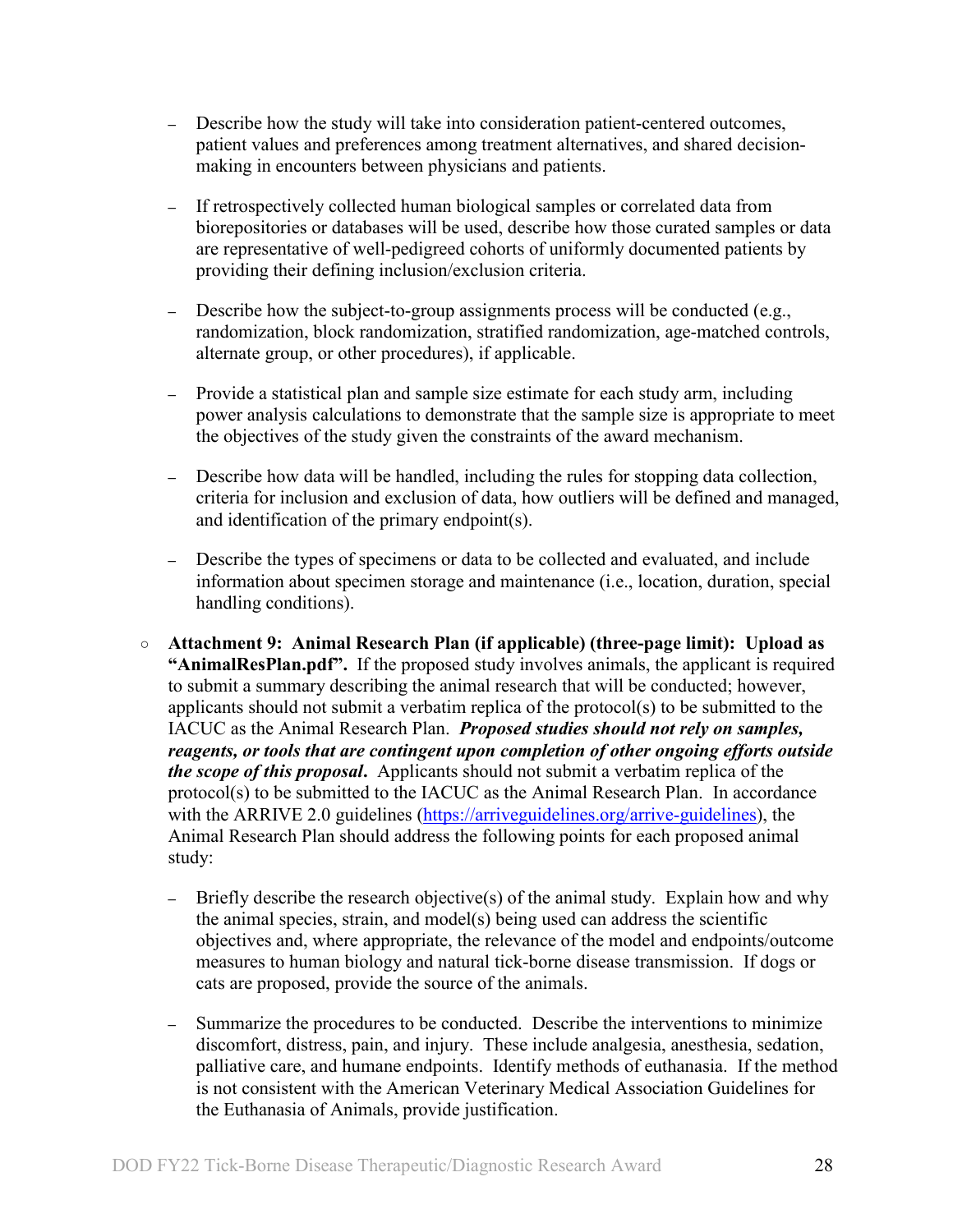- **–** Describe how the study will be controlled. Identify age, sex, and total number of animals by species to be used.
- **–** Describe the randomization and blinding/masking procedures for the study, and any other measures to be taken to minimize the effects of subjective bias during animal treatment and assessment of the results. If randomization and/or blinding/masking will not be utilized, provide justification.
- **–** Provide a statistical plan and power analysis calculations to demonstrate that the sample size is appropriate to meet the objectives of the study given the constraints of the award mechanism.
- **–** Describe how data will be handled, including rules for stopping data collection, criteria for inclusion and exclusion of data, how outliers will be defined and handled, statistical methods for data analysis, and identification of the primary endpoint(s).
- **Attachment 10: Career Development Plan (***required only for applications submitted under the Therapeutic/Diagnostic Research Award* – *Career Development Option***) (three-page limit): Upload as "CareerDev.pdf".** The Career Development Plan attachment should be prepared by the PI with appropriate guidance from the mentor.
	- Provide a signed cover letter from the mentor indicating a recommendation, support, and planned interactions with the PI for the proposed work. The mentor should plan to be involved for the entire period of performance; therefore, the cover letter should address the mentor's ability to dedicate time to engage with the PI throughout the award. The cover letter from the mentor should specifically detail plans for individualized interaction and the modality and frequency of the interactions between the mentor and the PI to facilitate the PI's career development. Include information on the mentor's record of preparing early-career investigators for careers in tickborne disease research.
	- Clearly describe and outline the individualized Career Development Plan.
	- Highlight the unique features of this Career Development Plan as it pertains specifically to tick-borne disease research.
	- Indicate specifically how the individualized Career Development Plan will provide the PI with an opportunity to acquire the necessary skills, competence, and expertise to establish/advance their independent career in tick-borne disease research, as well as how the mentor will contribute to the PI's career development as a tick-borne disease researcher and to the success of the proposed research for the duration of the project. Outline how the PI will gain experience in tick-borne disease research and engage with the tick-borne disease scientific and advocacy communities (as applicable), for example via workshops, seminars, etc.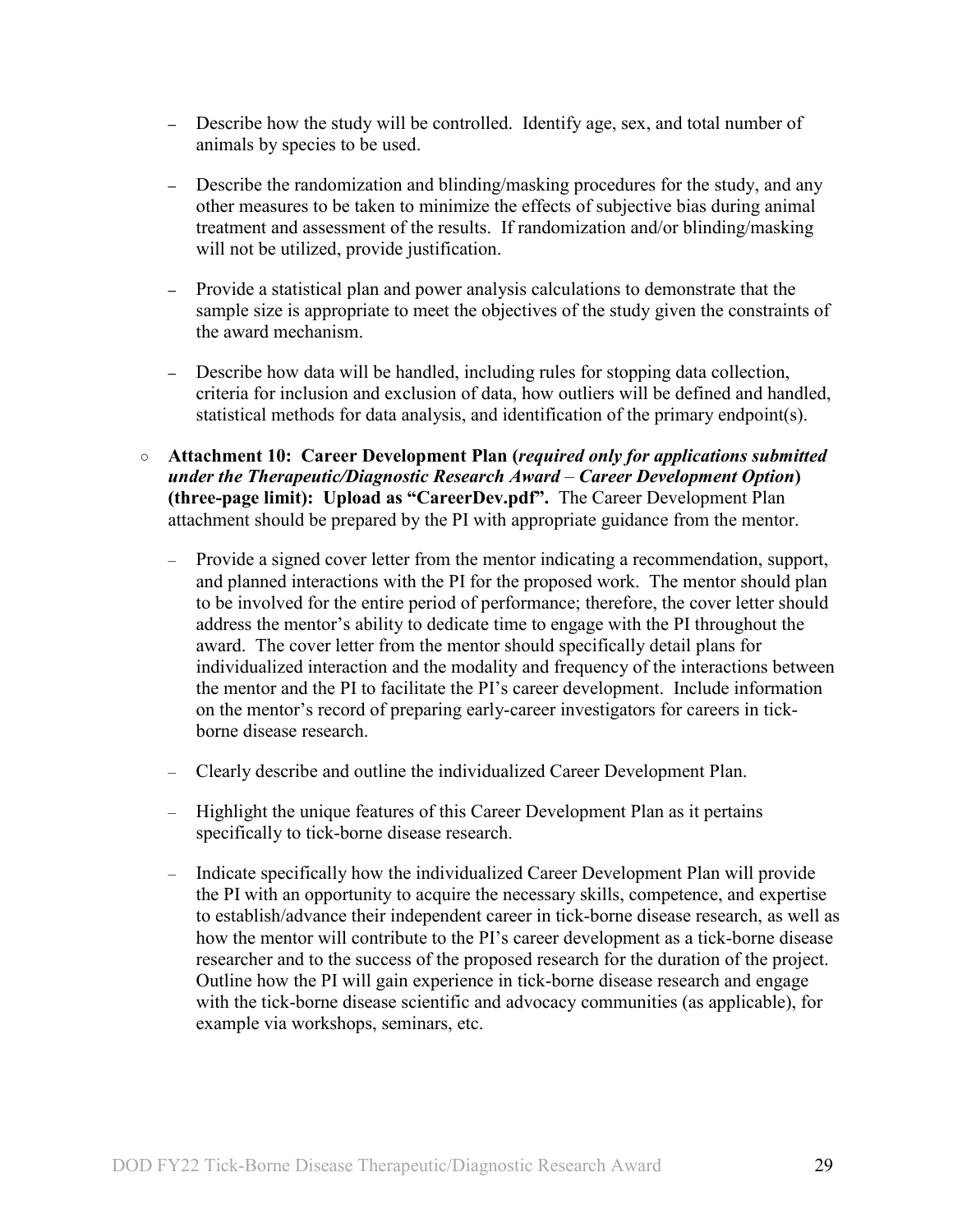- Describe how the Career Development Plan is supported by the research environment and mentorship provided by the proposed mentor and others at the institution, including ongoing tick-borne disease research at the institution and potential collaborations with other investigators.
- **Attachment 11: Letter of Eligibility (***required only for applications submitted under the Therapeutic/Diagnostic Research Award* – *Career Development Option***) (one-page limit): Upload as "Eligibility.pdf".** Provide a letter signed by the PI and the Department Chair, Dean, or equivalent official to verify that the eligibility requirements have been met. The letter should verify that the PI is an early-career research or physician scientist within 10 years of completing their terminal degree (excluding time spent in residency or on family medical leave; refer to Section II.C, Eligibility [Information\)](#page-7-0). Include the organizational commitment of laboratory space and at least 75% of protected research time for all tick-borne disease research projects by the PI.
- **Attachment 12: Representations, if applicable (extramural submissions only): Upload as "RequiredReps.pdf".** All extramural applicants must complete and submit the Required Representations template available on eBRAP [\(https://ebrap.org/eBRAP/](https://ebrap.org/eBRAP/public/Program.htm) [public/Program.htm\)](https://ebrap.org/eBRAP/public/Program.htm). For more information, see the General Application Instructions, Appendix 5, Section B, Representations.
- <span id="page-29-1"></span>○ **Attachment 13: Suggested Collaborating DOD Military Facility Budget Format, if applicable: Upload as "MFBudget.pdf".** If a military facility (Military Health System facility, research laboratory, medical treatment facility, dental treatment facility, or a DOD activity embedded with a civilian medical center) will be a collaborator in performance of the project, complete a separate budget, using "Suggested Collaborating DOD Military Facility Budget Format", available for download on the eBRAP "Funding Opportunities & Forms" web page [\(https://ebrap.org/eBRAP/public/Program.htm\)](https://ebrap.org/eBRAP/public/Program.htm), including a budget justification, for each military facility as instructed. The costs per year should be included on the Grants.gov Research & Related Budget Form under subaward costs. Refer to the General Application Instructions, Section III.A.8, for detailed information.

## • **Extramural and Intramural Applications**

To evaluate compliance with Title IX of the Education Amendments of 1972 (20 USC 1681[a] et seq.), the DOD is collecting certain demographic and career information to be able to assess the success rates of women who are proposed for key roles in applications in science, technology, engineering, and/or mathematics (STEM) disciplines. To enable this assessment, each application must include the following forms completed as indicated.

<span id="page-29-0"></span>**Research & Related Personal Data:** For extramural submissions (via Grants.gov), refer to the General Application Instructions, Section III.A.3, and for intramural submissions (via eBRAP), refer to the General Application Instructions, Section IV.A.2, for detailed information.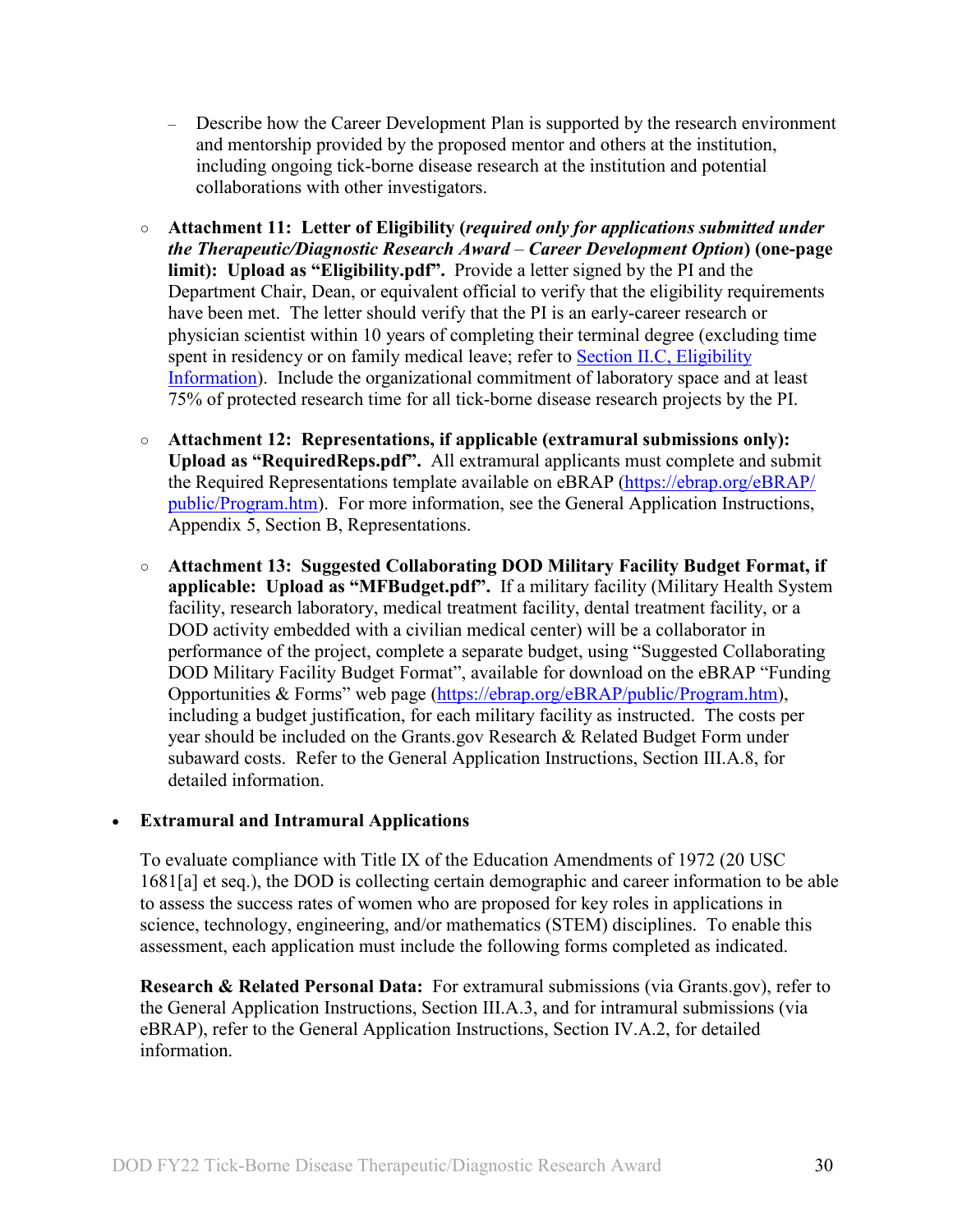<span id="page-30-0"></span>**Research & Related Senior/Key Person Profile (Expanded):** For extramural submissions (via Grants.gov), refer to the General Application Instructions, Section III.A.4, and for intramural submissions (via eBRAP), refer to the General Application Instructions, Section IV.A.3, for detailed information.

- PI Biographical Sketch (six-page limit): Upload as "Biosketch\_LastName.pdf". The suggested biographical sketch format is available on the "Funding Opportunities & Forms" web page [\(https://ebrap.org/eBRAP/public/Program.htm\)](https://ebrap.org/eBRAP/public/Program.htm) in eBRAP. The National Institutes of Health Biographical Sketch may also be used. All biographical sketches should be submitted in uneditable PDF format.
- PI Previous/Current/Pending Support (no page limit): Upload as "Support\_LastName.pdf".
	- For extramural submissions, refer to the General Application Instructions, Section III.A.4, for detailed information.
	- For intramural submissions, refer to the General Application Instructions, Section IV.A.3, for detailed information.
- Key Personnel Biographical Sketches (six-page limit each): Upload as "Biosketch\_LastName.pdf".
	- *For the Therapeutic/Diagnostic Research Award Career Development Option:* Include mentor's (and co-mentor's, if applicable) biographical sketch.
- Key Personnel Previous/Current/Pending Support (no page limit): Upload as "Support\_LastName.pdf".
	- For extramural submissions, refer to the General Application Instructions, Section III.A.4, for detailed information.
	- For intramural submissions, refer to the General Application Instructions, Section IV.A.3, for detailed information.
	- *For the Therapeutic/Diagnostic Research Award Career Development Option:* Include mentor's (and co-mentor's, if applicable) previous/current/pending support.

<span id="page-30-1"></span>**Research & Related Budget:** For extramural submissions (via Grants.gov), refer to the General Application Instructions, Section III.A.5, and for intramural submissions (via eBRAP), refer to the General Application Instructions, Section IV.A.4, for detailed information.

**Budget Justification (no page limit): Upload as "BudgetJustification.pdf".** The budget justification for the entire period of performance must be uploaded to the Research & Related Budget after completion of the budget for Period 1.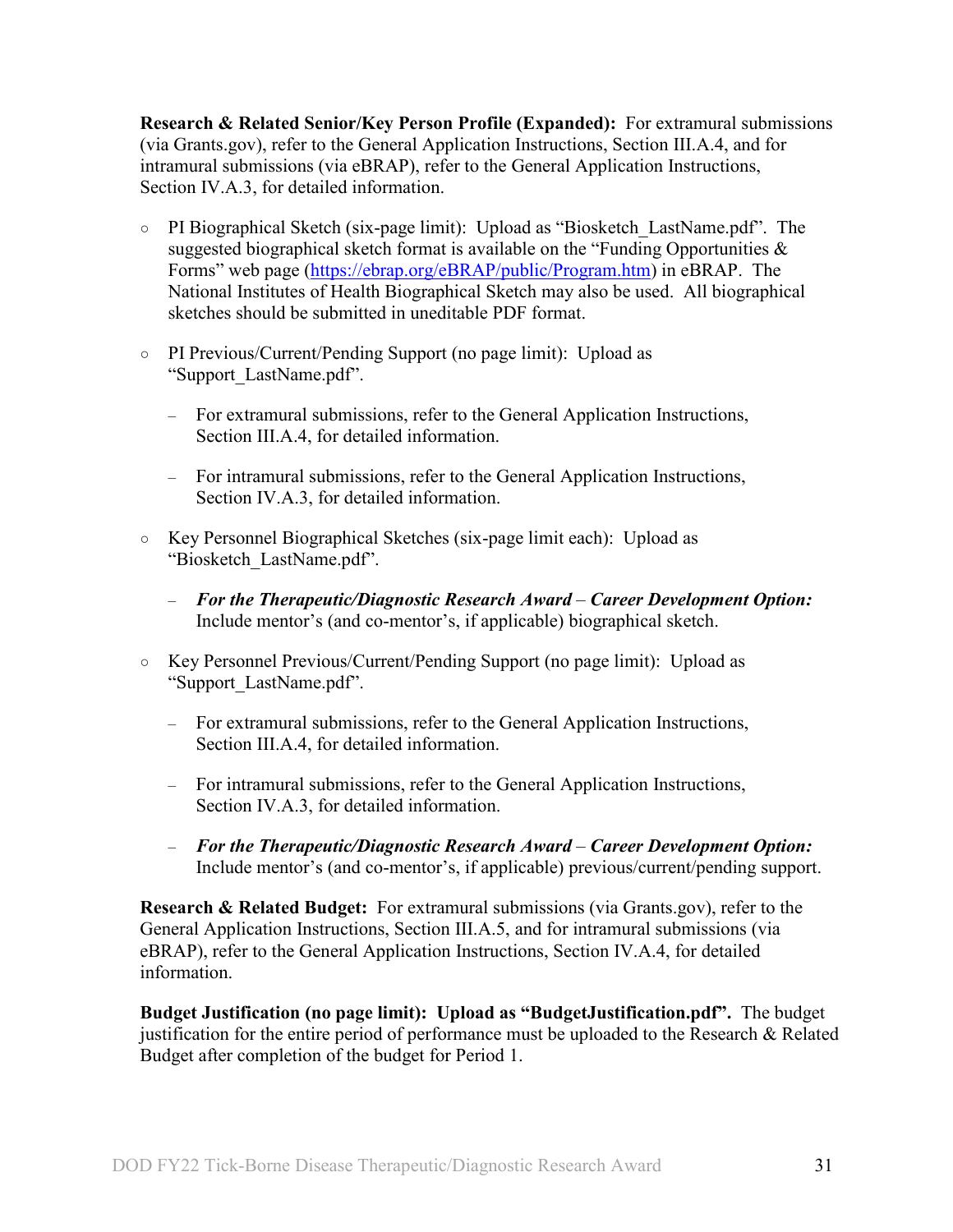<span id="page-31-2"></span>**Project/Performance Site Location(s) Form:** For extramural submissions (via Grants.gov), refer to the General Application Instructions, Section III.A.6, and for intramural submissions (via eBRAP), refer to the General Application Instructions, Section IV.A.5, for detailed information.

## • **Extramural Applications Only**

<span id="page-31-3"></span>**Research & Related Subaward Budget Attachment(s) Form (if applicable):** Refer to the General Application Instructions, Section III.A.7, for detailed information.

- **Extramural Subaward:** Complete the Research & Related Subaward Budget Form through Grants.gov. (Refer to the General Application Instructions, Section III.A.7, for detailed information.) Verify subaward budget(s) and budget justification forms are present in eBRAP during the application verification period. If these components are missing, upload them to eBRAP before the end of the application verification period.
- **Intramural DOD Collaborator(s):** Complete the "Suggested Collaborating DOD Military Facility Budget Format" and upload to Grants.gov attachment form as [Attachment 13.](#page-29-1) (Refer to the General Application Instructions, Section IV.A.4, for detailed information.) Each Intramural DOD Collaborator should include costs per year on the Grants.gov Research & Related Budget Form under subaward costs.

## <span id="page-31-0"></span>**II.D.3. Unique Entity Identifier (UEI) and System for Award Management (SAM)**

The applicant organization must be registered as an entity in SAM (https://www.sam.gov/SAM) and receive confirmation of an "Active" status before submitting an application through Grants.gov. As published in the Federal Register, July 10, 2019, [\(https://www.federalregister.gov/documents/2019/07/10/2019-14665/unique-entity-id-standard](https://www.federalregister.gov/documents/2019/07/10/2019-14665/unique-entity-id-standard-for-awards-management)[for-awards-management\)](https://www.federalregister.gov/documents/2019/07/10/2019-14665/unique-entity-id-standard-for-awards-management), the UEI for awards management generated through SAM will be used instead of the Data Universal Numbering System (DUNS) number as of April 2022. *All federal awards including, but not limited to, contracts, grants, and cooperative agreements will use the UEI.* USAMRDC will transition to use of the UEI beginning with FY22 announcements and utilize the latest SF424, which includes the UEI. The DUNS will no longer be accepted. Applicant organizations will not go to a third-party website to obtain an identifier. During the transition, your SAM registration will automatically be assigned a new UEI displayed in SAM. (For more information, visit the General Services Administration: [https://www.gsa.gov/about](https://www.gsa.gov/about-us/organization/federal-acquisition-service/office-of-systems-management/integrated-award-environment-iae/iae-information-kit/unique-entity-identifier-update)[us/organization/federal-acquisition-service/office-of-systems-management/integrated-award](https://www.gsa.gov/about-us/organization/federal-acquisition-service/office-of-systems-management/integrated-award-environment-iae/iae-information-kit/unique-entity-identifier-update)[environment-iae/iae-information-kit/unique-entity-identifier-update.](https://www.gsa.gov/about-us/organization/federal-acquisition-service/office-of-systems-management/integrated-award-environment-iae/iae-information-kit/unique-entity-identifier-update)) Current SAM.gov registrants are assigned their UEI and can view it within SAM.gov. *Authorized Organizational Representatives with existing eBRAP accounts should update their organizational profile to include the UEI prior to submission of the full application to Grant.gov (see Section II.D.4, Submission Dates and Times below).* Refer to the General Application Instructions, Section III, for further information regarding Grants.gov requirements.

## <span id="page-31-1"></span>**II.D.4. Submission Dates and Times**

All submission dates and times are indicated in [Section I, Overview of the Funding Opportunity.](#page-0-1) Pre-application and application submissions are required. The pre-application and application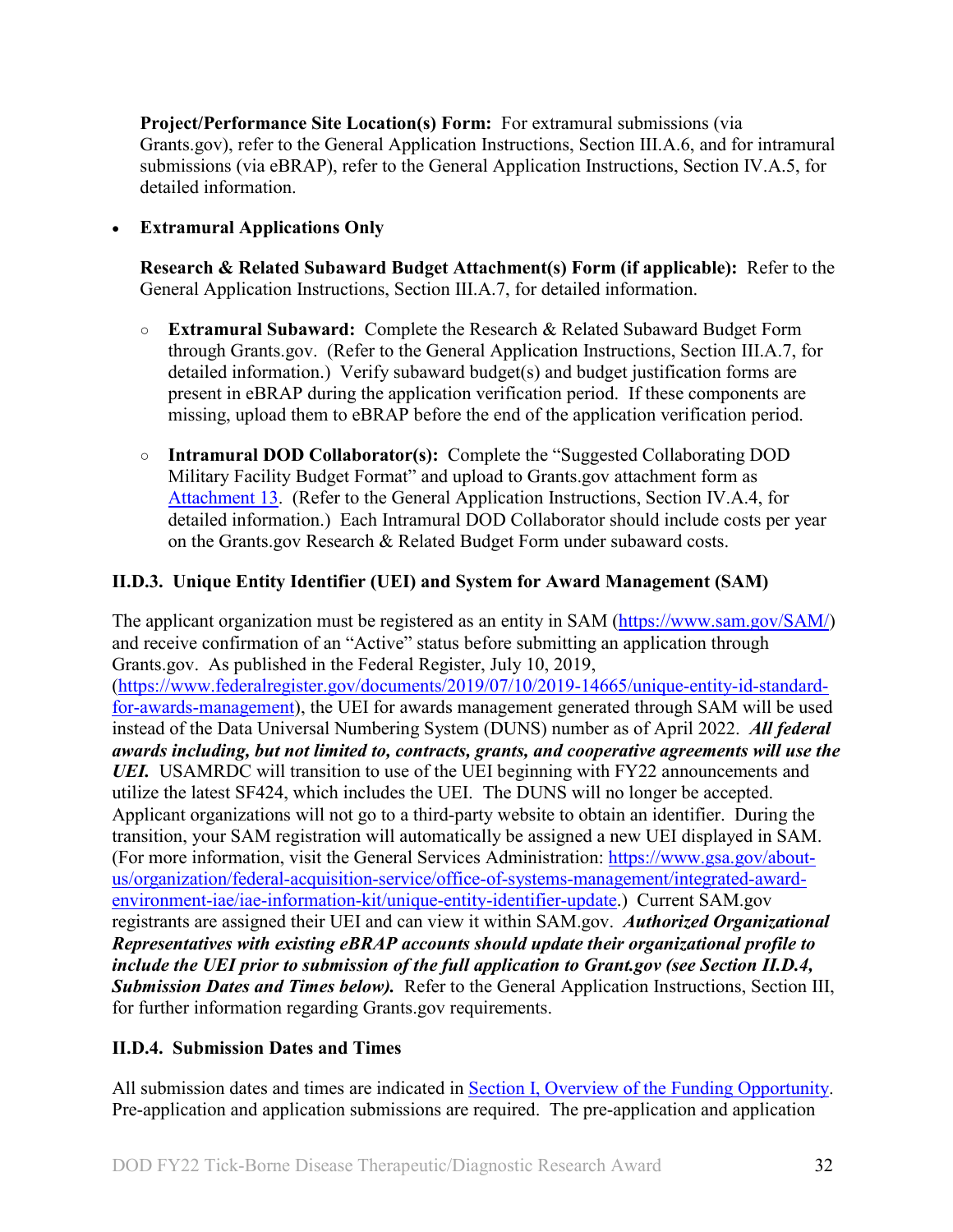submission process should be started early to avoid missing deadlines. There are no grace periods. Failure to meet either of these deadlines will result in submission rejection.

## <span id="page-32-1"></span>**Applicant Verification of Full Application Submission in eBRAP**

*For Both Extramural and Intramural Applicants:* eBRAP allows an organization's representatives and PIs to view and modify the full application submissions associated with them. Following retrieval and processing of the full application, eBRAP will notify the organizational representatives and PI by email to log into eBRAP to review, modify, and verify the full application submission. eBRAP will validate full application files against the specific program announcement requirements, and discrepancies will be noted in an email to the PI and in the "Full Application Files" tab in eBRAP. eBRAP does not confirm the accuracy of file content. Application viewing, modification, and verification in eBRAP are strongly recommended, but not required. It is the applicant's responsibility to review all application components and ensure proper ordering as specified in the program announcement. *If either the Project Narrative or the budget fails eBRAP validation or needs to be modified, an updated full application package must be submitted prior to the application submission deadline. The Project Narrative and Research & Related Budget Form cannot be changed after the application submission deadline.* Other application components may be changed until the end of the [application verification period.](#page-0-0) Verify that subaward budget(s) and budget justification forms are present in eBRAP during the application verification period. If these components are missing, upload them to eBRAP before the end of the application verification period. After the end of the application verification period, the full application cannot be modified.

*Extramural Submission:* The full application package submitted to Grants.gov may be viewed and modified in eBRAP until the end of the application verification period. During the application verification period, the full application package, *with the exception of the Project Narrative and Budget Form,* may be modified.

*Intramural DOD Submission:* After eBRAP has processed the full application, the organizational Resource Manager/Comptroller/Task Area Manager or equivalent Business Official and PI will receive email notification of the status and will be able to view and modify application components in eBRAP. During the application verification period, the full application package, *with the exception of the Project Narrative and Budget Form*, may be modified. The Resource Manager/Comptroller/Task Area Manager or equivalent Business Official should log into eBRAP to review and to approve the application package prior to the application verification deadline.

*For All Submissions:* Verify that subaward budget(s) with budget justification are present in eBRAP during the application verification period. If these components are missing, upload them to eBRAP before the end of the application verification period.

## <span id="page-32-0"></span>**II.D.5. Funding Restrictions**

The maximum period of performance is **3** years.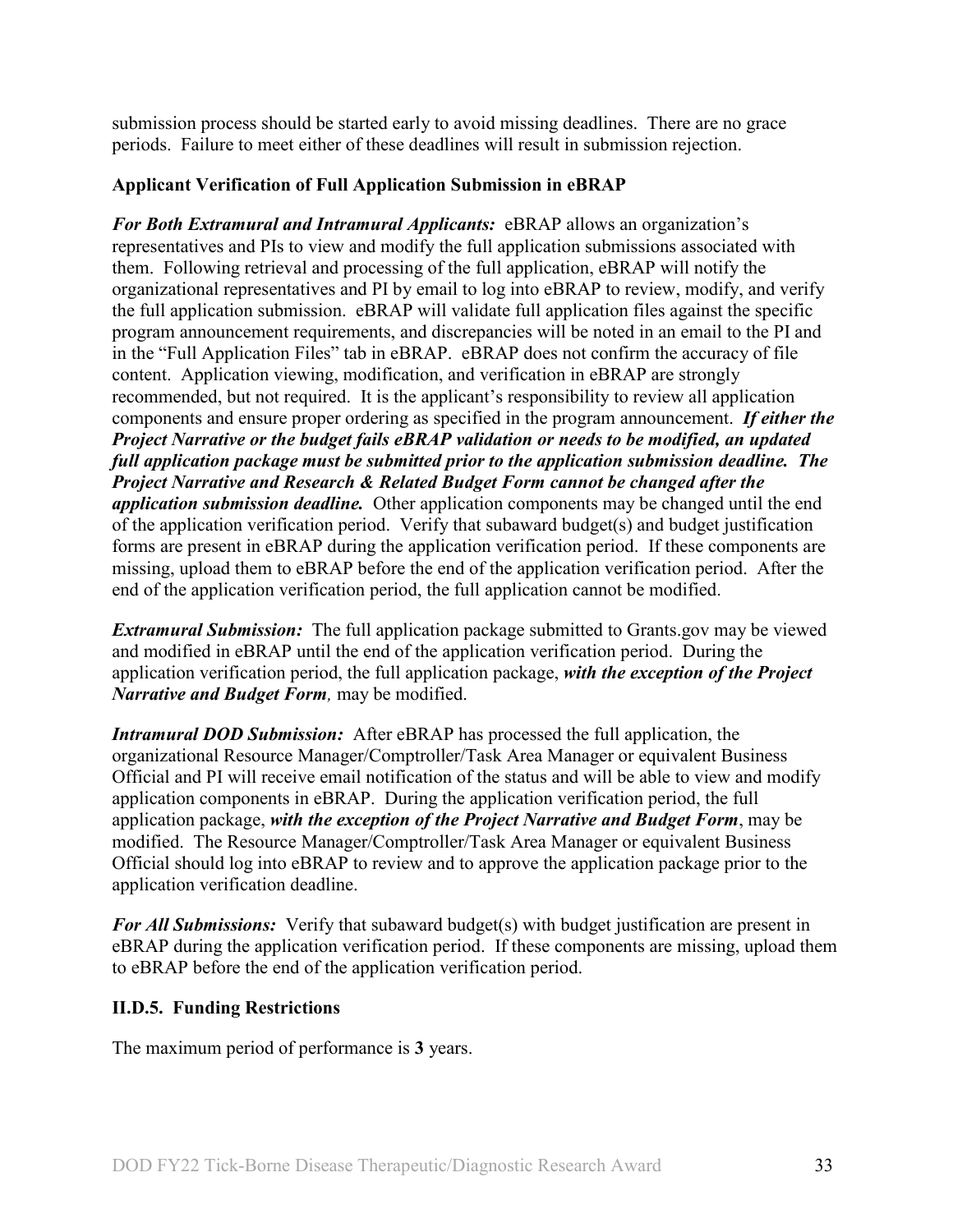**Therapeutic/Diagnostic Research Award:** The anticipated direct costs budgeted for the entire period of performance will not exceed **\$825,000.** If indirect cost rates have been negotiated, indirect costs are to be budgeted in accordance with the organization's negotiated rate. No budget will be approved by the government exceeding **\$825,000** direct costs or using an indirect cost rate exceeding the organization's negotiated rate.

**Therapeutic/Diagnostic Research Award – Career Development Option:** The anticipated direct costs budgeted for the entire period of performance will not exceed **\$495,000.** If indirect cost rates have been negotiated, indirect costs are to be budgeted in accordance with the organization's negotiated rate. No budget will be approved by the government exceeding **\$495,000** direct costs or using an indirect cost rate exceeding the organization's negotiated rate.

All direct and indirect costs of any subaward or contract must be included in the total direct costs of the primary award.

For this award mechanism, direct costs may be requested for (not all-inclusive):

- Travel in support of multidisciplinary collaborations.
- Costs for one investigator to travel to one scientific/technical meeting per year. The intent of travel costs to a scientific/technical meeting is to present project information and/or disseminate project results from the FY22 TBDRP Therapeutic/Diagnostic Research Award.

Must not be requested for:

- Clinical trial costs
- Mentor registration and/or travel costs
- Mentor salary

For extramural awards with an intragovernmental component, direct transfer of funds from an extramural award recipient to a DOD or other federal agency is not allowed except under very limited circumstances. Funding to intramural DOD and other federal agencies will be managed through a direct funds transfer. Intramural applicants are responsible for coordinating through their agency's procedures the use of contractual or assistance funding awards or other appropriate agreements to support extramural collaborators.

Refer to the General Application Instructions, Section III.A.5, for budget regulations and instructions for the Research & Related Budget. *For federal agencies or organizations collaborating with federal agencies, budget restrictions apply as are noted in the General Application Instructions, Section III.A.5***.**

#### <span id="page-33-0"></span>**II.D.6. Other Submission Requirements**

Refer to the General Application Instructions, Appendix 4, for detailed formatting guidelines.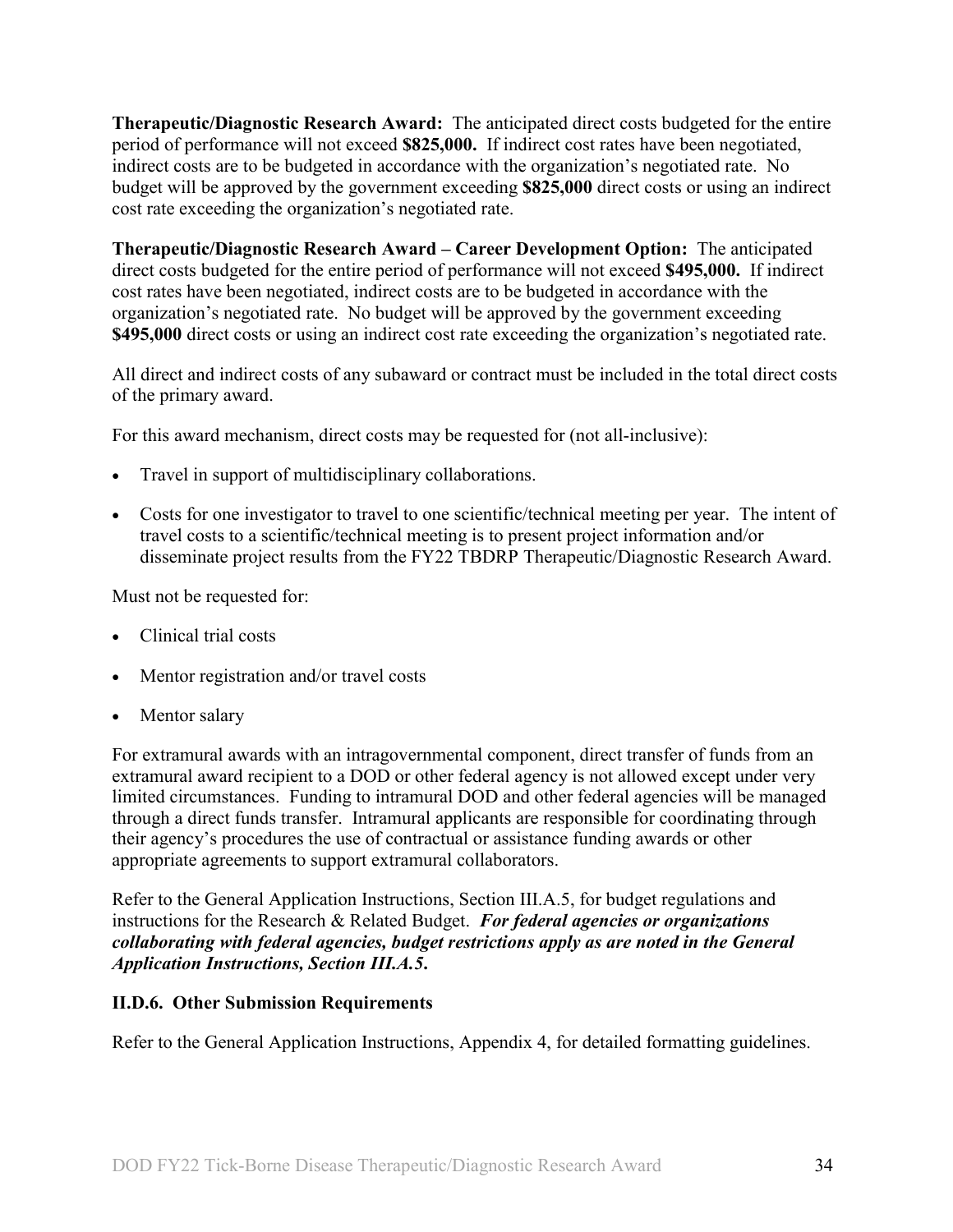## <span id="page-34-0"></span>**II.E. Application Review Information**

## <span id="page-34-1"></span>**II.E.1. Criteria**

### **II.E.1.a. Peer Review**

To determine technical merit, all applications will be evaluated according to the following **scored criteria**, which are of equal importance.

### • **Impact**

- $\circ$  To what extent the proposed project will address a critical problem in Lyme disease and/or other tick-borne diseases/conditions and/or will impact the [FY22 TBDRP Focus](#page-2-3)  [Areas](#page-2-3) in Treatment or Diagnosis.
- To what extent the proposed research will ultimately reduce the burden of Lyme disease and/or other tick-borne illnesses and their effect on public health.
- How the research is focused on Lyme disease and/or other tick-borne diseases and conditions endemic to the United States, and/or involves patients with persistent Lyme disease.
- How the anticipated short-term outcome(s)/products(s) (intellectual and/or tangible) can be directly attributed to the proposed research.
- o How the anticipated long-term advancement over current knowledge, technology, and/or practice that would ultimately contribute to the field of Lyme disease and/or other tickborne disease /conditions research, patient care, and/or quality of life can be directly attributed to the proposed research.
- o To what extent the proposed research will advance the potential evidence-based treatment, therapeutic, or diagnostic toward dissemination and clinical implementation.
- To what extent the proposed research is relevant to and will specifically impact the healthcare needs and welfare of military Service Members, Veterans, and their beneficiaries in a way that is consistent with the program's goals.

## • **Research Strategy and Feasibility**

- How the background/rationale describes a problem, question, or knowledge gap that is related to at least one of the [FY22 TBDRP Focus Areas](#page-2-3) in Treatment or Diagnosis and how it will be addressed by the proposed research.
- How well the application presents the scientific rationale behind the proposed work and includes relevant literature citations and/or preliminary data to support the study's feasibility. *Preliminary data are not required under the Therapeutic/Diagnostic Research Award* – *Career Development Option.*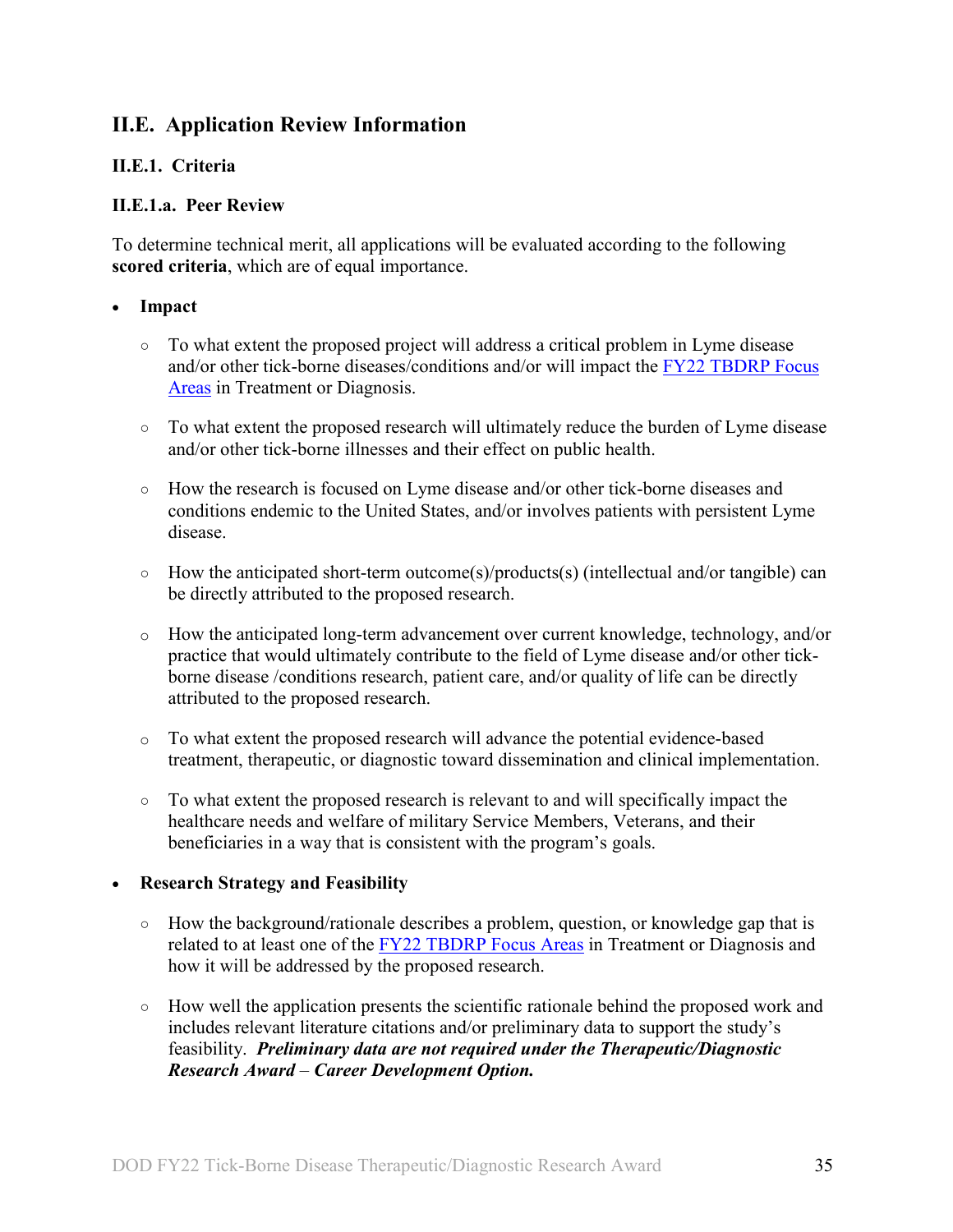- How well the application states appropriate hypotheses/study questions and overall objective(s) to be reached, along with specific aims in support of the hypothesis/objectives.
- How well the application describes the experimental design, methods, estimated sample size(s), and analyses, including appropriate controls, in sufficient detail for evaluation of feasibility.
- How well the novel screening assay, experimental model, or other tools for evaluating the putative therapeutic or diagnostic are justified and appropriate to support the proposed studies.
- How the proposed diagnostic approach will be more sensitive and specific than current assays, help define patient populations, differentiate disease states, and/or assess the efficacy of potential therapeutics (if applicable).
- How well the application acknowledges potential problems and provides approaches to mitigate those concerns, including interdependency of aims or dependency on successful outcomes, products, or samples from other ongoing research efforts.
- For research involving cell line(s) and/or animals:
	- How well the choice of proposed cell line(s) and/or animal model(s) and the associated endpoints/outcome measures are justified and relevant to human biology and natural tick-borne disease transmission.
	- How well the statistical rigor of in vitro cellular studies and preclinical animal experiments is demonstrated.
	- If animal studies are proposed, whether they will be conducted in accordance with the ARRIVE 2.0 guidelines [\(https://arriveguidelines.org/arrive-guidelines\)](https://arriveguidelines.org/arrive-guidelines).
	- Whether the method of euthanasia and the interventions to minimize discomfort, distress, pain, and injury described in the Animal Research Plan are appropriate, as applicable.
	- Whether the Animal Research Plan includes a statistical plan and power analysis calculations to demonstrate that the sample size is appropriate to meet the objectives of the study given the constraints of the award mechanism, as applicable.
	- To what extent the primary endpoint(s) identified in the Animal Research Plan are appropriate, as applicable.

## • **Human Subjects/Sample Acquisition and Safety Procedures (***for applications submitted under categories involving Human Subjects/Sample Acquisition***)**

○ The degree to which the study population and associated endpoints/outcome measures, the methods for sample acquisition and/or human subjects recruitment, the informed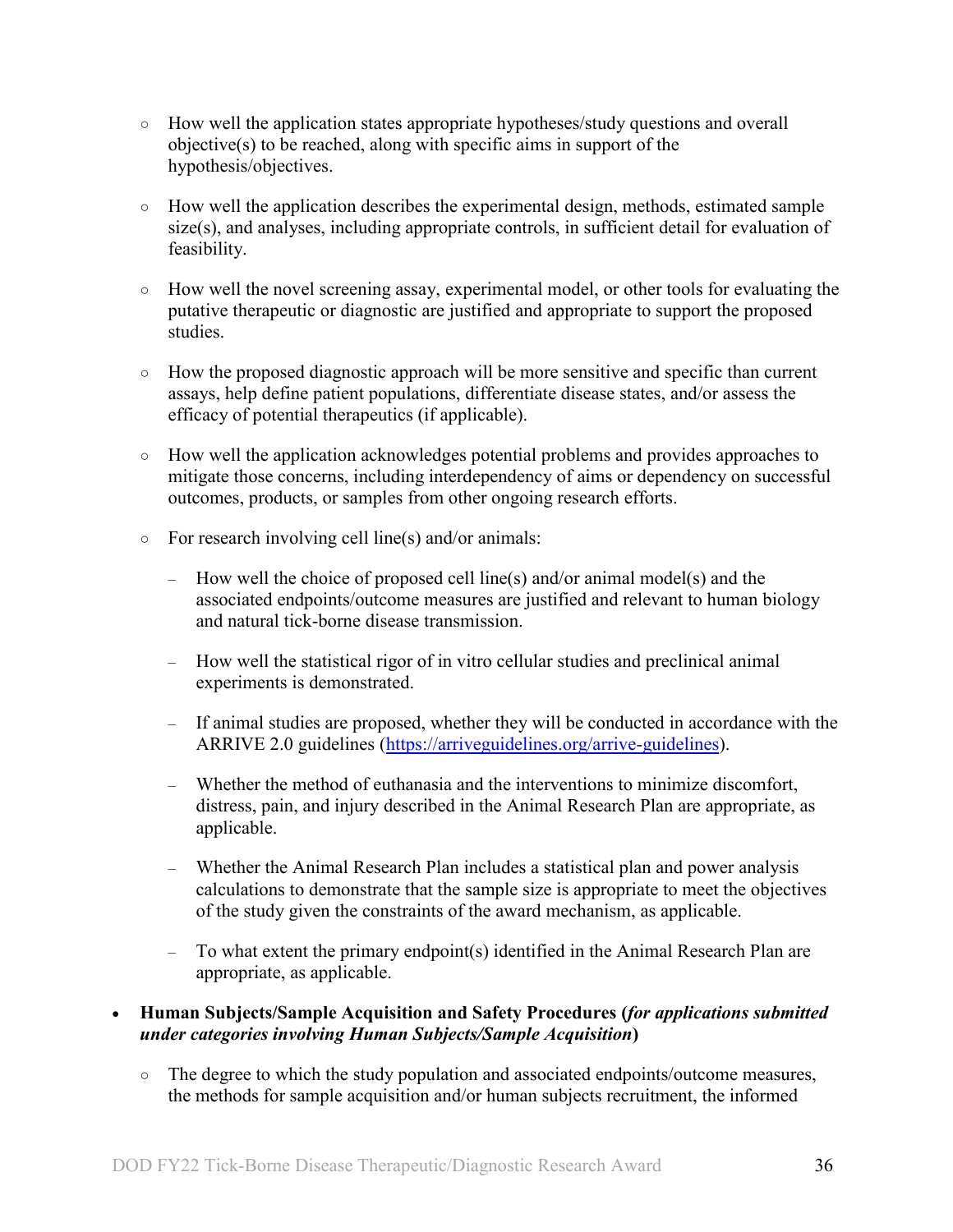consent process, and the screening procedures are justified and relevant to achieve the study objectives.

- Whether there is sufficient evidence provided to support availability of and access to samples/populations required for the study and documentation of the experience of the PI and/or key collaborators in recruiting human subjects/acquiring human samples for similar projects.
- Whether the strategy for the inclusion of women and minorities and distribution of proposed enrollment are appropriate for the proposed research.
- How well the application addresses any potential barriers to accrual, including access to the proposed study samples/populations, and presents adequate contingency plans for addressing potential delays. How well the application identifies potential ethical issues raised by the proposed study and provides a detailed plan for how those issues will be addressed.
- How well the study takes into consideration patient-centered outcomes, patient values and preferences among treatment alternatives, and shared decision-making in encounters between physicians and patients.
- If retrospectively collected human biological samples or correlated data from biorepositories or databases will be used, whether the curated samples or data are representative of well-pedigreed cohorts of uniformly documented patients as demonstrated by their defining inclusion/exclusion criteria.
- Whether there is sufficient information provided regarding the subject-to-group assignments process (if applicable).
- Whether the application includes an appropriate statistical plan and sample size estimate for each study arm, including power analysis calculations to demonstrate that the sample size is appropriate to meet the objectives of the study, given the constraints of the award mechanism.
- Whether the application describes how data will be handled, including the rules for stopping data collection, criteria for inclusion and exclusion of data, how outliers will be defined and managed, and identification of primary endpoints.
- How well the types of specimens or data to be collected and evaluated, as well as specimen storage and maintenance, are described.
- **Transition Plan (***applicable only to the Therapeutic/Diagnostic Research Award***)**
	- How the proposed research will prepare the candidate therapeutic, treatment, or diagnostic for transition to the next level of development, regulatory submission/approval, and subsequent incorporation into clinical practice.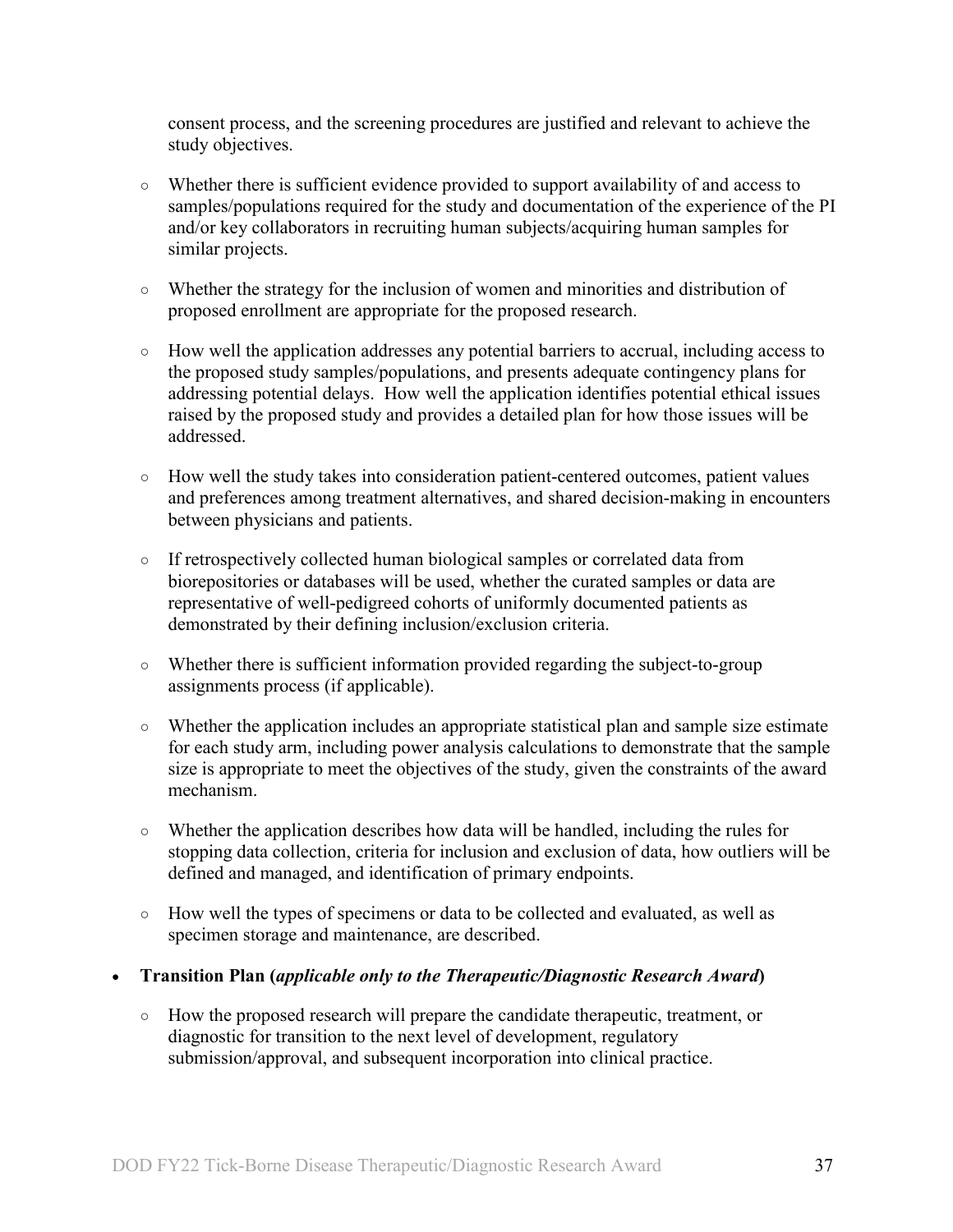- Whether the identified next level of development and/or commercialization is realistic and achievable.
- Whether the proposed collaborations and other resources described to provide continuity of development are achievable.
- Whether the funding strategy described to transition the anticipated outcome(s) of the project to the next level of development and/or commercialization is reasonable and achievable.
- Whether the schedule and milestones for transitioning the anticipated outcome(s) of the project to the next level of development (clinical studies, clinical trials, transition to industry, delivery to the market, incorporation into clinical practice, and/or approval by the FDA) are achievable.
- How well the application identifies ownership rights/access to the intellectual property necessary for the development and/or commercialization of products or technologies to be supported by this award and describes the government's ability to access such products or technologies in the future.
- Whether the potential risk analysis for cost, schedule, manufacturability, and sustainability is realistic and reasonable.
- **Personnel (***applicable only to the Therapeutic/Diagnostic Research Award***)**
	- Based on the PI and Key Personnel Biographical Sketches, to what degree the research team's background is appropriate with respect to its ability to perform the proposed work, including whether there is evidence of sufficient expertise (as applicable).
	- To what degree the levels of effort of the PI and other key personnel are appropriate to ensure successful conduct of the proposed work.
	- How well the specific contributions of collaborators will complement the PI's ability to perform the proposed work, enhance the project's innovation or impact in the tick-borne disease research field, and/or promote collaboration among fields or with commercial partners (if applicable).

## • **PI (***applicable only to the Therapeutic/Diagnostic Research Award* – *Career Development Option***)**

- Whether the PI meets the eligibility requirements.
- To what extent the PI's record of accomplishments (within or outside the field of tickborne diseases) and letters of support demonstrate their potential for advancement as a productive, independent investigator in tick-borne disease research.
- To what degree the PI's career goals demonstrate a strong personal commitment to advancing an independent career at the forefront of tick-borne disease research.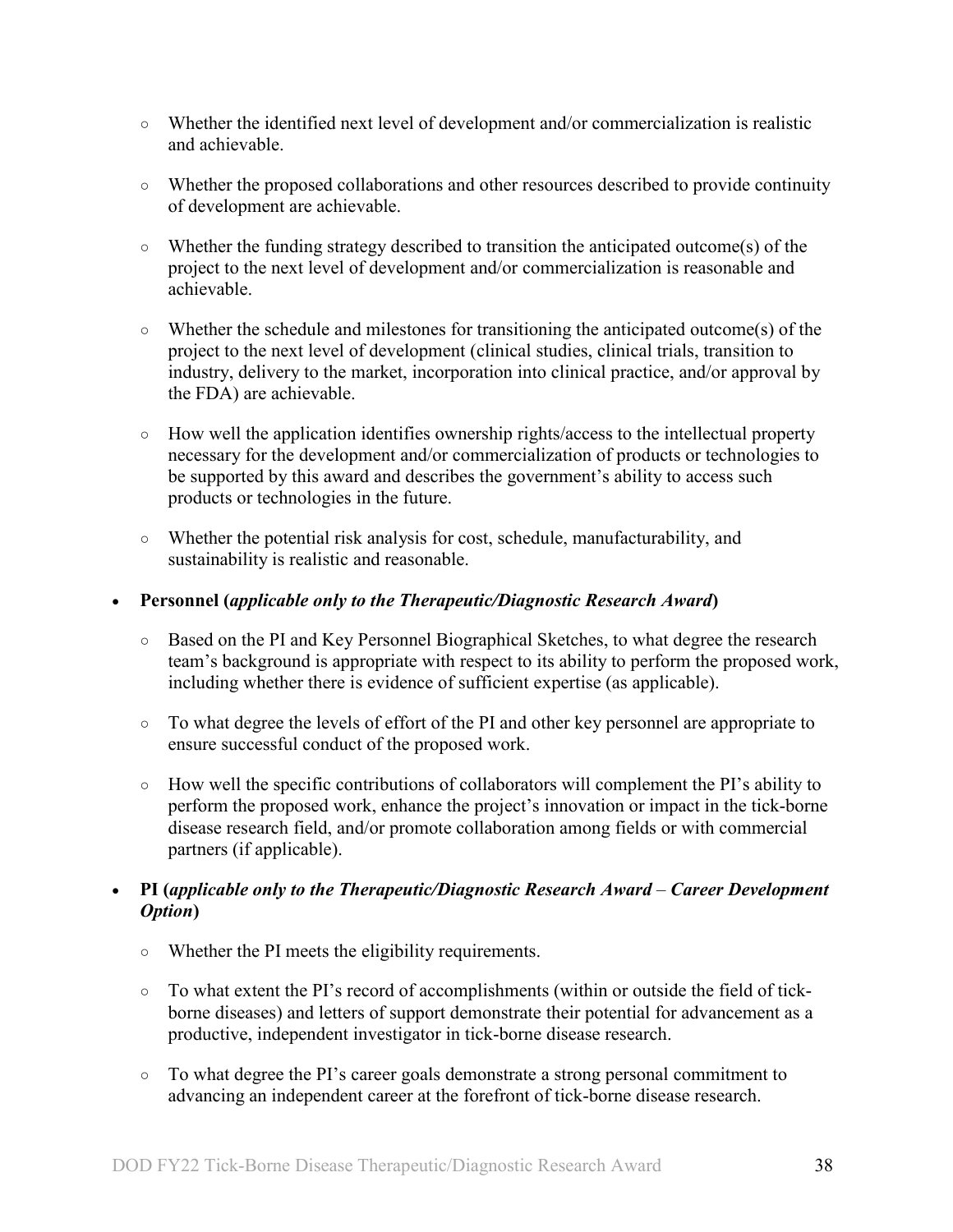#### • **Career Development Plan and Environment (***applicable only to the Therapeutic/Diagnostic Research Award* – *Career Development Option***)**

- How well the PI has outlined a detailed, individualized Career Development Plan that will provide the PI with the opportunity to acquire the necessary skills, competence, and expertise to effectively establish/advance their independent career in tick-borne disease research.
- To what degree the proposed Career Development Plan outlines how the PI will gain experience in tick-borne disease research and engage with the tick-borne disease scientific and advocacy communities (as applicable), for example via workshops, seminars, etc.
- To what degree the mentor demonstrates a commitment to the PI's career development as a tick-borne disease researcher and to the success of the proposed research for the duration of the project through proposed direction and oversight, and how well plans for regular, sustained interactions and communication between the PI and mentor are clearly outlined.
- $\circ$  How well the application describes the qualifications of the mentor, including recent (last 5 years) history of funding and publications in tick-borne disease research, as well as a description of their mentoring history (if applicable), and whether, collectively, the PI/mentorship team has demonstrated experience in the field (pathogen/disease and associated methods) of the proposed studies.
- To what degree the mentor's track record in mentoring early-career investigators indicates the potential for successful mentorship and development of the PI's independent career in tick-borne disease research.
- Appropriateness of the levels of effort of the PI, mentor, and other key personnel for successful conduct of the proposed research.
- To what extent the Career Development Plan is supported by the research environment and mentorship provided by the proposed mentor and others at the institution, including ongoing tick-borne disease research at the institution and potential collaboration with other investigators.
- Whether there is a clear organizational commitment to allow protection of at least 75% of the PI's research time for all tick-borne disease research projects by the PI.
- To what degree the research project itself is appropriate for advancing the PI's independent career at the forefront of tick-borne disease research.

In addition, the following **unscored** criteria will also contribute to the overall evaluation of the application: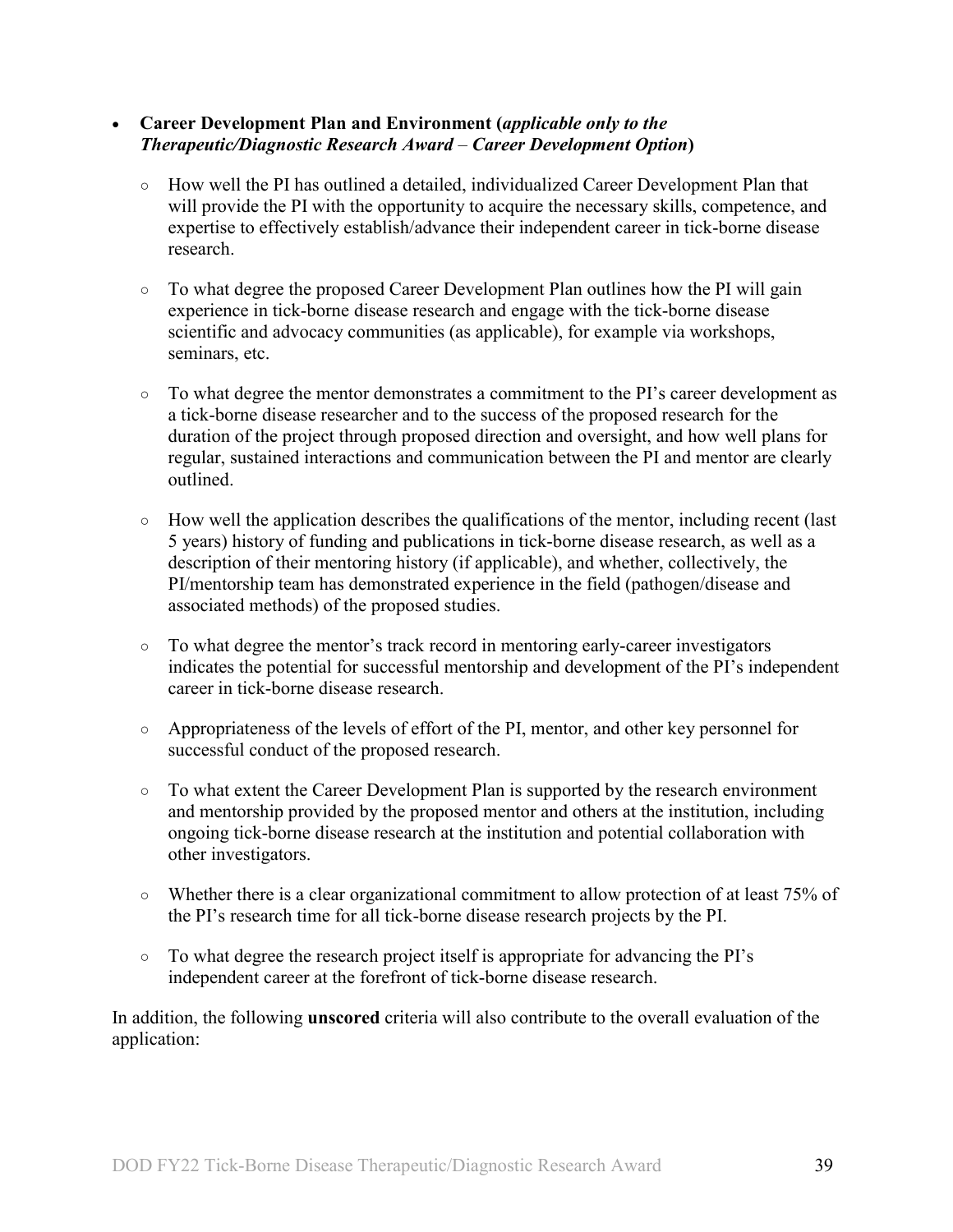## • **Environment**

- To what extent the quality and level of institutional support are appropriate for the proposed research project.
- How well the research requirements are supported by the availability and accessibility to facilities and resources (including collaborative arrangements).
- If applicable, to what degree the intellectual and material property plan is appropriate.

## • **Budget**

- Whether the **direct** costs exceed the allowable direct costs as published in the program announcement.
- Whether the budget is appropriate for the proposed research.

## • **Application Presentation**

 $\circ$  To what extent the writing, clarity, and presentation of the application components influence the review.

## <span id="page-39-1"></span>**II.E.1.b. Programmatic Review**

To make funding recommendations and select the application(s) that, individually or collectively, will best achieve the program objectives, the following criteria are used by programmatic reviewers:

- Ratings and evaluations of the peer reviewers
- Relevance to the mission of the DHP and FY22 TBDRP, as evidenced by the following:
	- Adherence to the intent of the award mechanism
	- Programmatic relevance in relation to the [FY22 TBDRP Focus Areas](#page-2-3) related to tickborne disease Treatment or Diagnosis
	- Relative impact, including impact of public health burden and burden on military Service Members and their beneficiaries
	- Program portfolio composition

## <span id="page-39-0"></span>**II.E.2. Application Review and Selection Process**

All applications are evaluated by scientists, clinicians, and consumers in a two-tier review process. The first tier is **peer review**, the evaluation of applications against established criteria to determine technical merit, where each application is assessed for its own merit, independent of other applications. The second tier is **programmatic review**, a comparison-based process in which applications with high scientific and technical merit are further evaluated for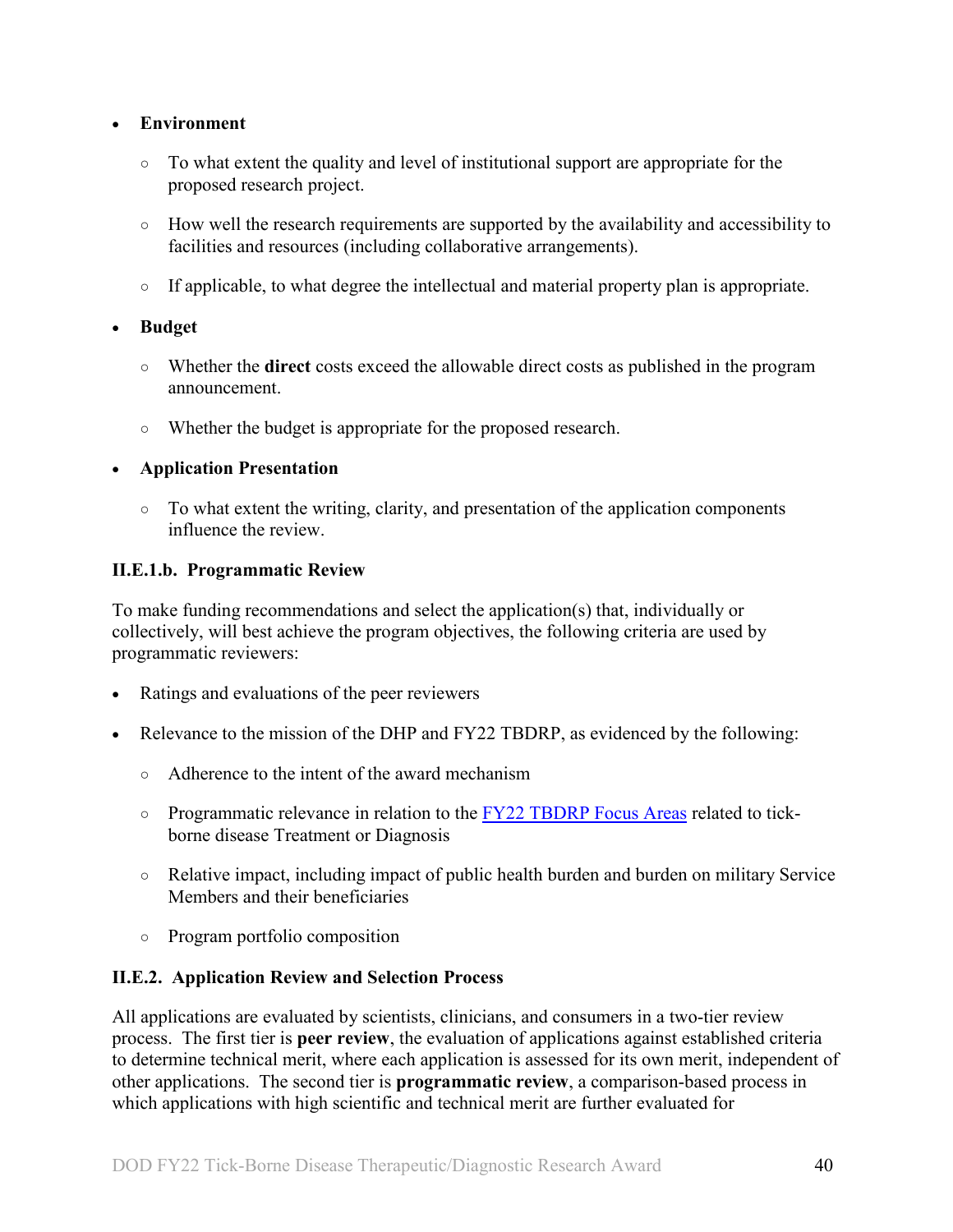programmatic relevance. Final recommendations for funding are made to the Commanding General, USAMRDC. *The highest-scoring applications from the first tier of review are not automatically recommended for funding. Funding recommendations depend on various factors as described in Section [II.E.1.b, Programmatic Review.](#page-39-1)* Additional information about the two-tier process used by the CDMRP can be found at [https://cdmrp.army.mil/](https://cdmrp.army.mil/about/2tierRevProcess) [about/2tierRevProcess.](https://cdmrp.army.mil/about/2tierRevProcess) An information paper describing the funding recommendations and review process for the award mechanisms for the TBDRP will be provided to the PI and posted on the CDMRP website.

All CDMRP review processes are conducted confidentially to maintain the integrity of the meritbased selection process. Panel members sign a statement declaring that application and evaluation information will not be disclosed outside the panel. Violations of confidentiality can result in the dissolving of a panel(s) and other corrective actions. In addition, personnel at the applicant or collaborating organizations are prohibited from contacting persons involved in the review and approval process to gain protected evaluation information or to influence the evaluation process. Violations of these prohibitions will result in the administrative withdrawal of the organization's application. Violations by panel members or applicants that compromise the confidentiality of the review and approval process may also result in suspension or debarment from federal awards. Furthermore, the unauthorized disclosure of confidential information of one party to another third party is a crime in accordance with 18 USC 1905.

## <span id="page-40-0"></span>**II.E.3. Integrity and Performance Information**

Prior to making an assistance agreement award where the federal share is expected to exceed the simplified acquisition threshold, as defined in 2 CFR 200.1, over the period of performance, the federal awarding agency is required to review and consider any information about the applicant that is available in the Federal Awardee Performance and Integrity Information System (FAPIIS).

An applicant organization may review FAPIIS, accessible through SAM, and submit comments to FAPIIS on any information about the organization that a federal awarding agency previously entered and is currently available in FAPIIS.

The federal awarding agency will consider any comments by the applicant, in addition to other information in the designated integrity and performance system, in making a judgment about the applicant's integrity, business ethics, and record of performance under federal awards when determining a recipient's qualification prior to award, according to the qualification standards of the Department of Defense Grant and Agreement Regulations (DoDGARs), Section 22.415.

## <span id="page-40-1"></span>**II.E.4. Anticipated Announcement and Federal Award Dates**

All application review dates and times are indicated in [Section I, Overview of the Funding](#page-0-1)  [Opportunity.](#page-0-1)

Each PI and organization will receive email notification of posting of the funding recommendation in eBRAP. Each PI will receive a peer review summary statement on the strengths and weaknesses of the application.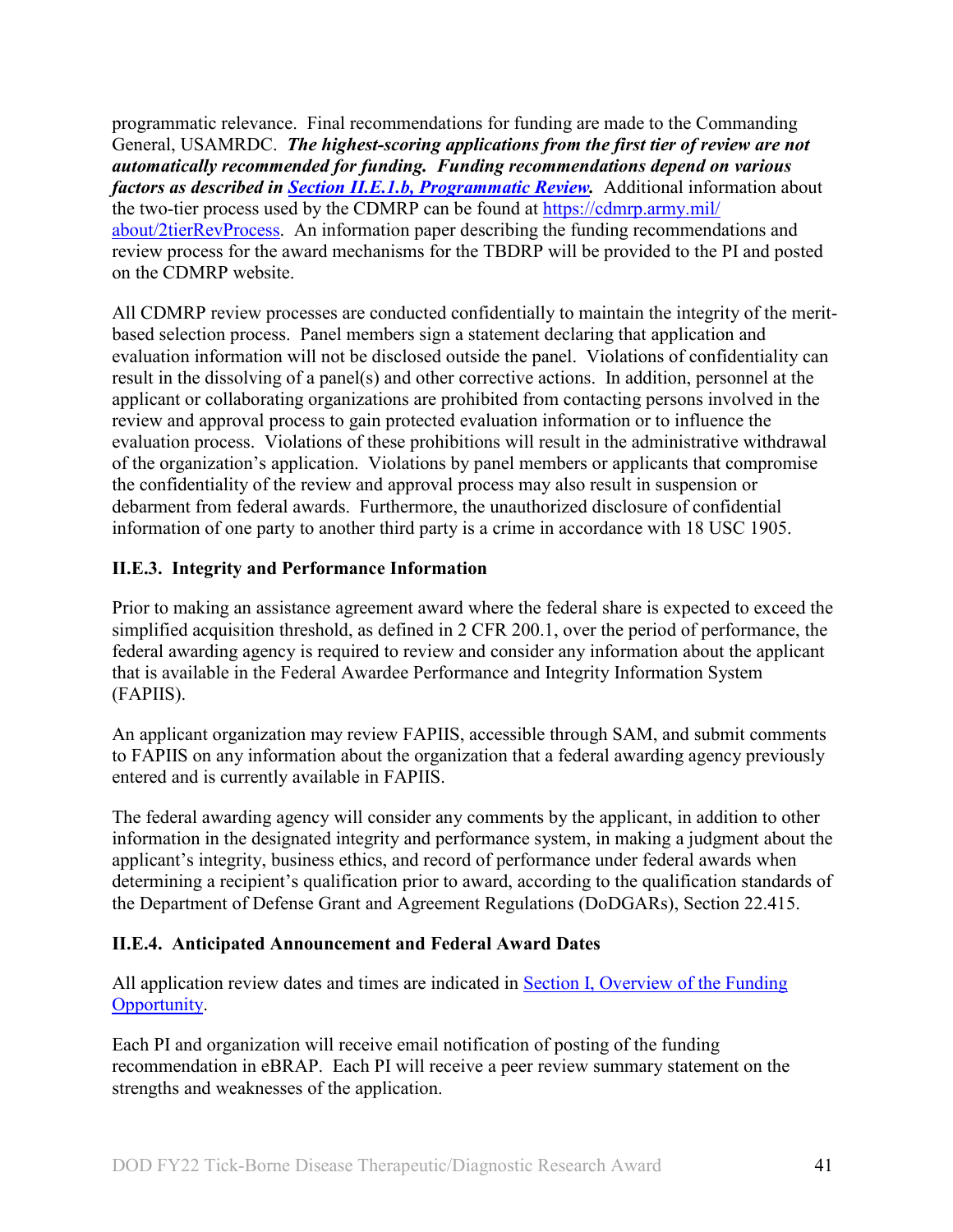## <span id="page-41-0"></span>**II.F. Federal Award Administration Information**

## <span id="page-41-1"></span>**II.F.1. Federal Award Notices**

Awards supported with FY22 funds are anticipated to be made no later than September 30, 2023. Refer to the General Application Instructions, Appendix 2, for additional award administration information.

After email notification of application review results through eBRAP, and if selected for funding, a representative from the USAMRAA will contact the Business Official authorized to negotiate on behalf of the PI's organization.

**Pre-Award Costs:** An institution of higher education, hospital, or non-profit organization may, at its own risk and without the government's prior approval, incur obligations and expenditures to cover costs up to 90 days before the beginning date of the initial budget period of a new award. Refer to the General Application Instructions, Section III.A.5.

*Only an appointed USAMRAA Grants Officer may obligate the government to the expenditure of funds.* No commitment on the part of the government should be inferred from discussions with any other individual. **The award document signed by the Grants Officer is the official authorizing document.**

Federal Government Organizations: Funding made to federal government organizations (to include intramural DOD organizations) will be executed through the Military Interdepartmental Purchase Request (MIPR) or Funding Authorization Document (FAD) process. Transfer of funds is contingent upon appropriate safety and administrative approvals. Intramural applicants and collaborators are reminded to coordinate receipt and commitment of funds through their respective Resource Manager/Task Area Manager/Comptroller or equivalent Business Official.

## **II.F.1.a. PI Changes and Award Transfers**

*For the Therapeutic/Diagnostic Research Award:* Changes in PI or organization will be allowed at the discretion of the USAMRAA Grants Officer, provided the intent of the award mechanism is met.

*For the Therapeutic/Diagnostic Research Award* – *Career Development Option:* Changes in PI are not allowed, except under extenuating circumstances that will be evaluated on a case-bycase basis and at the discretion of the Grants Officer. Changes in organization will be allowed at the discretion of the USAMRAA Grants Officer, provided the intent of the award mechanism and option is met.

An organizational transfer of an award will not be allowed in the last year of the (original) period of performance or any extension thereof.

Refer to the General Application Instructions, Appendix 2, Section B, for general information on organization or PI changes.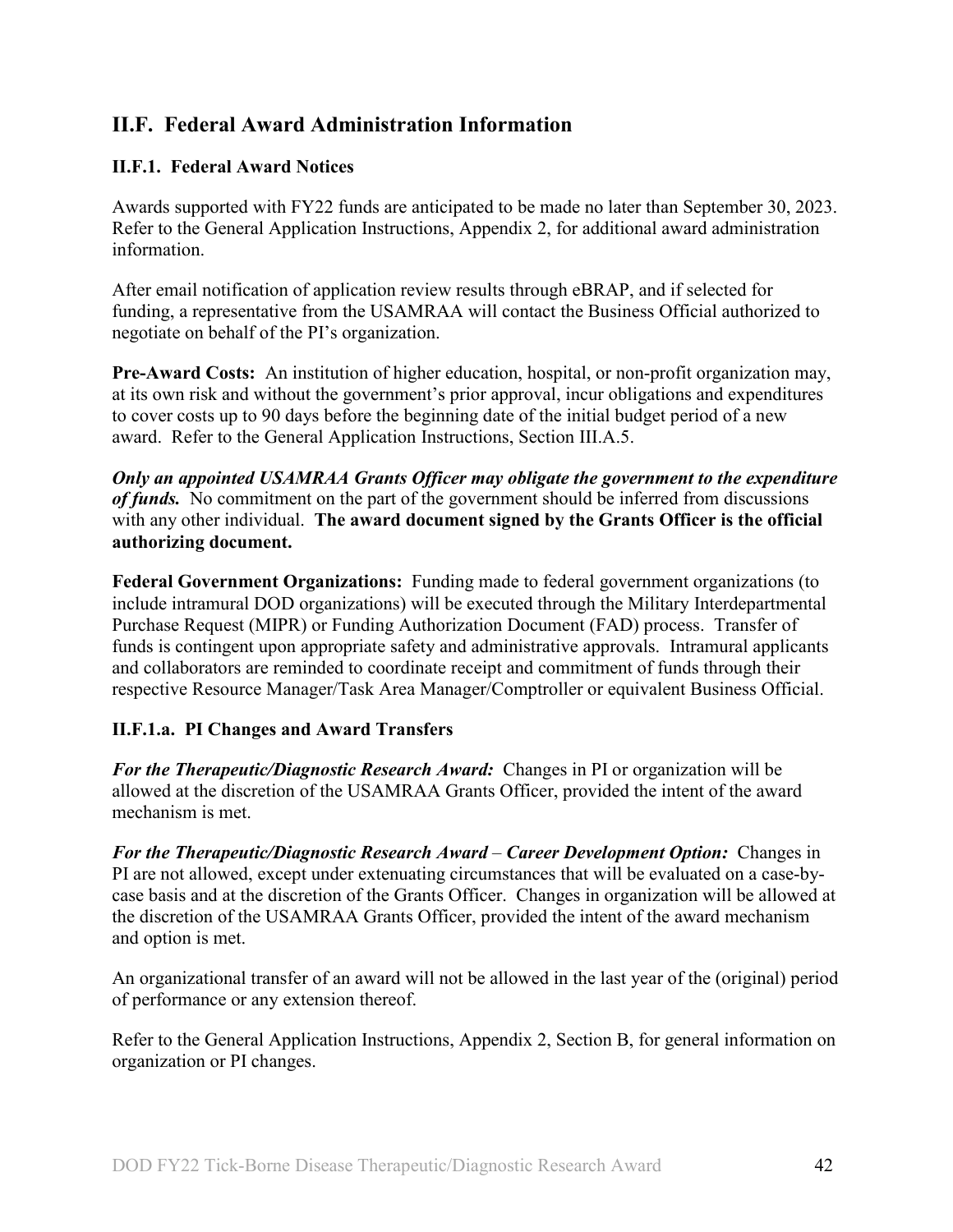## <span id="page-42-0"></span>**II.F.2. Administrative and National Policy Requirements**

Applicable requirements in the DoDGARs found in 32 CFR, Chapter I, Subchapter C, and 2 CFR, Chapter XI, apply to grants and cooperative agreements resulting from this program announcement.

Refer to the General Application Instructions, Appendix 2, for general information regarding administrative requirements.

Refer to the General Application Instructions, Appendix 5, for general information regarding national policy requirements.

Refer to full text of the latest [DoD R&D General Terms and Conditions;](https://www.onr.navy.mil/work-with-us/manage-your-award/manage-grant-award/grants-terms-conditions) the [USAMRAA](https://www.usamraa.army.mil/Pages/Resources.aspx)  [General Research Terms and Conditions with Institutions of Higher Education, Hospitals, and](https://www.usamraa.army.mil/Pages/Resources.aspx)  [Non-Profit Organizations: Addendum to the DoD R&D General Terms and Conditions;](https://www.usamraa.army.mil/Pages/Resources.aspx) and the [USAMRAA General Research Terms and Conditions with For-Profit Organizations,](https://www.usamraa.army.mil/Pages/Resources.aspx) for further information.

*New Requirement:* Certification Regarding Disclosure of Funding Sources. The proposing entity must comply with Section 223(a) of the William M. (Mac) Thornberry National Defense Authorization Act for Fiscal Year 2021, which requires that the PI and all key personnel:

- Certify that the current and pending support provided on the application is current, accurate, and complete;
- Agree to update such disclosure at the request of the agency prior to the award of support and at any subsequent time the agency determines appropriate during the term of the award; and
- Have been made aware of the requirements under Section  $223(a)(1)$  of this Act.

False, fictitious, or fraudulent statements or claims may result in criminal, civil, or administrative penalties (18 USC 1001).

## <span id="page-42-1"></span>**II.F.3. Reporting**

Refer to the General Application Instructions, Appendix 2, Section A, for general information on reporting requirements. *If there are technical reporting requirement delinquencies for any existing USAMRAA-sponsored awards at the applicant organization, no new awards will be issued to the applicant organization until all delinquent reports have been submitted.*

Annual progress reports with quad charts, as well as a final progress report with quad chart will be required.

The Award Terms and Conditions will specify if more frequent reporting is required.

PHS Inclusion Enrollment Reporting Requirement *(only required for clinical research studies)*: Enrollment reporting on the basis of sex/gender, race, and/or ethnicity will be required with each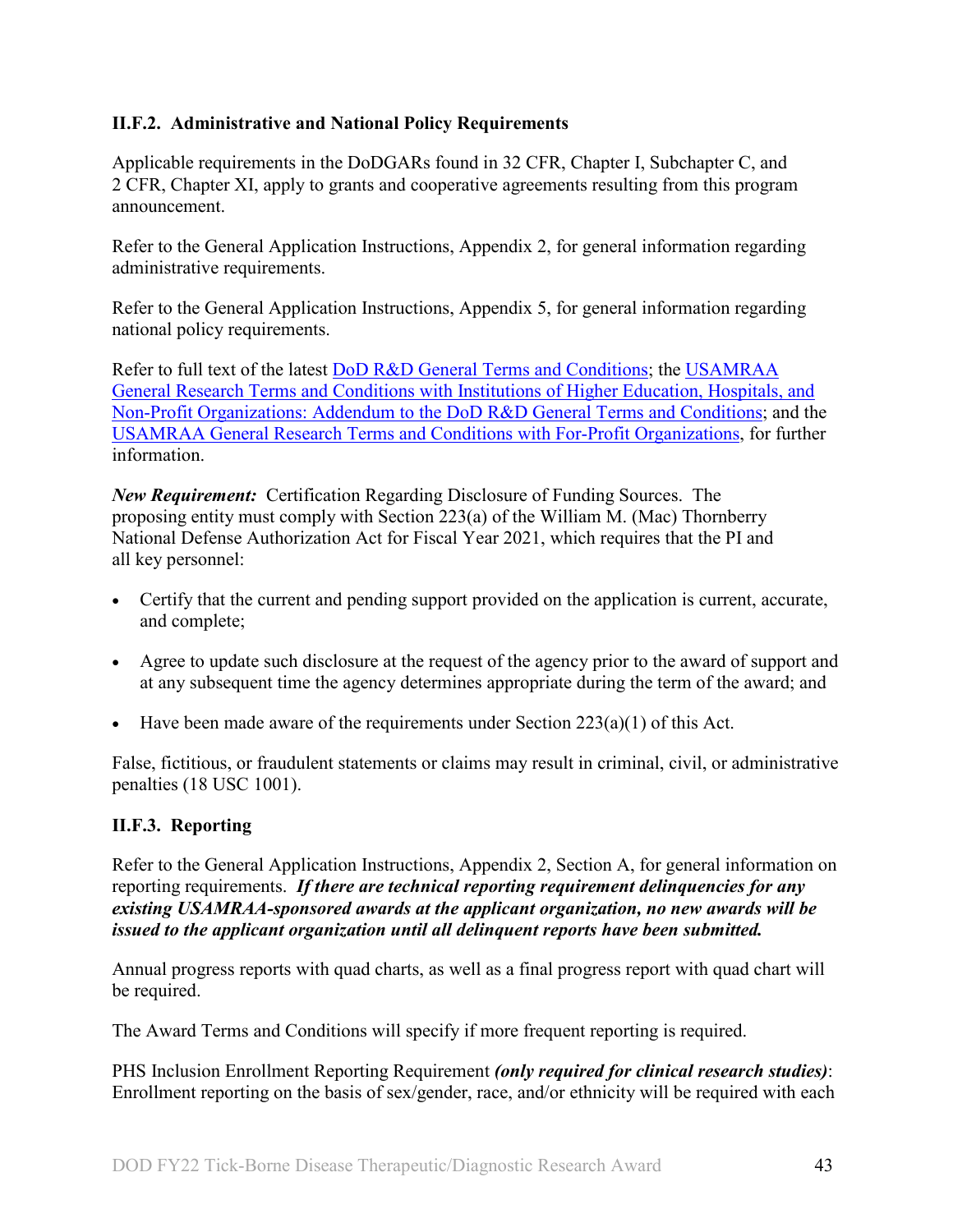annual and final progress report. The PHS Inclusion Enrollment Report is available on the "Funding Opportunities & Forms" web page [\(https://ebrap.org/eBRAP/public/Program.htm\)](https://ebrap.org/eBRAP/public/Program.htm) in eBRAP

Awards resulting from this program announcement may entail additional reporting requirements related to recipient integrity and performance matters. Recipient organizations that have federal contract, grant, and cooperative agreement awards with a cumulative total value greater than \$10M are required to provide information to FAPIIS about certain civil, criminal, and administrative proceedings that reached final disposition within the most recent 5-year period and that were connected with performance of a federal award. These recipients are required to disclose, semiannually, information about criminal, civil, and administrative proceedings as specified in the applicable Representations (see General Application Instructions, Appendix 5, Section B).

## <span id="page-43-0"></span>**II.G. Federal Awarding Agency Contacts**

## <span id="page-43-1"></span>**II.G.1. eBRAP Help Desk**

Questions related to program announcement content or submission requirements as well as questions related to the pre-application or intramural application submission through eBRAP should be directed to the eBRAP Help Desk, which is available Monday through Friday from 8:00 a.m. to 5:00 p.m. ET. Response times may vary depending upon the volume of inquiries.

Phone: 301-682-5507

Email: [help@eBRAP.org](mailto:help@eBRAP.org)

## <span id="page-43-2"></span>**II.G.2. Grants.gov Contact Center**

Questions related to extramural application submission through Grants.gov portal should be directed to the Grants.gov Contact Center, which is available 24 hours a day, 7 days a week (closed on U.S. federal holidays). Note that the eBRAP Help Desk is unable to provide technical assistance with Grants.gov submission.

Phone: 800-518-4726; International 1-606-545-5035

Email: [support@grants.gov](mailto:support@grants.gov)

Sign up on Grants.gov for "send me change notification emails" by following the link on the "Synopsis" page for the program announcement or by responding to the prompt provided by Grants.gov when first downloading the Grants.gov application package. If the Grants.gov application package is updated or changed, the original version of the application package may not be accepted by Grants.gov.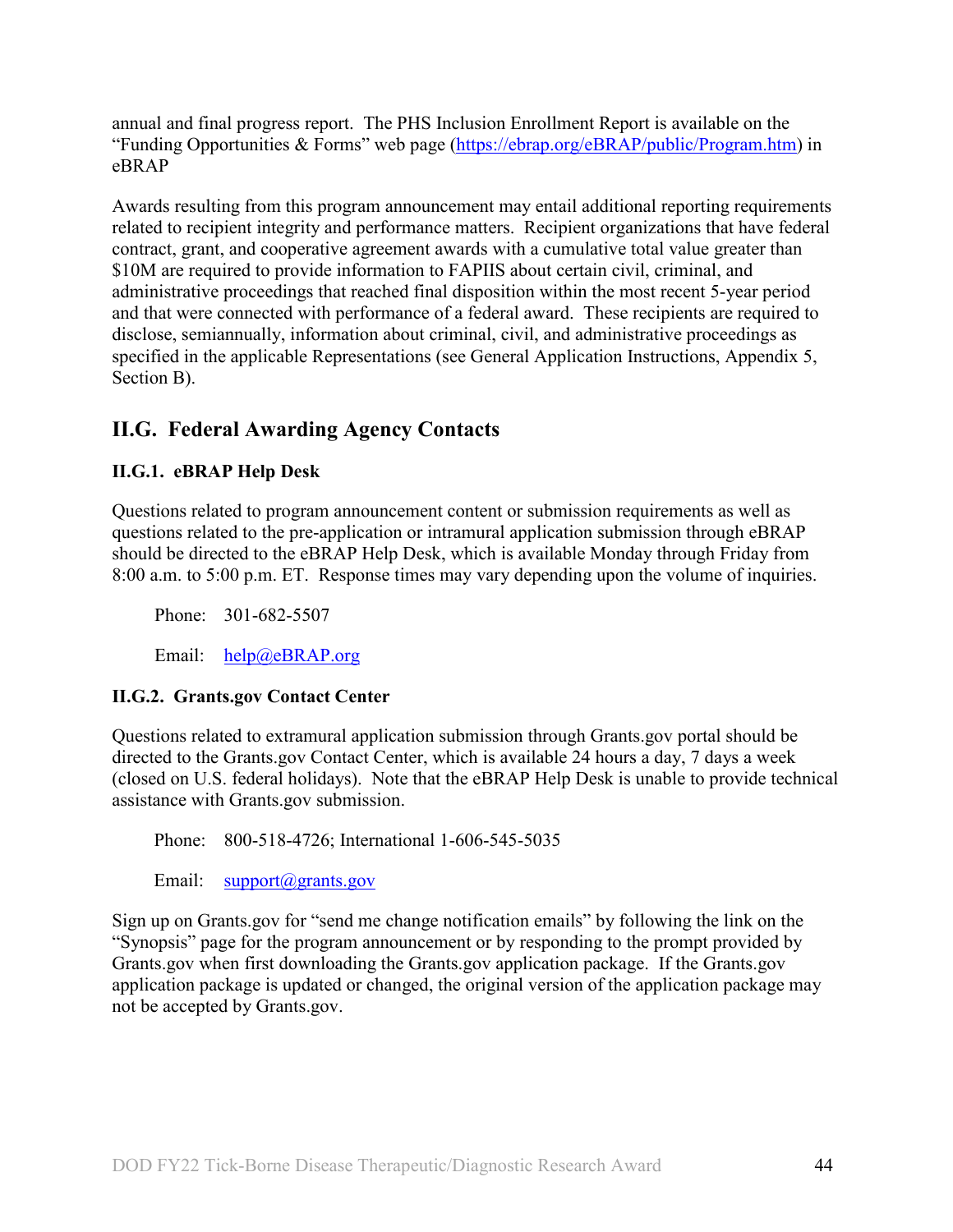## <span id="page-44-0"></span>**II.H. Other Information**

## <span id="page-44-1"></span>**II.H.1. Program Announcement and General Application Instructions Versions**

Questions related to this program announcement should refer to the program name, the program announcement name, and the program announcement version code 702a. The program announcement numeric version code will match the General Application Instructions version code 702.

## <span id="page-44-2"></span>**II.H.2. Administrative Actions**

After receipt of pre-applications or applications, the following administrative actions may occur:

## **II.H.2.a. Rejection**

The following will result in administrative rejection of the pre-application:

- Preproposal Narrative exceeds page limit.
- Preproposal Narrative is missing.

The following will result in administrative rejection of the application:

- Submission of an application for which a letter of invitation was not received.
- Project Narrative exceeds page limit.
- **Project Narrative is missing.**
- Budget is missing.

## **II.H.2.b. Modification**

- Pages exceeding the specific limits will be removed prior to review for all documents other than the Preproposal Narrative and Project Narrative.
- Documents not requested will be removed.

## <span id="page-44-3"></span>**II.H.2.c. Withdrawal**

The following may result in administrative withdrawal of the pre-application or application:

- An FY22 TBDRP Programmatic Panel member is named as being involved in the research proposed or is found to have assisted in the pre-application or application processes including, but not limited to, concept design, application development, budget preparation, and the development of any supporting documentation. *A list of the FY22 TBDRP Programmatic Panel members can be found at [https://cdmrp.army.mil/tbdrp/panels/panels22.](https://cdmrp.army.mil/tbdrp/panels/panels22)*
- The application fails to conform to this program announcement description.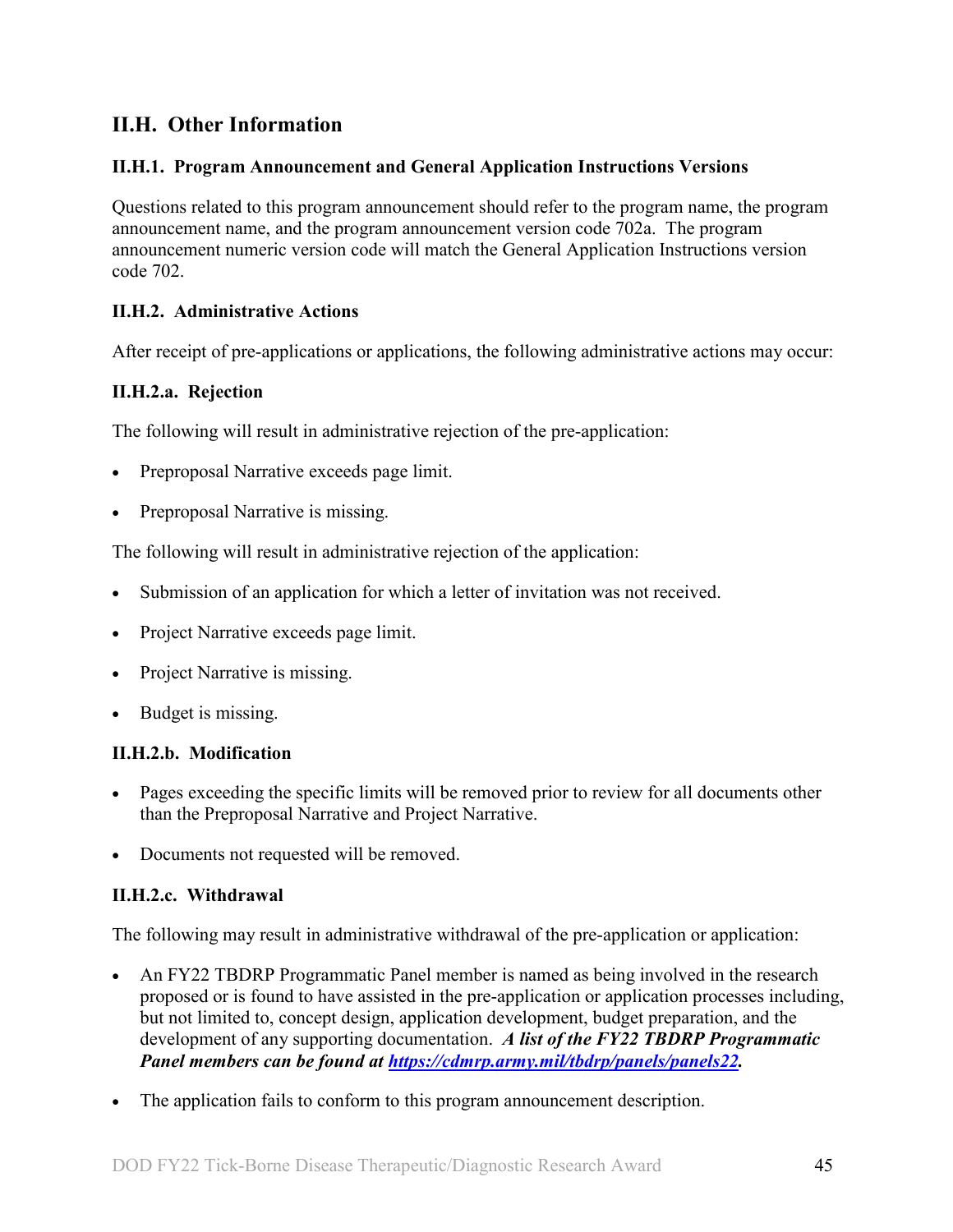- Inclusion of URLs, with the exception of links in References Cited and Publication and/or Patent Abstract sections.
- Page size is larger than 8.5 inches x 11.0 inches (approximately 21.59 cm x 27.94 cm).
- To preserve the integrity of its peer and programmatic review processes, the CDMRP discourages inclusion of any employee of its review contractors having any role in the preparation, research or other duties for submitted applications. For FY22, the identities of the peer review contractor and the programmatic review contractor may be found at the CDMRP website [\(https://cdmrp.army.mil/about/2tierRevProcess\)](https://cdmrp.army.mil/about/2tierRevProcess). Applications that include names of personnel from either of these companies may be administratively withdrawn.
- Personnel from applicant or collaborating organizations are found to have contacted persons involved in the review or approval process to gain protected evaluation information or to influence the evaluation process.
- Applications from extramural organizations, including non-DOD federal agencies, received through eBRAP may be withdrawn.
- Applications submitted by an intramural DOD organization may be withdrawn if the intramural organization cannot coordinate the use of contractual, assistance, or other appropriate agreements to provide funds to extramural collaborators.
- The application fails to address at least one of the FY22 TBDRP Focus Areas.
- Submission of the same research project to different funding opportunities within the same program and fiscal year.
- Submission of the same research project to both the Therapeutic/Diagnostic Research Award and the Therapeutic/Diagnostic Research Award – Career Development Option.
- The invited application proposes a different research project than that described in the preapplication.
- A clinical trial is proposed.
- The PI does not meet the eligibility criteria.

## **II.H.2.d. Withhold**

Applications that appear to involve research misconduct will be administratively withheld from further consideration pending organizational investigation. The organization will be required to provide the findings of the investigation to the USAMRAA Grants Officer for a determination of the final disposition of the application.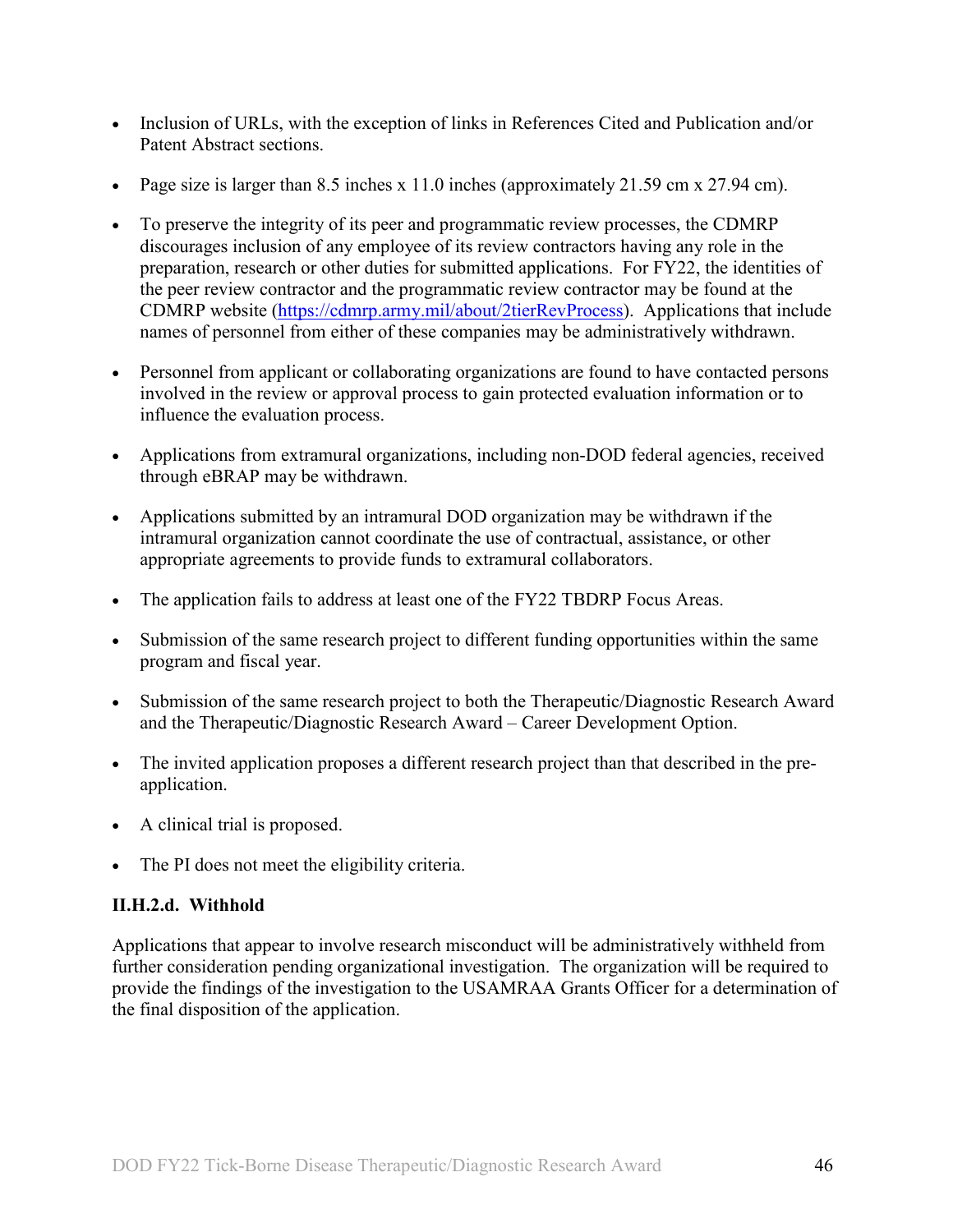<span id="page-46-0"></span>

|  | <b>II.H.3. Application Submission Checklist</b> |  |  |
|--|-------------------------------------------------|--|--|
|--|-------------------------------------------------|--|--|

| <b>Application Components</b>                                                                             | <b>Action</b>                                                                                                                                                                                                                                                                                                                                                                                                                                                                                                                                                                                                                                                                                                                                                                                                                                                                                                                                                      | Completed |
|-----------------------------------------------------------------------------------------------------------|--------------------------------------------------------------------------------------------------------------------------------------------------------------------------------------------------------------------------------------------------------------------------------------------------------------------------------------------------------------------------------------------------------------------------------------------------------------------------------------------------------------------------------------------------------------------------------------------------------------------------------------------------------------------------------------------------------------------------------------------------------------------------------------------------------------------------------------------------------------------------------------------------------------------------------------------------------------------|-----------|
| SF424 Research & Related<br><b>Application for Federal</b><br>Assistance (extramural<br>submissions only) | Complete form as instructed                                                                                                                                                                                                                                                                                                                                                                                                                                                                                                                                                                                                                                                                                                                                                                                                                                                                                                                                        |           |
| Summary (Tab 1) and<br><b>Application Contacts (Tab</b><br>2) (intramural<br>submissions only)            | Complete tabs as instructed                                                                                                                                                                                                                                                                                                                                                                                                                                                                                                                                                                                                                                                                                                                                                                                                                                                                                                                                        |           |
| Attachments                                                                                               | Project Narrative: Upload as Attachment 1 with<br>file name "ProjectNarrative.pdf"<br>Supporting Documentation: Upload as<br>Attachment 2 with file name "Support.pdf"<br>Technical Abstract: Upload as Attachment 3 with<br>file name "TechAbs.pdf"<br>Lay Abstract: Upload as Attachment 4 with file<br>name "LayAbs.pdf"<br>Statement of Work: Upload as Attachment 5 with<br>file name "SOW.pdf"<br>Impact Statement: Upload as Attachment 6 with<br>file name "Impact.pdf"<br>Transition Statement: Upload as Attachment 7<br>with file name "Transition.pdf"<br>Human Subjects/Sample Acquisition Safety<br>Procedures: Upload as Attachment 8 with file<br>name "HumSubProc.pdf", if applicable<br>Animal Research Plan: Upload as Attachment 9<br>with file name "AnimalResPlan.pdf", if applicable<br>Career Development Plan: Upload as Attachment<br>10 with file name "CareerDev.pdf", if applicable<br>Letter of Eligibility: Upload as Attachment 11 |           |
|                                                                                                           | with file name "Eligibility.pdf", if applicable<br>Representations (extramural submissions only):<br>Upload as Attachment 12 with file name<br>"RequiredReps.pdf"<br><b>Suggested Collaborating DOD Military Facility</b><br>Budget Format: Upload as Attachment 13 with<br>file name "MFBudget.pdf" if applicable                                                                                                                                                                                                                                                                                                                                                                                                                                                                                                                                                                                                                                                 |           |
| Research & Related<br>Personal Data                                                                       | Complete form as instructed                                                                                                                                                                                                                                                                                                                                                                                                                                                                                                                                                                                                                                                                                                                                                                                                                                                                                                                                        |           |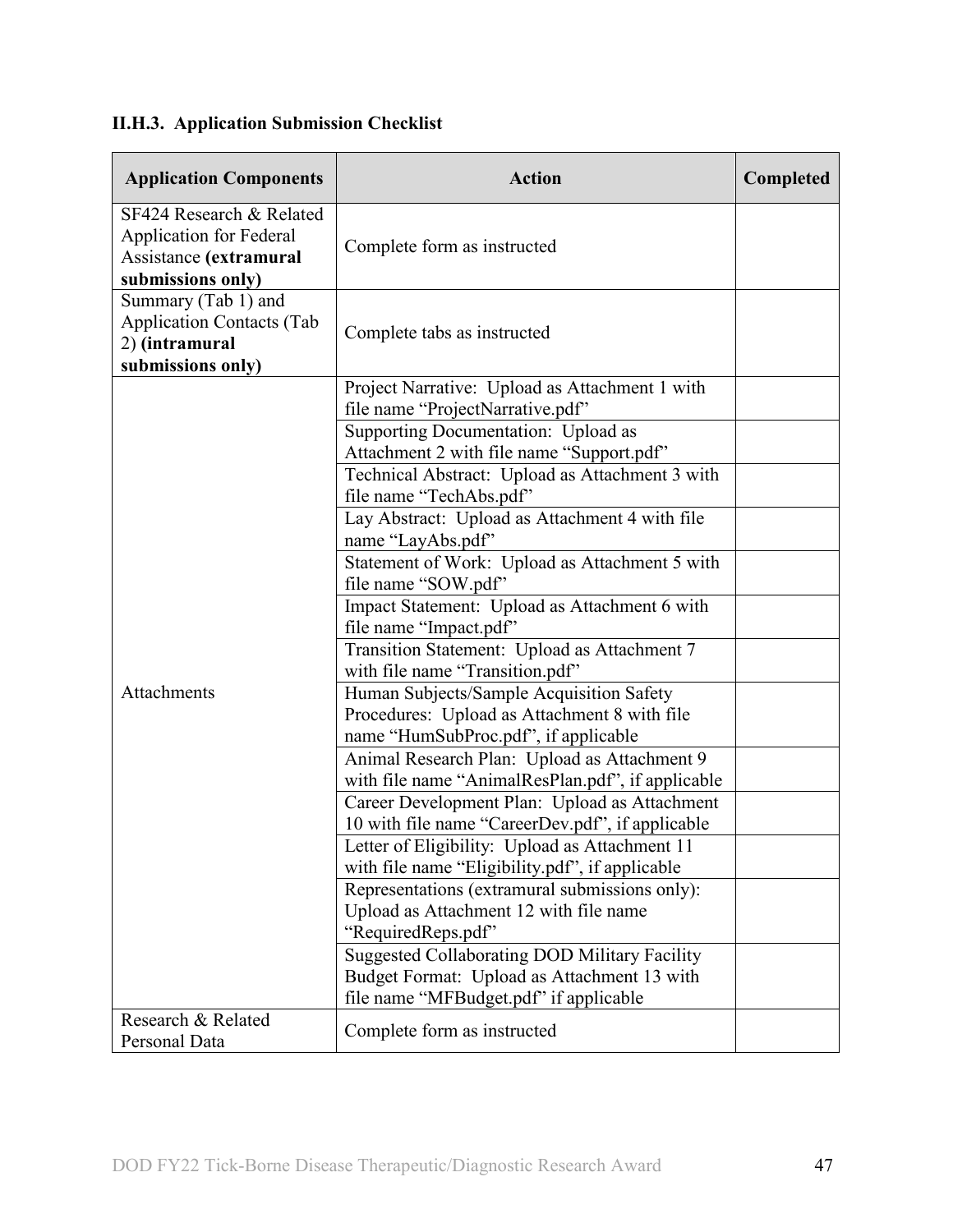| <b>Application Components</b> | <b>Action</b>                                     | <b>Completed</b> |
|-------------------------------|---------------------------------------------------|------------------|
|                               | Attach PI Biographical Sketch                     |                  |
|                               | (Biosketch LastName.pdf) to the appropriate field |                  |
|                               | Attach PI Previous/Current/Pending Support        |                  |
| Research & Related            | (Support LastName.pdf) to the appropriate field   |                  |
| Senior/Key Person Profile     | <b>Attach Biographical Sketch</b>                 |                  |
| (Expanded)                    | (Biosketch LastName.pdf) for each senior/key      |                  |
|                               | person to the appropriate field                   |                  |
|                               | <b>Attach Previous/Current/Pending</b>            |                  |
|                               | (Support LastName.pdf) for each senior/key        |                  |
|                               | person to the appropriate field                   |                  |
| Research & Related            | Complete as instructed. Attach Budget             |                  |
| Budget (extramural            | Justification (BudgetJustification.pdf) to the    |                  |
| submissions only)             | appropriate field                                 |                  |
| Budget (intramural            | Suggested DOD Military Budget Format,             |                  |
| submissions only)             | including justification                           |                  |
| Project/Performance Site      | Complete form as instructed                       |                  |
| Location(s) Form              |                                                   |                  |
| Research & Related            |                                                   |                  |
| <b>Subaward Budget</b>        | Complete form as instructed                       |                  |
| Attachment(s) Form, if        |                                                   |                  |
| applicable                    |                                                   |                  |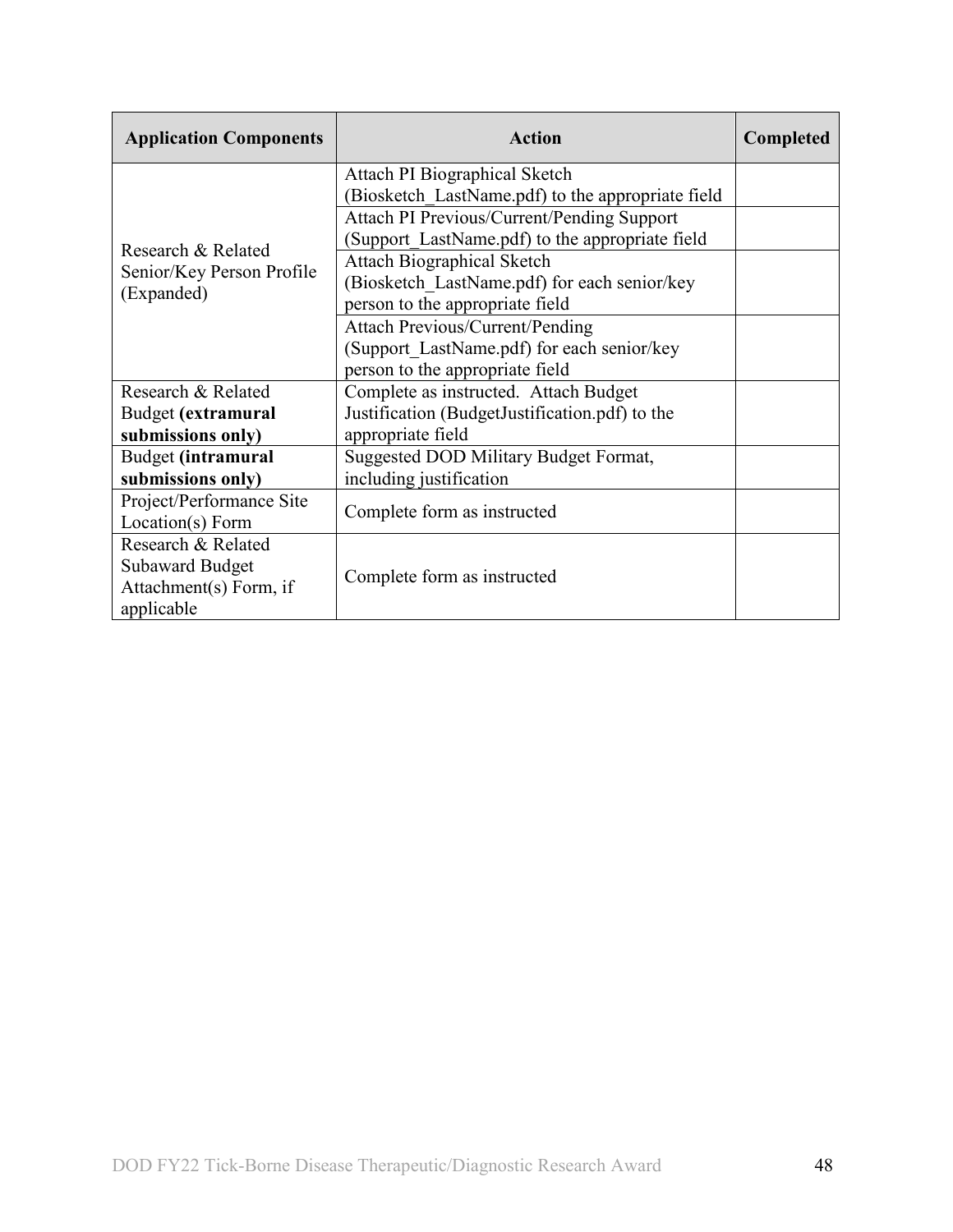## <span id="page-48-0"></span>**APPENDIX 1: ACRONYM LIST**

| ACOS/R&D       | Associate Chief of Staff for Research and Development        |
|----------------|--------------------------------------------------------------|
| <b>ACURO</b>   | Animal Care and Use Review Office                            |
| <b>ADME</b>    | Absorption, Distribution, Metabolism, and Excretion          |
| <b>ARRIVE</b>  | Animal Research: Reporting In Vivo Experiments               |
| <b>CDMRP</b>   | <b>Congressionally Directed Medical Research Programs</b>    |
| <b>CFR</b>     | Code of Federal Regulations                                  |
| <b>DHP</b>     | Defense Health Program                                       |
| <b>DOD</b>     | Department of Defense                                        |
| <b>DoDGARs</b> | Department of Defense Grant and Agreement Regulations        |
| <b>DUNS</b>    | Data Universal Numbering System                              |
| eBRAP          | Electronic Biomedical Research Application Portal            |
| EC             | <b>Ethics Committee</b>                                      |
| ET             | <b>Eastern Time</b>                                          |
| FAD            | <b>Funding Authorization Document</b>                        |
| <b>FAPIIS</b>  | Federal Awardee Performance and Integrity Information System |
| <b>FDA</b>     | Food and Drug Administration                                 |
| <b>FY</b>      | <b>Fiscal Year</b>                                           |
| <b>HRPO</b>    | Human Research Protection Office                             |
| <b>IACUC</b>   | Institutional Animal Care and Use Committee                  |
| IDE            | <b>Investigational Device Exemption</b>                      |
| <b>IND</b>     | <b>Investigational New Drug</b>                              |
| <b>IRB</b>     | <b>Institutional Review Board</b>                            |
| M              | Million                                                      |
| MB             | Megabytes                                                    |
| <b>MIPR</b>    | Military Interdepartmental Purchase Request                  |
| ORCID          | Open Researcher and Contributor ID, Inc.                     |
| <b>ORP</b>     | <b>Office of Research Protections</b>                        |
| <b>PDF</b>     | <b>Portable Document Format</b>                              |
| <b>PHS</b>     | <b>Public Health Service</b>                                 |
| PI             | Principal Investigator                                       |
| <b>SAM</b>     | <b>System for Award Management</b>                           |
| <b>SOW</b>     | <b>Statement of Work</b>                                     |
| <b>STEM</b>    | Science, Technology, Engineering, and/or Mathematics         |
| <b>TBDRP</b>   | Tick-Borne Disease Research Program                          |
| <b>URL</b>     | <b>Uniform Resource Locator</b>                              |
| UEI            | Unique Entity Identifier                                     |
| <b>USAMRAA</b> | U.S. Army Medical Research Acquisition Activity              |
| <b>USAMRDC</b> | U.S. Army Medical Research and Development Command           |